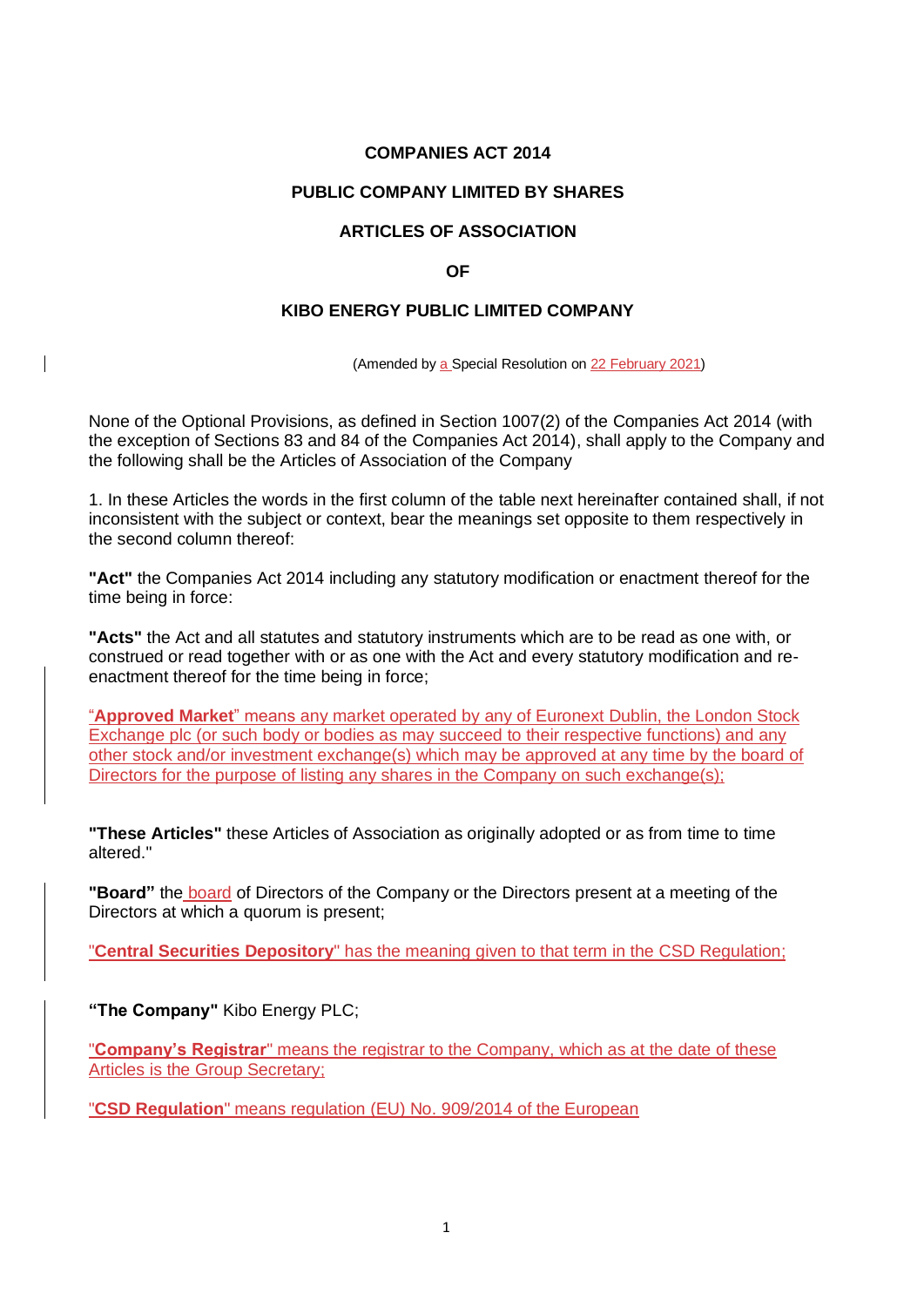Parliament and of the Council of 23 July 2014 on improving securities settlement in the European Union and on central securities depositories and amending Directives 98/26/EC and 2014/65/EU and Regulation (EU) No 236/2012.

**"Director"** a member of the Board;

**"The Directors"** the Directors for the time being of the Company or the Directors present at a meeting of the Board of Directors and includes any person occupying such a position of Director and a Director means any of them:

**"Electronic Signature"** the meaning given to such expression in section 2 of the Electronic Commerce Act 2000;

**"Electronic Communication**" means information communicated or intended to be communicated to a person or public body, other than its originator, that is generated, communicated, processed, sent, received, recorded, stored or displayed by electronic means or in electronic form, including, without limitation, by making any such information including notices and any other documents available on a website or by delivering, giving or sending the same by electronic mail, but does not include information communicated in the form of speech, unless the speech is processed at its destination by an automatic voice recognition system; and any references in this definition or in these Articles to "**information**", "**public body**", "**originator**", "**electronic**" and "**person**" shall have the same meaning as inthe meaning given to such expression in section 2 of the Electronic Commerce Act  $2000$ :

"**Euroclear Bank**" means Euroclear Bank SA/NV, a company incorporated in Belgium.

"**Euroclear Nominees**" means Euroclear Nominees Limited, a wholly owned subsidiary of Euroclear Bank, established under the laws of England and Wales with registration number 02369969.

"**Euronext Dublin**" means The Irish Stock Exchange plc trading as Euronext Dublin.

**"Executive"** a natural person that the Board has designated from time to time to hold an executive office as an Officer of the Company;

**"Executive Director"** a Director of the Company who also holds an executive office (including but not limited to a managing director, joint managing director or assistant managing director);

**"Existing Deferred Shares"** the deferred shares in the capital of the Company with the rights set out in Article 4(e)

**"2019 Deferred Shares"** the 2019 Deferred Shares in the capital of the Company with the rights set out in Article 4(e);

**"€ or c"** euro or cent the lawful currency for the time being of the Republic of Ireland;:

"**intermediary**" has the same meaning given to that term in section 1110A of the Act;

**"Members"** the holders of Ordinary Shares in the capital of the Company;

**"Month"** calendar month;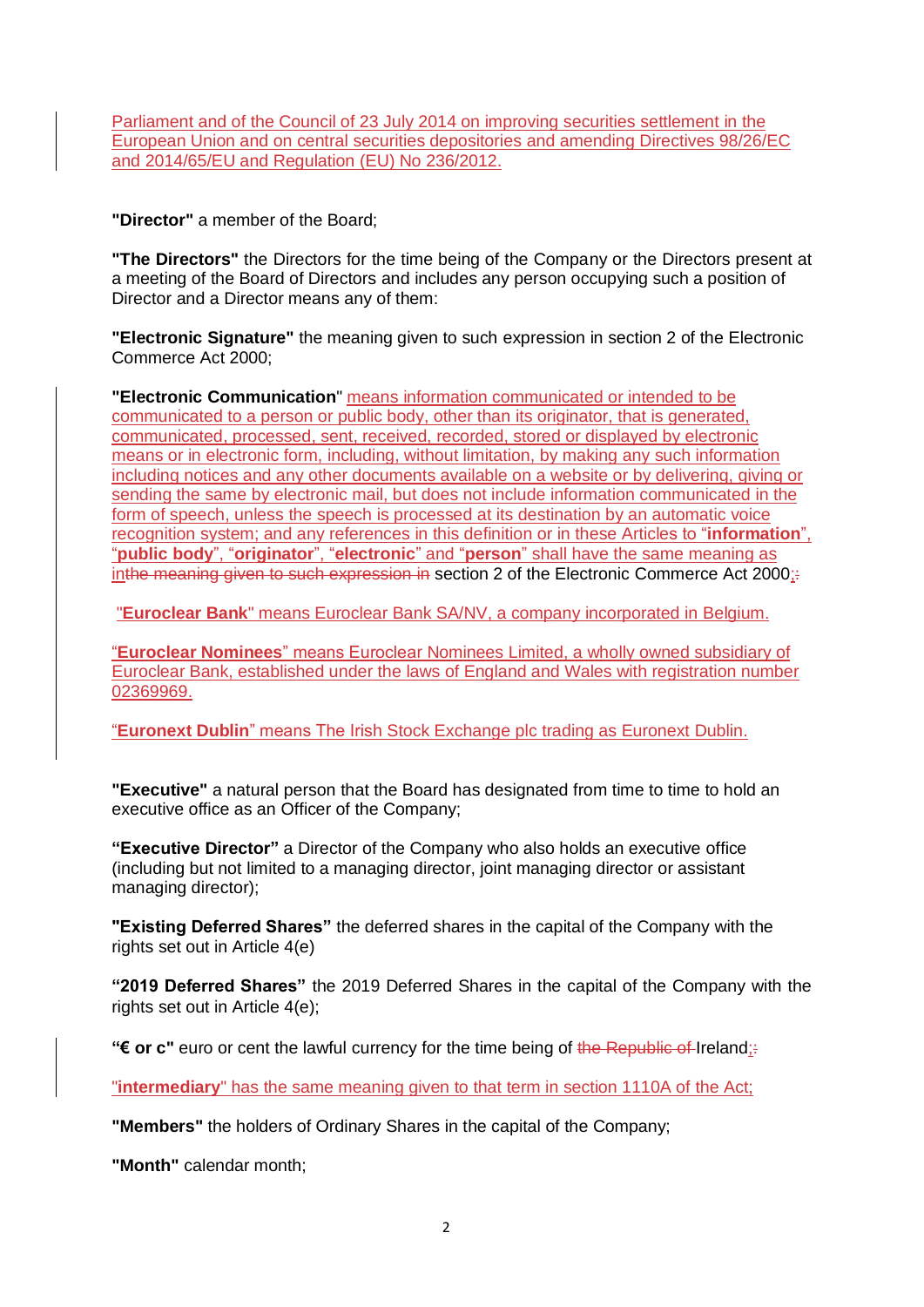**"Office"** the registered office from time to time of the Company within the meaning of section 50 of the Act;

**"Officer of the Company"** a person appointed by the Directors to hold an executive position with the Company or whose terms of service provide, or whose services are supplied, for the performance of executive duties on behalf of the Company;

**"Operator"** means any person specified under the Regulations as operator of a Relevant System;

**"Ordinary Share"** an ordinary share in the capital of the Company having the right to notice and to attend and vote at any general meeting of the Company;

**"Register"** either or both the rRegister of mMembers of the Company kept by the Company and the  $\Omega$ Operator rendered of mMembers of the Company;

**"Regulations"** Companies Act 1990 (Uncertificated Securities) Regulations 1996 and the Companies Act 1990 (Uncertificated Securities) (Amendment) Regulations 2005 including any modification thereof or any regulations in substitution therefore made under Section 1086 of the Act or otherwise and for the time being in force;

**"Relevant System"** means a relevant system as defined in the Regulations:

**"Seal"** the Common Seal of the Company:

**"Secretary"** means the secretary of the Company and shall (subject to the provisions of the Acts) include an Assistant or Deputy Secretary and any person appointed by the Board to perform any of the duties of the Secretary:

**"Secretary Seal"** an official seal kept by the Company pursuant to the Act;

"**Securities Settlement System**" means a securities settlement system (as defined in the CSD Regulation) operated by a central securities depository.

**"Shares"** Shares of any class which may be in issue in the capital of the Company from time to time,

**"Special Resolution"** a resolution as defined in Section 191(2) of the Companies Act 2014:

"**subsidiary**" means a subsidiary within the meaning of Section 7 of the Act.

**"Uncertificated share"** means a share in the capital of the Company title to which is recorded on the Register of Members kept by the Operator and may, by virtue of the Regulations be transferred by means of a Relevant System and references in these Articles to a share being held in "uncertified form" shall be construed accordingly;

**"Warrant to subscribe"** a warrant or certificate or similar document indicating the right of the holder thereof (other than under a share option scheme for employees to subscribe for shares in the Company).

2. **"In writing"** and **"written"** shall include typing, printing, lithography, photography and other modes of presenting or reproducing words in visible form.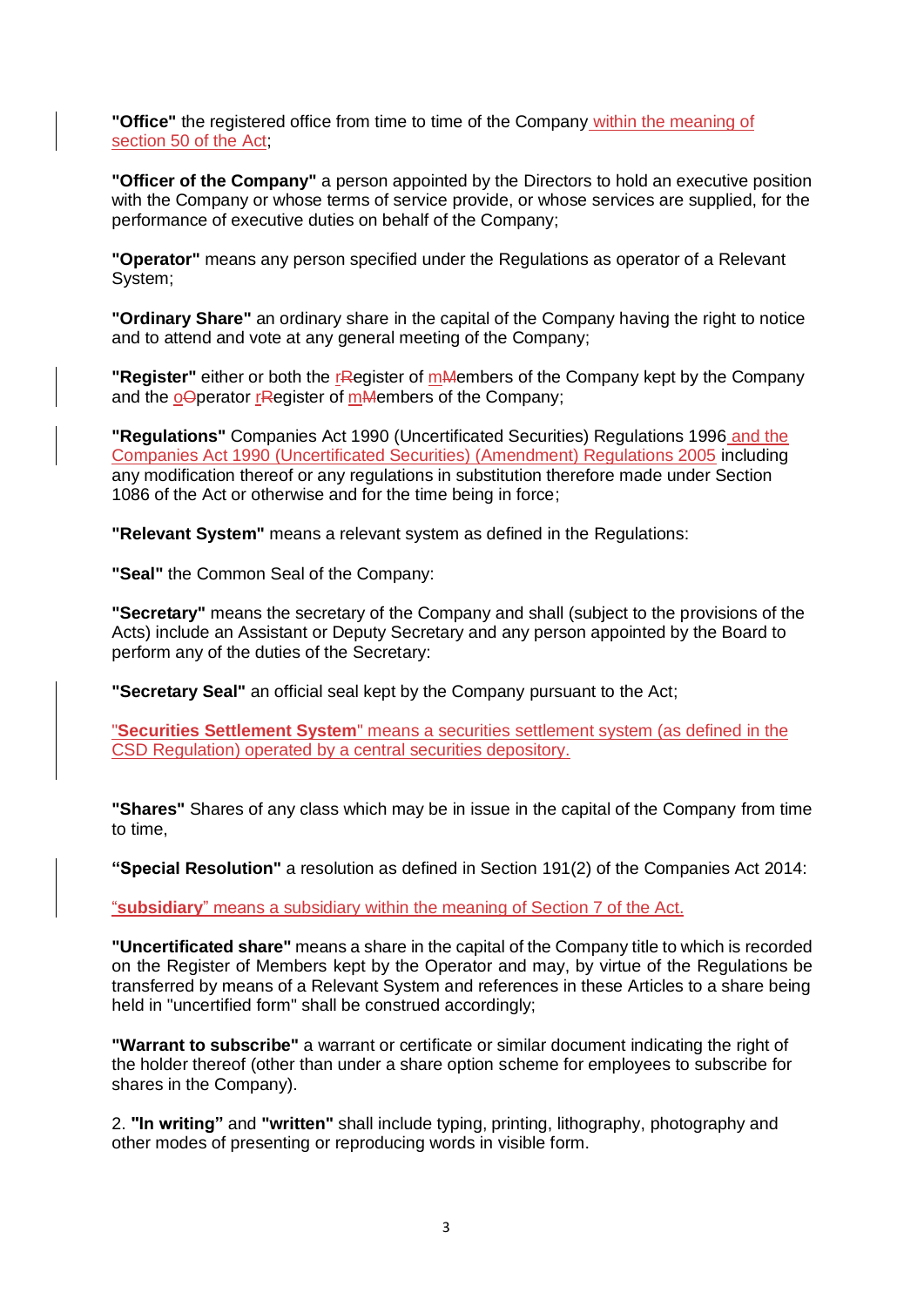**"Paid up"** shall include credited as paid up.

Words importing the masculine gender shall include the feminine.

Words importing persons shall include corporations.

The headings included in these Articles are inserted for convenience of reference only and shall not be considered a part of or affect the construction or interpretation of these Articles.

3. Subject to the provisions of the last preceding Article and unless the context otherwise requires, words or expressions contained in these Articles bear the same meaning as in the Acts but excluding any statutory modification thereof not in force when these Articles are adopted.

### **4. Share Capital**

- (a) The share capital of the Company is  $€46,000,000$  divided into  $5,000,000,000$ Ordinary Shares of €0.001 each ("the **Ordinary Shares**")-, 3,000,000,000 Deferred Shares of €0.009 each (called the "**Existing Deferred Shares**") and 1,000,000,000 2019 Deferred Shares of €0.014 each (called the **"2019 Deferred Shares"**).
- 5. (a) Without prejudice to any special rights previously conferred on the holders of any existing shares or class of shares, any share may be issued with such preferred, deferred or other special rights, or such restrictions, whether in regard to dividend, voting, return of capital , restrictions on transferability (where, in the case of shares admitted to trading on any Approved Market(s), compatible with the requirements of such Approved Market(s)) or otherwise as the Company may from time to time by ordinary resolution determine.
	- (b) Without prejudice to the power conferred on the Company by paragraph (a) of this clause Article 5 (a), the Directors may on the allotment and issue of any shares impose restrictions on the transferability or disposal of the shares comprised in a particular allotment as may be considered by the Directors to be in the best interests of the shareholders as a whole.
	- (c) Subject to any restrictions which may be imposed pursuant to these Articles (including, but not limited to, Article 62) or otherwise in respect of any share and/or on the exercise of any of the rights referred to in this Article 5 (c), where the owner of any share which is recorded in book-entry form in a central securities depository where such share is registered in the name of a nominee of the central securities depository acting in its capacity as operator of a Securities Settlement System (including, without limitation, where shares are held by Euroclear Nominees as nominee of Euroclear Bank) the Directors may in their absolute discretion exercise their powers in a way that would confer on such owner of a share the benefit all of the rights conferred on a Member with respect to those shares by Articles 47,48,49, and 69 and sections 37(1), 105(8), 112(2), 146(6), 178(2), 178(3), 180(1) and 1104 of the Act, provided that the owner of such share has notified the Company in writing that it is the owner of such share and that the notification is accompanied by such information and other evidence as the Directors may reasonably require to confirm such ownership of that share (which may include the name of (i) the owner of such share and (ii) any person who has an interest in such share and the nature and extent of the interest of each such person). This Article 5 (c) is subject to and shall only become effective in accordance with Article 5 (j).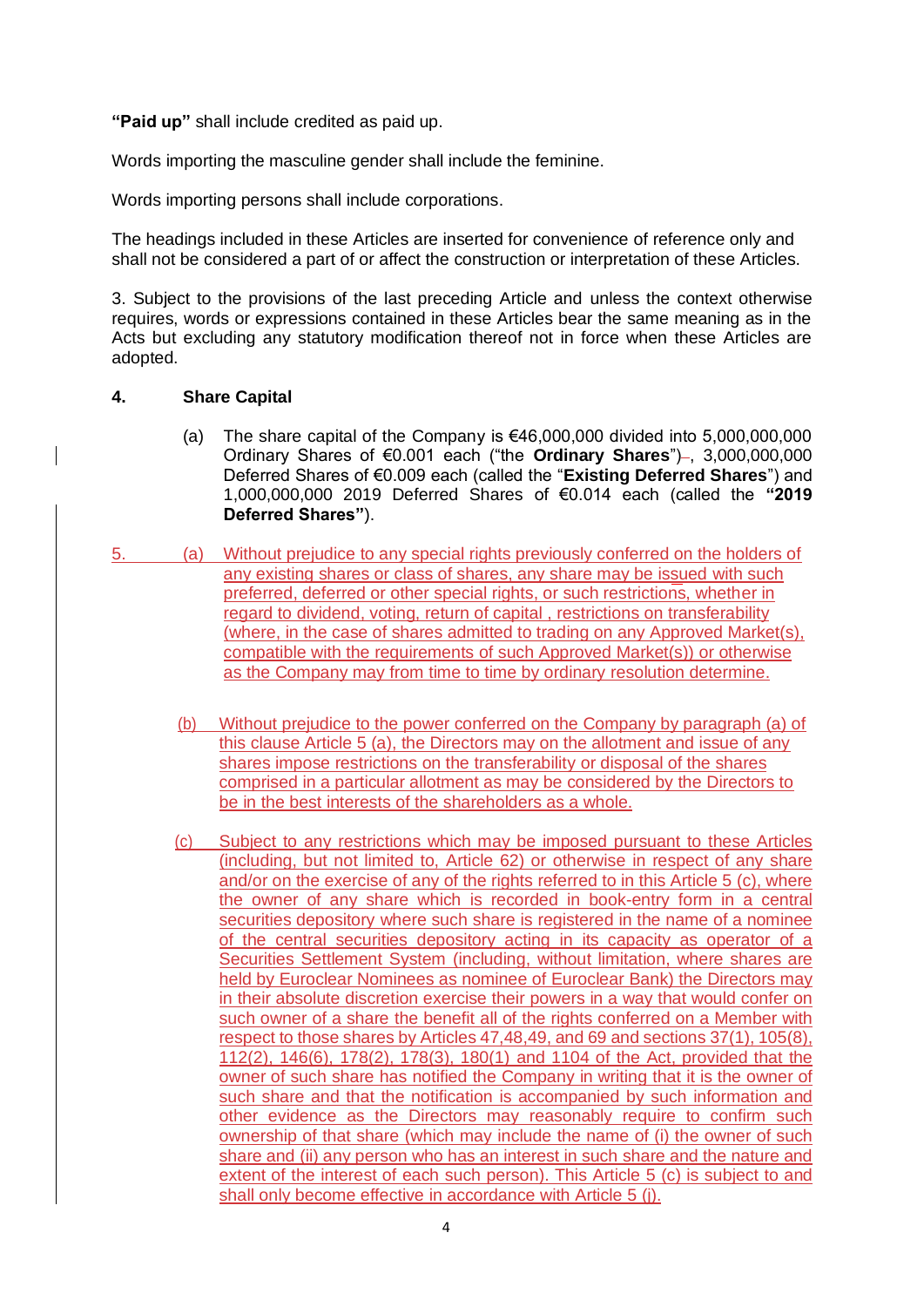- (d) Subject to any restrictions which may be imposed pursuant to these Articles (including, but not limited to, Article 62) or otherwise in respect of any share and/or in respect of any of the matters referred to in this Article 5 (d), the references a member, a holder of a share or a shareholder in Articles 49, 50, 46, 128 and 129 and sections 89(1), 111(2), 180, 228(3), 228(4), 251(2), 252(2), 339 (1) - (7), 374(3), 392(6), 427, 457, 459, 460(4), 1137(4), 1147 and 1159(4) of the Act may be deemed by the Directors (in their absolute discretion) to include a reference to an owner of a share who has satisfied the requirements in Article 5 (c) with respect to that share. This Article 5 (d) is subject to and shall only become effective in accordance with Article 5 (j).
- (e) Subject to any restrictions which may be imposed pursuant to these Articles (including, but not limited to, Article 62) or otherwise in respect of any share and/or in respect of any of the matters referred to in this Article 5 (e), all persons who the Directors deem (in their absolute discretion) as being eligible to receive notice of a meeting by virtue of Article 5 (c) at the date such notice was given, served or delivered in accordance with Article 128, may also be deemed eligible by the Directors to attend at the meeting in respect of which the notice has been given and to speak at such meeting provided that such person remains an owner of a share at the relevant record date for such meeting. This Article 5(e) is subject to and shall only become effective in accordance with Article 5 (j).
- (f) Neither Article 5 (d) above nor the reference to Article 69 in Article 5 (c) shall entitle a person to vote at a meeting of the Company or exercise any other right conferred by membership in relation to meetings of the Company. This Article 5 (f) is subject to and shall only become effective in accordance with Article 5 (j).
- (g) Where two or more persons are the owner of a share, the rights conferred by this Article 5 shall not be exercisable unless all such persons have satisfied the requirements in Article 5 (c) with respect to that share. This Article 5 (g) is subject to and shall only become effective in accordance with Article 5 (j).
- (h) In the case of the death of an owner of a share, the survivor or survivors where the deceased was a joint owner of the share, and the personal representatives of the deceased where he or she was a sole holder, shall be the only persons recognised by the Company as the persons entitled to exercise any rights conferred by Article 5 (c) in respect of that share provided that they or the deceased owner have satisfied the requirements in Article 5 (c) with respect to that share. This Article 5 (h) is subject to and shall only become effective in accordance with Article 5 (j).
- (i) Any notice or other information to be given, served or delivered by the Company to an owner of a share pursuant to this Article 5 shall be in writing (whether in electronic form or otherwise) and served or delivered in any manner determined by the Directors (in their absolute discretion) in accordance with the provisions of Article 128. The Company shall not be obliged to give, serve or deliver any notice or other information to any person pursuant to this Article 5 where the Company is not in possession of the information necessary for such information to be given, served or delivered in the manner determined by the Directors in accordance with the preceding sentence.
- (j) Articles 5 (c) to 5 (i) shall only become effective upon the Migration (as defined in Article 14) becoming effective.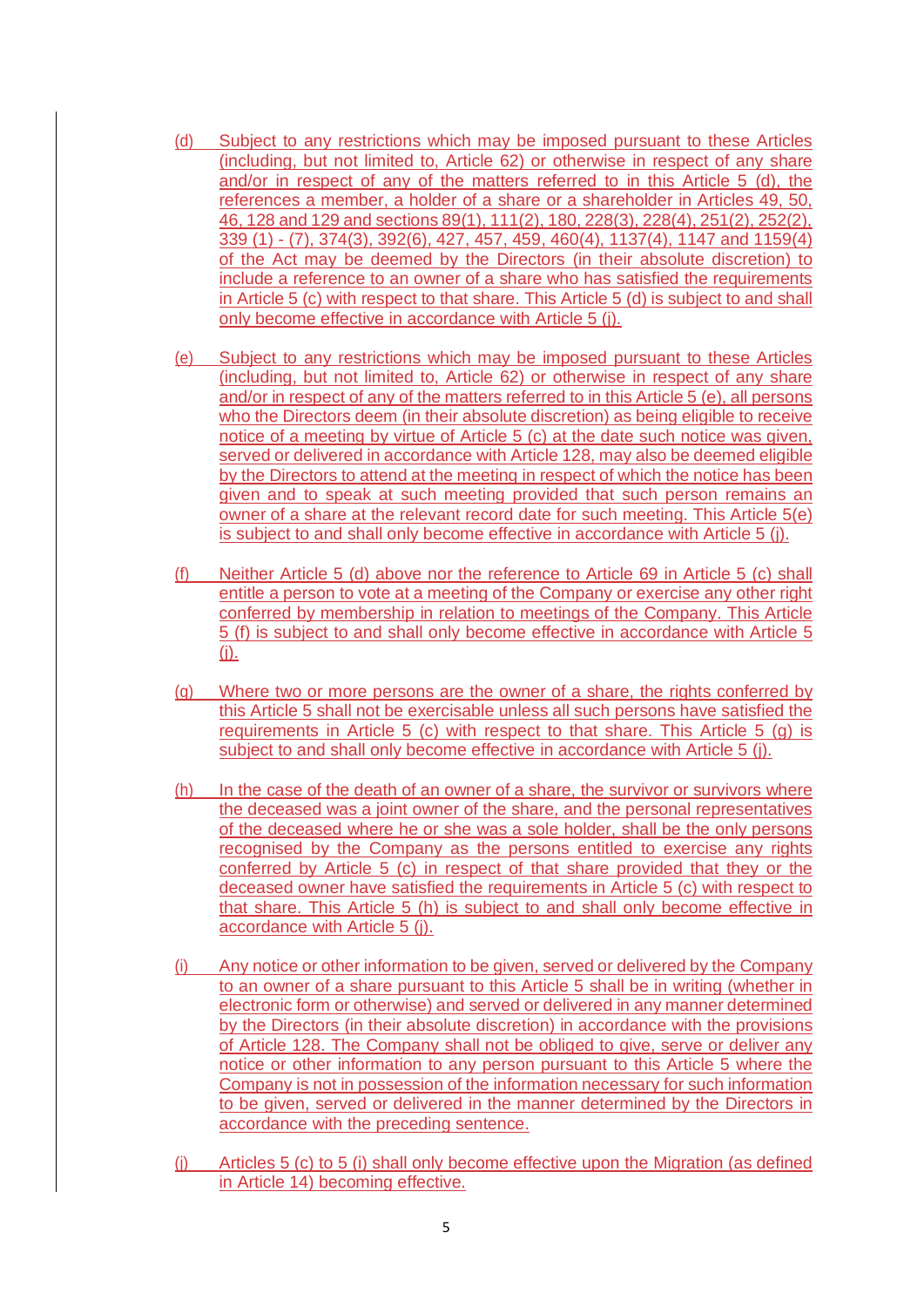- 6.  $(a\mathbf{b})$  The Ordinary Shares shall rank pari passu in all respects save as hereinafter specifically provided.
	- (bc) The holders of the Ordinary Shares shall have the right to receive notices of and to attend and vote at any General Meeting of the Company.
	- (cd) On a return of capital on liquidation or otherwise the assets of the Company available for distribution amongst the Members shall belong to the holders of the Ordinary Shares pari passu according to the number of Ordinary Shares held by them.
	- (de) The rights and restrictions attached to Existing Deferred Shares and the 2019

Deferred Shares shall be as follows:

- (i) As regards income the holders of the Existing Deferred Shares and the 2019 Deferred Shares shall not be entitled to receive any dividend out of the profits of the Company available for distribution and resolved to be distributed in respect of any financial year or any other income or right to participate therein;
- (ii) As regards capital on a distribution of assets on a winding-up or other return of capital (otherwise than on conversion or redemption on purchase by the Company of any of its shares) the holders of the Existing Deferred Shares and the 2019 Deferred Shares shall be entitled to receive the amount paid up on their shares after there shall have been distributed (in cash or in specie) to the holders of the Ordinary Shares the amount of € 100,000,000 in respect of each Ordinary Share held by them respectively. For this purpose, distributions in currency other than sterling shall be treated as converted into sterling, and the value for any distribution in specie shall be ascertained in sterling, in each case in such manner as the Directors of the Company in general meeting may approve. The Existing Deferred Shares and the 2019 Deferred Shares shall not entitle the holders thereof to any further or other right of participation in the assets of the Company;
- (iii) As regards voting neither the holders of the Existing Deferred Shares or the 2019 Deferred Shares shall be entitled to receive notice of or to attend (either personally or by proxy) any general meeting of the Company or to vote (either personally or by proxy) on any resolution to be proposed thereat;
- (iv) The rights attached to the Existing Deferred Shares and the 2019 Deferred Shares shall not be deemed to be varied or abrogated by the creation or issue of any new shares ranking in priority to or pari passu with or subsequent to such shares. In addition neither the passing by the Company of any resolution for the cancellation of the Existing Deferred Shares and the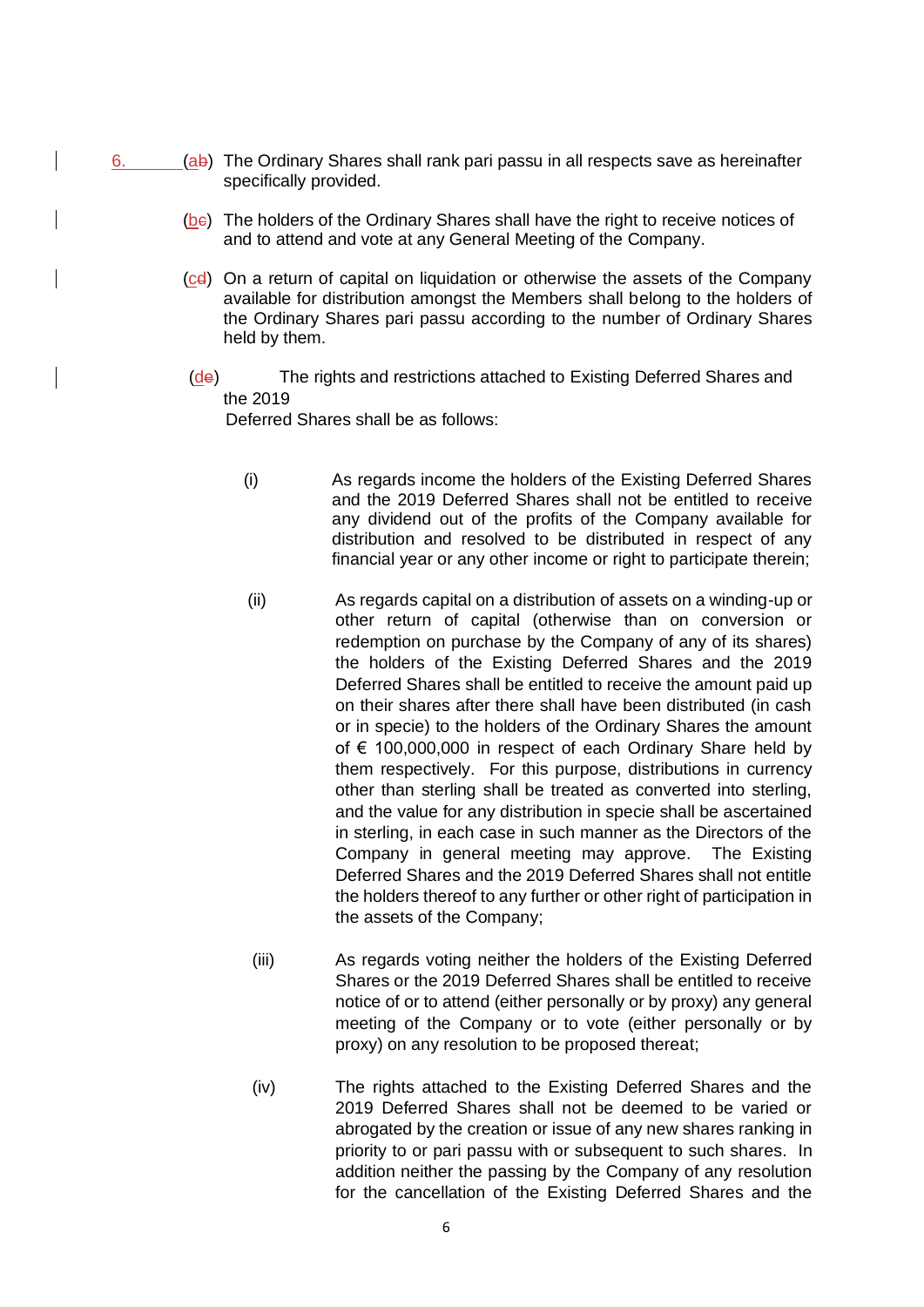2019 Deferred Shares for no consideration by means of a reduction of capital requiring the confirmation of the Court nor the obtaining by the Company nor the making by the Court of any order confirming any such reduction of capital nor the becoming effective of any such order shall constitute a variation, modification or abrogation of the rights attaching to the Existing Deferred Shares and the 2019 Deferred Shares and accordingly the Existing Deferred Shares and 2019 Deferred Shares may at any time be cancelled for no consideration by means of a reduction of capital effected in accordance with applicable legislation without sanction on the part of the holders of the Existing Deferred Shares and the 2019 Deferred Shares;

- (v) Notwithstanding any other provision of these Articles, the Company shall have the power and authority at any time to purchase all or any of the Existing Deferred Shares and the 2019 Deferred Shares for an aggregate consideration of €1:
- (vi) The Company shall have irrevocable authority to appoint any person to execute on behalf of the holders of the Existing Deferred Shares and the 2019 Deferred Shares a transfer/cancellation of the Existing Deferred Shares and the 2019 Deferred Shares and/or an agreement to transfer/cancel the same, without making any payment to the holders of the Existing Deferred Shares and the 2019 Deferred Shares to such person or persons as the Company may determine as custodian thereof and, pending such transfer and/or cancellation and/or purchase, to retain the certificate(s) if any, for such shares;
- (vii) The Company may, at its option and subject to compliance with the provisions of applicable legislation, at any time after the adoption of this Article, cancel such shares by way of reduction of capital for no consideration;
- (viii) Notwithstanding any other provision of these Articles, and unless specifically required by the provisions of applicable legislation, the Company shall not be required to issue any certificates or other documents of title in respect of the Existing Deferred Shares and the 2019 Deferred Shares; and
- (ix) None of the Existing Deferred Shares or the 2019 Deferred Shares shall be transferrable in whole or in part.

## **57 Allotment of Shares**

(a) The Directors are generally and unconditionally authorised to exercise all powers of the Company to allot all relevant securities (within the meaning of section 1021 of the Act) provided that such power shall be limited to the allotment of relevant securities up to a maximum aggregate nominal value equal to the nominal value of the authorised but unissued ordinary share capital of the Company from time to time.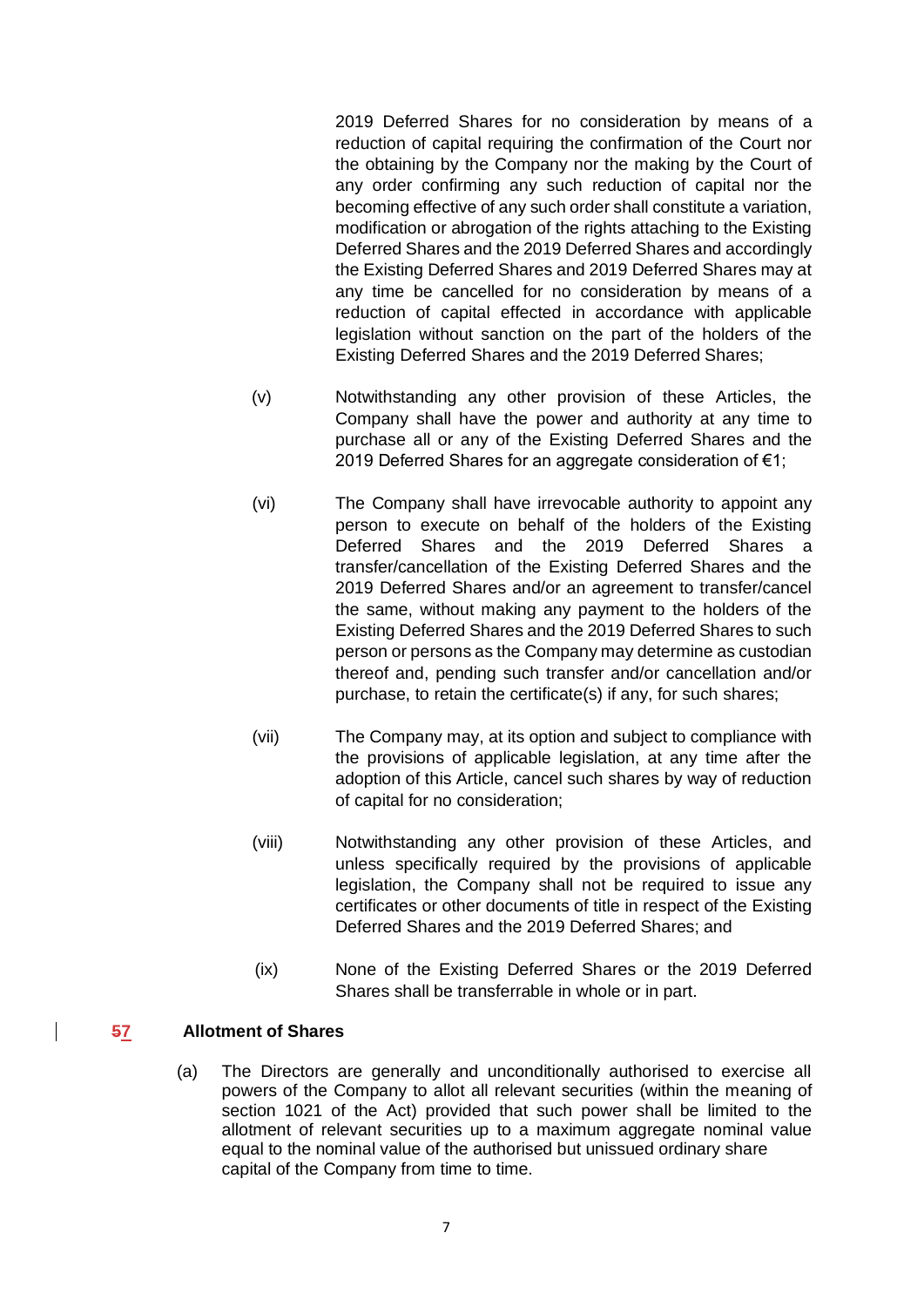The power hereby conferred by this Article  $57(a)$  shall expire at the date of the next Annual General Meeting of the Company held after the date of adoption of these Articles of Association, unless previously revoked, renewed or varied by the Company in General Meeting, save that the Company may before any such expiry date make an offer or agreement which would or might require relevant securities to be allotted after the authority has expired and the Directors may allot relevant securities in pursuance of such offer or agreement as if the authority hereby conferred had not expired.

- (b) Without prejudice to the generality of the powers conferred on the Directors by Article 57(a) and the powers and rights of the Directors under or in connection with any share option schemes or arrangements, the Directors may from time to time grant options to subscribe for the unallotted shares in the capital of the Company to persons in the service or employment of the Company or any subsidiary of the Company (including Directors holding executive offices).
- (c) The Company may issue warrants to subscribe (by whatever name they are called) to any person to whom the Company has granted the right to subscribe for shares in the Company (other than under a share option scheme for employees) certifying the right of the registered holder thereof to subscribe for shares in the Company upon such terms and conditions as the right may have been granted.

## **68 Pre-emption Rights**

Subject to the Directors being generally authorised pursuant to Section 1021 of the Act, the Directors, pursuant to and subject to the provisions of Section 1023 of the Act, may allot equity securities (as defined by Section 1023 of the Act) for cash pursuant to be authority conferred by the said Section 1021 as if sub-section(1) of the said Section 1022 did not apply to any such allotment provided that such authority shall be limited to the allotment of equity securities (including, without limitation, any shares purchased by the Company pursuant to the provisions of the Act and held as Treasury Shares) up to a maximum aggregate nominal value equal to the nominal value of the authorised but unissued ordinary share capital of the Company from time to time.

The authority conferred by this Article  $68$  shall expire at the conclusion of the next Annual General Meeting of the Company held following the adoption of these Articles of Association, save that the Company, may before such expiry, make an offer or agreement which would or might require equity securities to be allotted after such expiry and the directors may allot equity securities in pursuance of any such offer or agreement notwithstanding that the power conferred by this Article has expired. The authority conferred by this Article may be renewed, revoked or varied by Special Resolution of the Company

## **79 Payment of Commission**

In addition to all other powers of paying commissions, the Company may exercise any powers conferred by the Acts of applying its shares or capital moneys in paying commissions to persons subscribing or procuring subscriptions for shares of the Company or agreeing so to do, whether absolutely or conditionally, provided that the rate per cent, or the amount of the commission paid or agreed to be paid, shall be disclosed in the manner required by the Acts and shall not exceed 10 per cent of the price at which the shares in respect whereof the commission is paid are issued or an amount equivalent thereto. The Company may also on any issue of shares pay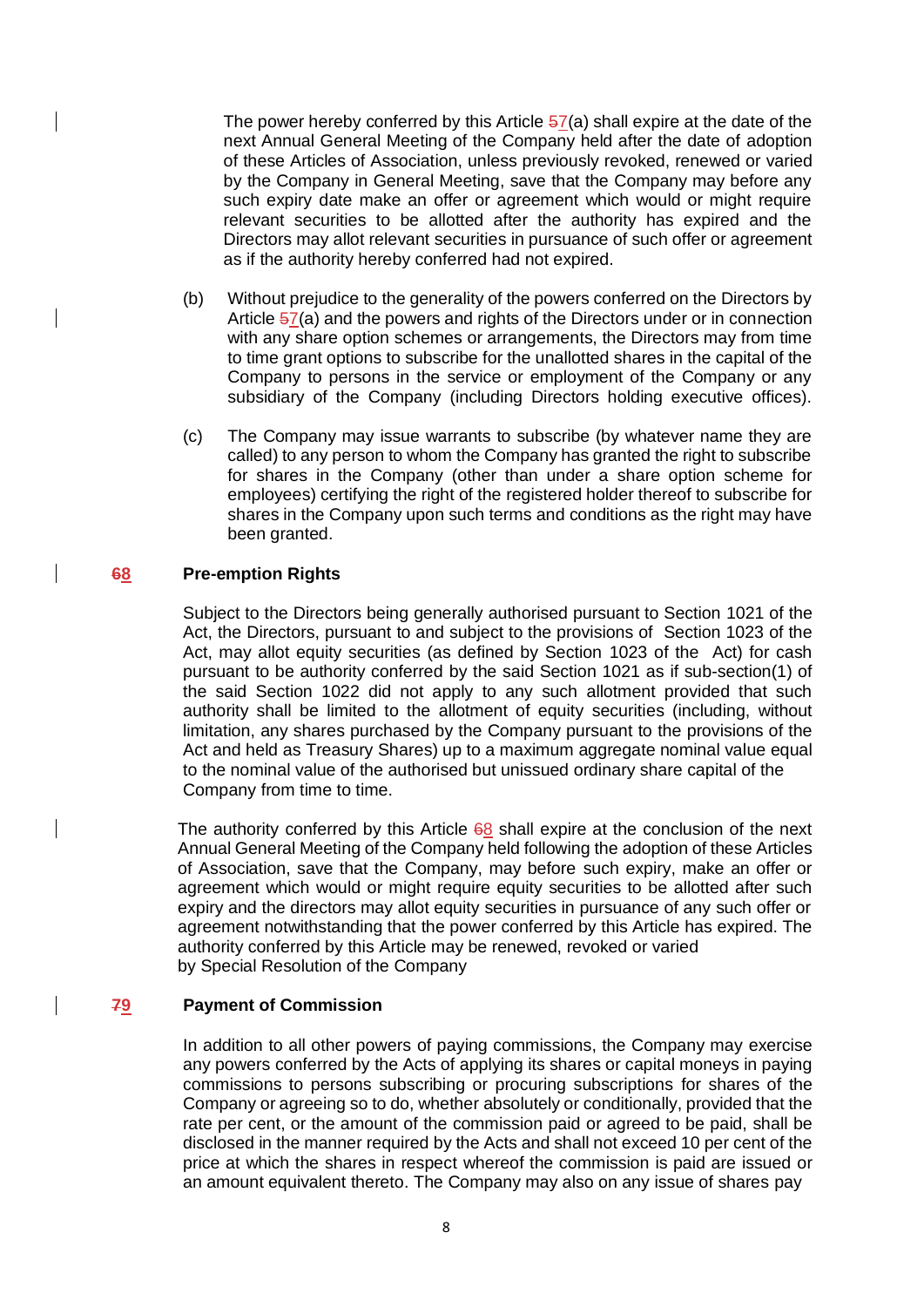such brokerage fees as may be lawful.

### **810 Disclosure of Interests**

- (a) Any Director may at any time and from time to time if, in his absolute discretion, he considers it to be in the interests of the Company to so do, give a notice to the holder or holders of any share (or any of them) requiring such holder or holders to notify the Company in writing within such period as may be specified in such notice (which shall not be less than 14 days from date of service of such notice) of full and accurate particulars of all or any of the following matters, namely: -
	- (i) any information which the Company is entitled to seek pursuant to Section 1062 or Section 1110B of the Act, including such information as the Company may require in relation to his ownership of or his interests in such sharehis interest in such share;
	- (ii) the interests of all persons having any beneficial interest directly or indirectly in the share (provided that one joint holder of a share shall not be obliged to give particulars of interest of persons in the share which arise only through another joint holder): and
	- (iii) any arrangements (whether legally binding or not) entered into by him or any person having any beneficial interest in the share whereby it has been agreed or undertaken, or a holder or beneficial owner of such share can be required, to transfer the share or any interest therein to any person (other than a joint holder of the share) or to act in relation to any meeting of the Company or of any class of shares of the Company in a particular way or in accordance with the wishes or directions of any other person (other than a person who is a joint holder of such share).
	- (b) Where the Board are informed in pursuance of a notice given under paragraph (a) of the identity of any person (other than a registered holder) who has a beneficial interest in any share or shares or who has entered into any such arrangement as is referred to in sub-paragraph (a)(iii), the Board may at any time and from time to time if, in their absolute discretion, they consider it to be in the interests of the Company to do so, by notice in writing require that person to notify the Company in writing within such period as may be specified in such notice (which shall not be less than 14 days from the date of service of such notice) of full and accurate particulars of all or any of the same matters as those set out at sub-paragraphs (i), (ii) and (iii) of paragraph (a).
	- (c) The Board may, if it thinks fit, issue notices under paragraphs (a) and (b) at the time and on the basis that notice given under paragraph (b) shall be contingent upon disclosure of certain facts pursuant to a notice given under paragraph (a).
	- (d) Where an intermediary receives a notice pursuant to section 1110B of the Act under paragraph (a), (b) or (d) of this Article 10 and is in possession or control of the information to which the Disclosure Notice relates, it shall as soon as practicable provide the Company with that information. Any intermediary that receives a Disclosure Notice and is not in possession or control of the information to which it relates shall as soon as practicable:

(i) inform the Company that it is not in possession or control of the information;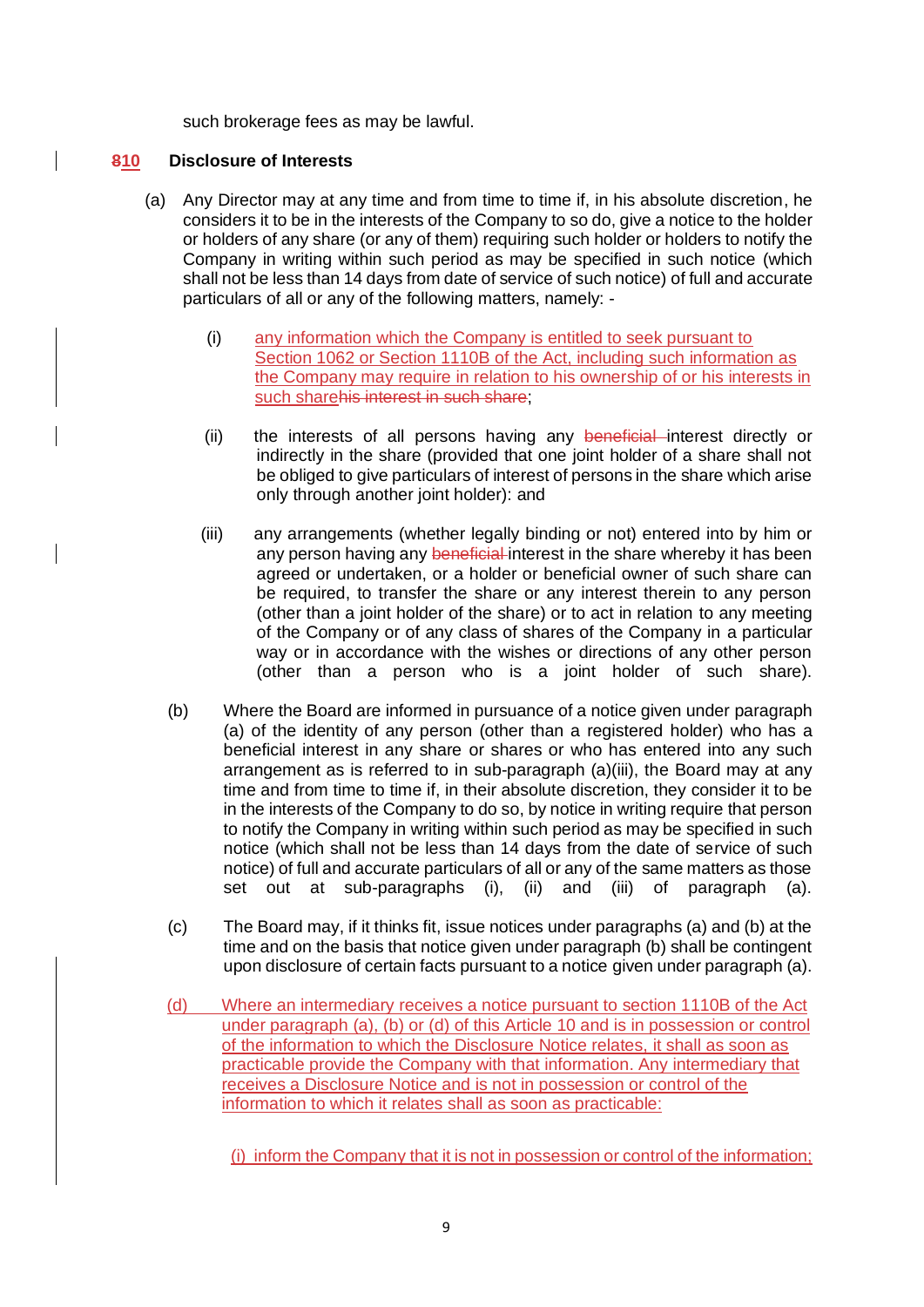(ii) where the intermediary is part of a chain of intermediaries, transmit the request to each other intermediary in the chain known to the first mentioned intermediary as being part of the chain; and

provide the Company with the details of each intermediary, if any, to which the request has been transmitted under paragraph (d)(ii) of this Article 10.

- (e) Unless otherwise required by applicable law, where a notice under paragraph (a) or (b) of this Article 10 is served on the holder of a share and such holder is a central securities depository (or its nominee(s)) acting in its capacity as operator of a Securities Settlement System, the obligations of the central securities depository (or its nominee(s)) as a holder of such share pursuant to this Article 10 shall be limited to disclosing to the Company in accordance with this Article 10 such information relating to the ownership of or interests in the share concerned as has been recorded by it pursuant to the rules made and practices instituted by the central securities depository, provided that nothing in this Article 10 shall in any other way restrict the powers of the Directors under this Article 10.
- $(df)$  If, pursuant to any notice given under paragraph (a) or (b), a person stated to own any beneficial interest in a share, or a person in favor of whom any holder (or other person having any beneficial interest in the share) has entered into any arrangements referred to in sub-paragraph (a)(iii), as a body corporate, trust, society or other legal entity or association of individuals and/or entitles ("**Body**"), the Board may at any time and from time to time if, in their absolute discretion, they consider it to be in the interests of the Company to do so, give a notice to such Body requiring such Body to notify the Company in writing within such period as may be specified in such notice (which shall not be less than 14 days from the date of service of such notice) of full and accurate particulars of the name and addresses of the individuals who control (whether directly or indirectly and through any number of vehicles or arrangements) the beneficial ownership of all the shares or information as to any person who has an interest in any such share and the nature and extent of the interest of each such person or other measure of ownership of such Body wherever the same shall be incorporated, registered or domiciled or wherever such individual shall reside provided that if at any stage in such chain of ownership the beneficial interest in any share shall be established to the satisfaction of the Board to be in the ownership of any body corporate which is listed or quoted on any bona fide Stock Exchange, unlisted securities market or over the counter securities market, it shall not be necessary to disclose details of the individuals ultimately controlling the beneficial interests in the shares of such body corporate.
- (e) Where shares are registered in the name of a nominee of a central securities depository acting in its capacity as operator of a Securities Settlement System (including, without limitation, where shares are held by Euroclear Nominees as nominee of Euroclear Bank) all rights attaching to such shares may be exercised on the instructions of the central securities depository and the Company shall have no liability to such nominee (including Euroclear Nominees) where it acts in response to such instructions.
- (ef) The Board may, if it thinks fit, give a notice under paragraph (d) at the same time as a notice is given under paragraph (a) or notices are given under paragraphs (a) and (b), on the basis that the notice given under paragraph (d)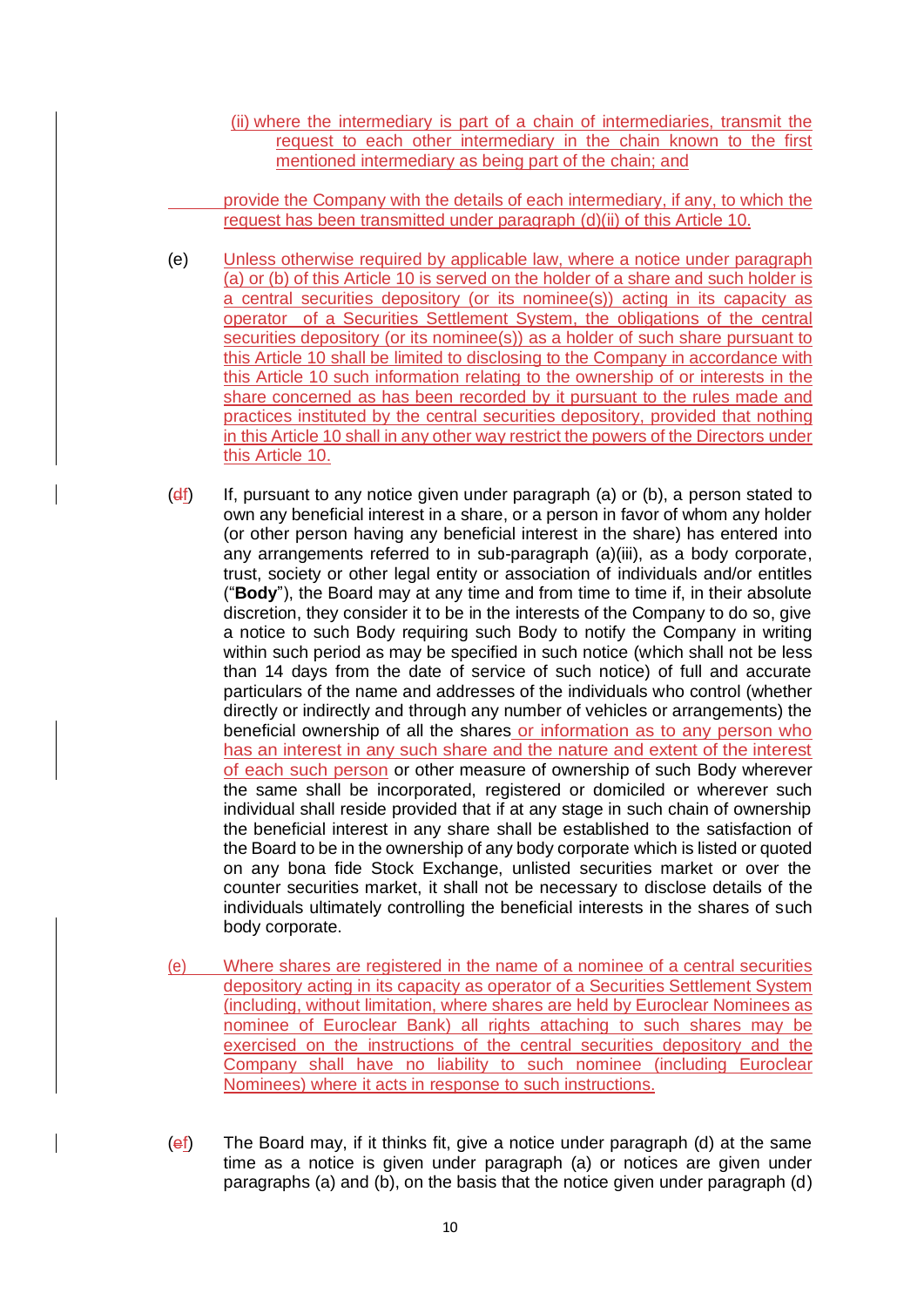shall be contingent upon disclosure of certain facts pursuant to the notice or notices given under paragraph(s) (a) and/or (b).

- $(f<sub>G</sub>)$  The Board may (before or after receipt of any written particulars under this Article) require any such particulars to be verified by statuary declaration.
- $(gh)$  The Board may give any notice under the terms of this article irrespective of whether or not the person to whom it shall be given may be dead, bankrupt, insolvent, or otherwise incapacitated and no such incapacity or unavailability of information or inconvenience or hardship in obtaining the same shall be a satisfactory reason for failure to comply with any such notice provided that, if the Directors in their absolute discretion think fit, they may waive compliance in whole or in part with any notice given under this article in respect of a share in any case of bona fide unavailability of information or genuine hardship or where they otherwise think fit but no such waiver shall in any way prejudice or affect any compliance not so waived by any person to whom a notice may be given at any time.
- (hi) For the purpose of establishing whether or not the terms of any notice given under this article shall have been complied with, the decision of the Board in this regard shall be final and conclusive and shall bind all persons interested.
- (j) The provisions of this Article are in addition to, and do not limit any other right or power of the Company, including any right vested in or power granted to the Company by the Acts.

## **CERTIFICATES AND UNCERTIFICATED SECURITIES**

#### **911 Issue of Certificates**

Except in respect of an allotment or transfer of a share in accordance with the Regulations, every member shall be entitled without payment to receive within two months after allotment or lodgment of the property stamped transfer (except in respect of an allotment or transfer of a share made in uncertificated form in accordance with the Regulations and subject to Article (3)(1) of the CSD Regulation and any applicable law) and unless the conditions of issue provide for a longer period) one certificate for all the shares of each class held by him or several certificates each for one or more of his shares upon payment for every certificate after the first of such reasonable sum as the Directors may determine provided that the Company shall not be bound to issue more than one certificate for shares held jointly by several persons and delivery of a certificate to one joint holder shall be a sufficient delivery to all of them. Every certificate shall be sealed with the Seal and shall specify the number, class and distinguishing numbers (if any) of the shares to which it relates and the amount or respective amounts paid up thereon. The Company shall not be required to register more than four persons as joint holders of any share (except in the case of executors or trustees of a deceased member). The obligation on the Company to issue a new certificate under this Article 11 or to issue a new, balance, exchange or replacement certificate under any other provision of these Articles shall be subject always to the provisions of the CSD Regulation and any other applicable law.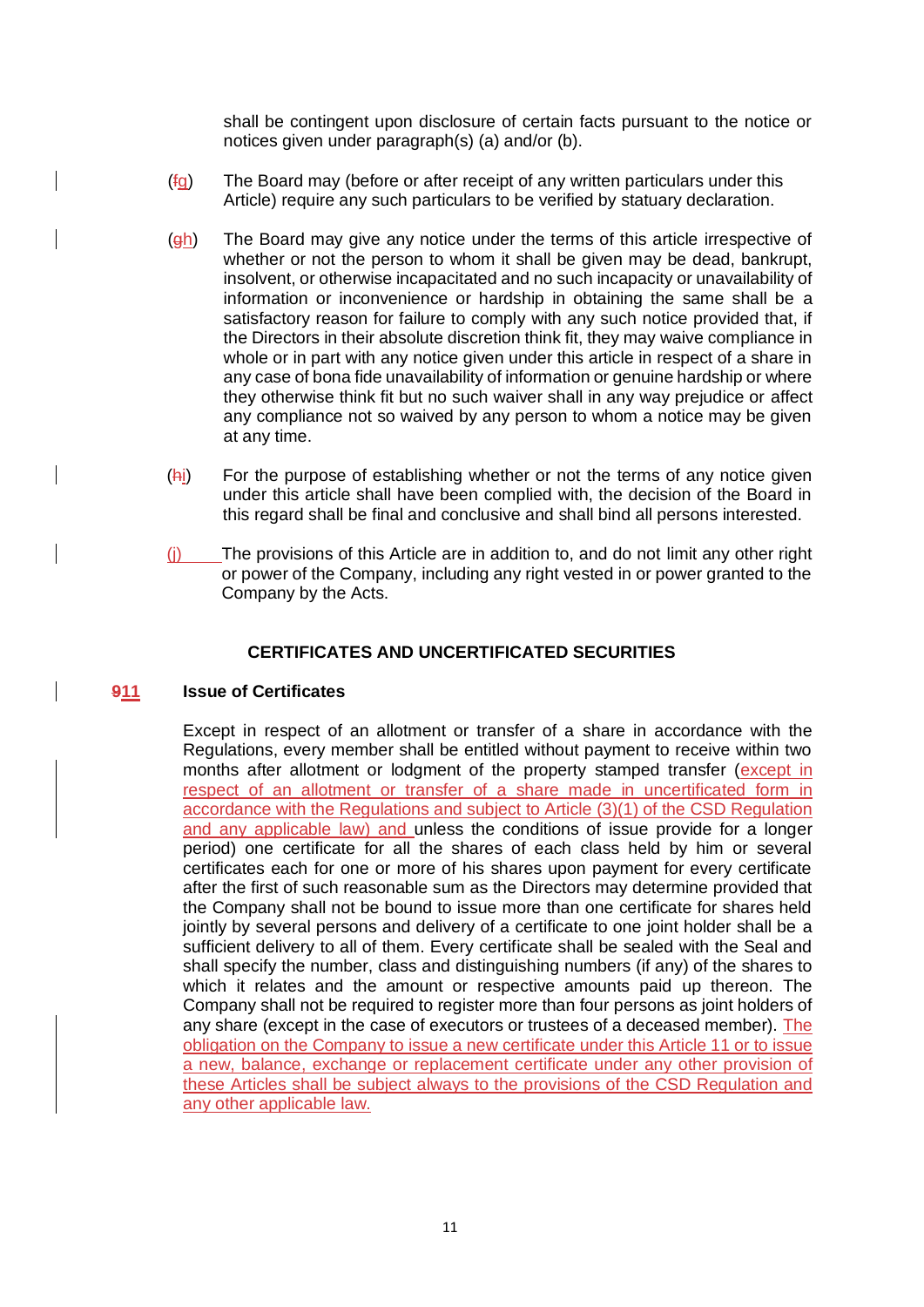### **102 Balance and Exchange Certificates**

- (a) Where some only of the shares comprised in a share certificate are transferred the old certificate shall be cancelled and a new certificate for the balance of such shares shall be issued in lieu without charge.
- (b) Any two or more certificates representing shares of any one class held by any member may at his request be cancelled and a single new certificate for such shares issued in lieu without charge. If any member shall surrender for cancellation a share certificate representing shares held by him and request the Company to issue in lieu two or more share certificates representing such shares in such proportions as he may specify, the Directors may, if they think fit, comply with such request.
- (c) If a share certificate is defaced, worn-out, lost, stolen or destroyed, it may be renewed on such terms (if any) as to evidence and indemnity and payment of any exceptional expenses incurred by the Company in investigating evidence as the Directors may determine but otherwise free of charge and (in the case of defacement or wearing-out) on delivery up of the old certificate.

### **113 Uncertificated Securities**

- (a) Subject to the provisions of the Regulations, the board may permit the holding of shares in any class of shares in uncertificated form and the transfer of title to shares in that class by means of a Relevant System and may determine that any class of shares shall cease to be a participating security.
- (b) Shares in the capital of the Company that fall within a certain class shall not form a separate class of shares from the other shares in that class because any share in that class is held in uncertificated form or is permitted in accordance with the Regulations or regulations made from time to time under Section 1086 of the Act or under any other regulations having similar effect to became a participating security (as defined in the Regulations).
- (c) Where any class of shares is a participating security (as defined in the Regulations) and the Company is entitled under any provision of the Acts, the Regulations or these Articles to sell, transfer or otherwise dispose of, forfeit, reallot, accept the surrender of or otherwise enforce a lien over a share held in uncertificated form, the Company shall be entitled, subject to the provisions of the Act, the Regulations, these Articles and the facilities and requirements of the relevant system:
	- (i) to require the holder of that uncertificated share by notice to change that share into certificated form within the period specified in the notice and to hold that share in certificated form so long as required by the Company:
	- (ii) to require the holder of that uncertificated share by notice to give any instructions necessary to transfer title to that share by means of the relevant system within the period specified in notice;
	- (iii) to require the holder of that uncertificated share by notice to appoint any person to take any step, including without limitation the giving of any instructions by means of the relevant system, necessary to transfer that share within the period specified in the notice;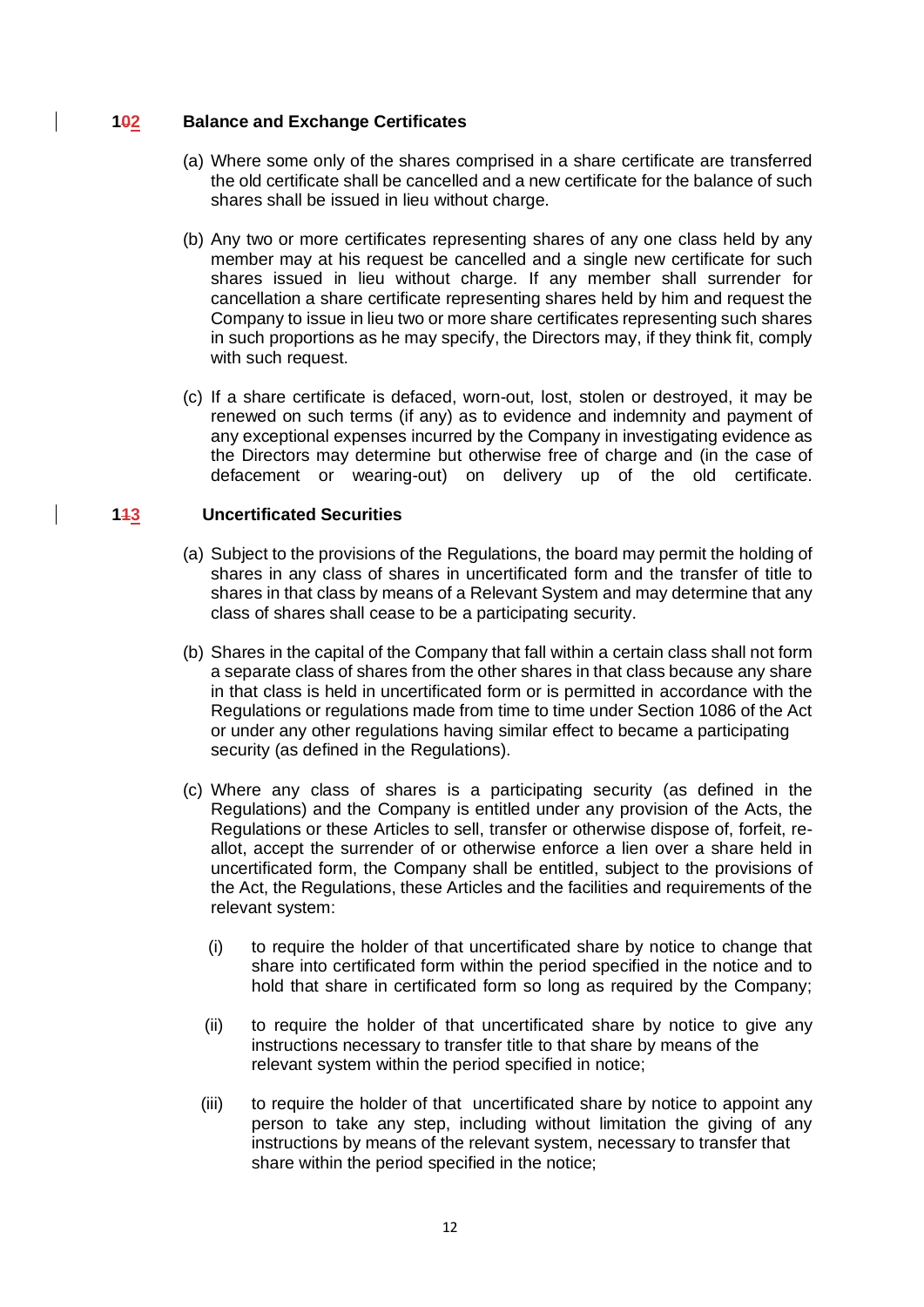- (iv) to require the Operator to convert that uncertificated share into certificated form in accordance with the Regulations or regulations made from time to time under Section 1086 of the Act or under any other regulations having similar effect; and
- (v) to take any action that the board considers appropriate to achieve the sale, transfer, disposal, forfeiture, re-allotment or surrender of that share or otherwise to enforce a lien in respect of that share.

### 14.

- (a) To give effect to the Migration (as defined below), each holder or holders of the Migrating Shares is deemed to have consented and agreed to the following:
	- (i) the Company is irrevocably instructed to appoint any person (including any officer or employee of the Company, the Company's Registrar, Euroclear Bank and/or EUI) as attorney or agent for the holder or holders of the Migrating Shares to do everything necessary to complete the transfer of the Migrating Shares to Euroclear Nominees (or such other nominee(s) of Euroclear Bank as it may notify the Company in writing) and do all such other things and execute and deliver all such documents and electronic communications as may be required by Euroclear Bank or as may, in the opinion of such attorney or agent, be necessary or desirable to vest the Migrating Shares in Euroclear Nominees (or such other nominee(s) of Euroclear Bank as it may notify the Company in writing) and, pending such vesting, to exercise all such rights attaching to the Migrating Shares as Euroclear Bank and/or Euroclear Nominees may direct;
	- (ii) the Secretary or another person appointed or instructed for the purpose may complete the registration of the transfer of the Migrating Shares as described in this Article 14 by registering the Migrating Shares in the name of Euroclear Nominees (or such other nominee(s) of Euroclear Bank as it may notify the Company in writing) without having to furnish the former holder of the Migrating Shares with any evidence of transfer or receipt;
	- (iii) once registered in the name of Euroclear Nominees (or such other nominee(s) of Euroclear Bank as it may notify the Company in writing):
		- (A) the Migrating Shares are to be held on a fungible basis so that a holder or holders of any of the Migrating Shares shall not be entitled to require the return of exactly the same Participating Securities as are transferred on its behalf as part of the Migration;
		- (B) Euroclear Bank and Euroclear Nominees are authorised to credit the interests of such holder or holders of the Migrating Shares in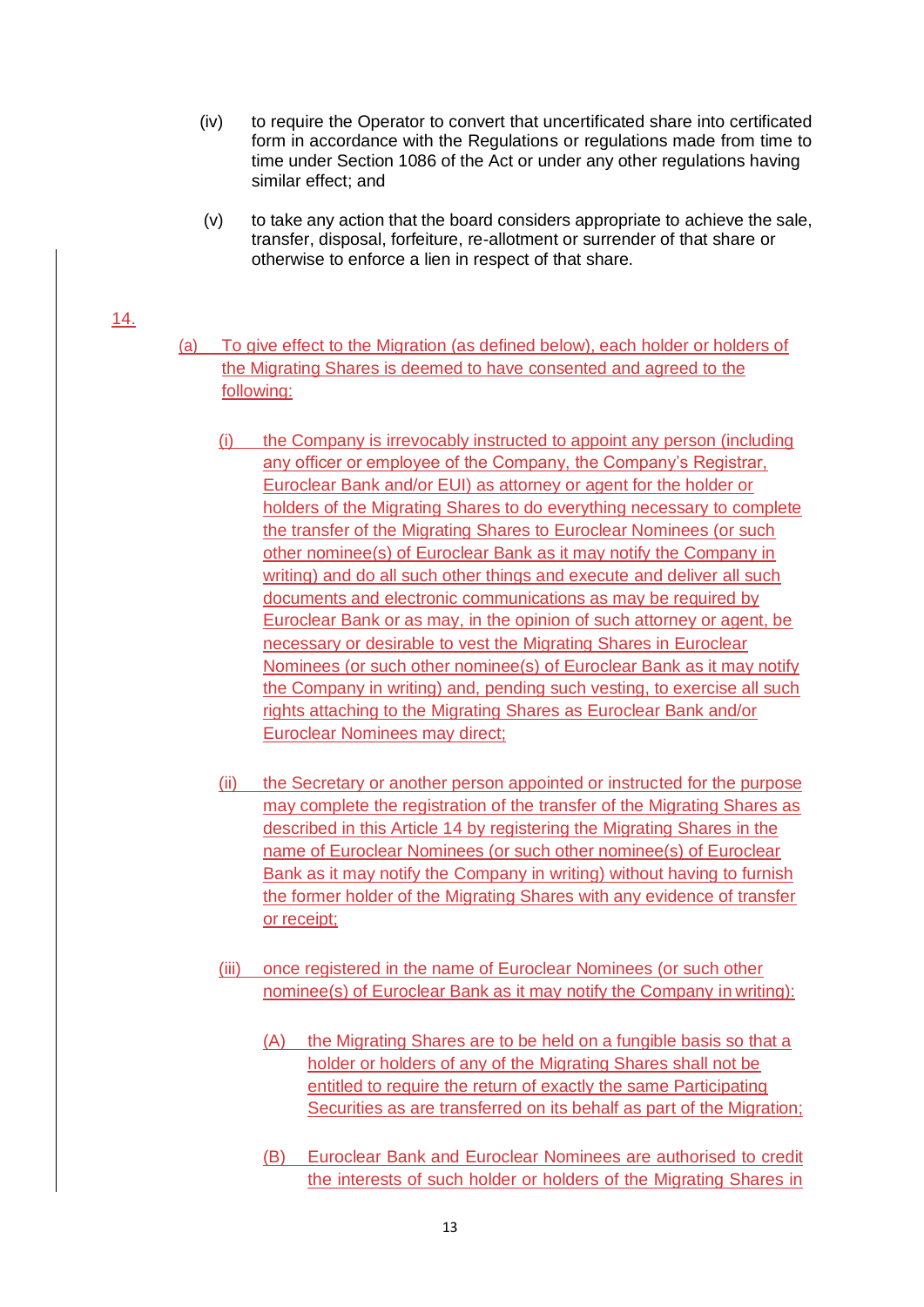the relevant Migrating Shares (i.e. the Belgian Law Rights representing the Migrating Shares to which such holder was entitled) to the account of the CREST Nominee (CIN (Belgium) Limited) in the Euroclear System, as nominee and for the benefit of the CREST Depository (or the account of such other nominee(s) of the CREST Depository as it may determine);

- (C) Euroclear Bank and Euroclear Nominees are authorised to take any action necessary or desirable to enable the CREST Depository to hold the interests in the Migrating Shares referred to in paragraph (B) of this Article 14(a)(iii) above on trust pursuant to the terms of the CREST Deed Poll or otherwise and for the benefit of the holders of the CDIs (being the relevant holders of the Migrating Shares); and
- (D) Euroclear Bank and Euroclear Nominees are authorised to take any action necessary or desirable to enable the issuance of CDIs by the CREST Depository to the relevant holders of the Migrating Shares, including any action necessary or desirable in order to authorise Euroclear Bank, Euroclear Nominees, the CREST Nominee and/or any other relevant entity to instruct the CREST Depository and/or EUI to issue the CDIs to the relevant holders of the Migrating Shares pursuant to the terms of the CREST Deed Poll or otherwise,
- (iv) the Secretary and/or EUI releasing such personal data of the holders of the Migrating Shares to the extent required by Euroclear Bank, the CREST Depository and/or EUI to effect the Migration and the issue of the CDIs;
- (v) the attorney or agent appointed pursuant to this Article 14 is empowered to do all or any of the following on behalf of the holders of the Migrating Shares:
	- (A) procure the issue by the Company's Registrar of such instructions in the Euroclear System or otherwise as are necessary or desirable to give effect to the Migration and the related admission of the Migrating Shares to the Euroclear System referred to in the Circular (including the procedures and processes described in the EB Migration Guide), including but not limited to the issuing by the Company's Registrar of the instructions in the EB Migration Guide and the EB Services Description in respect of the Migrating Shares and any other instructions as may be deemed necessary or desirable in order for:
		- I. the interests in the Migrating Shares referred to in Article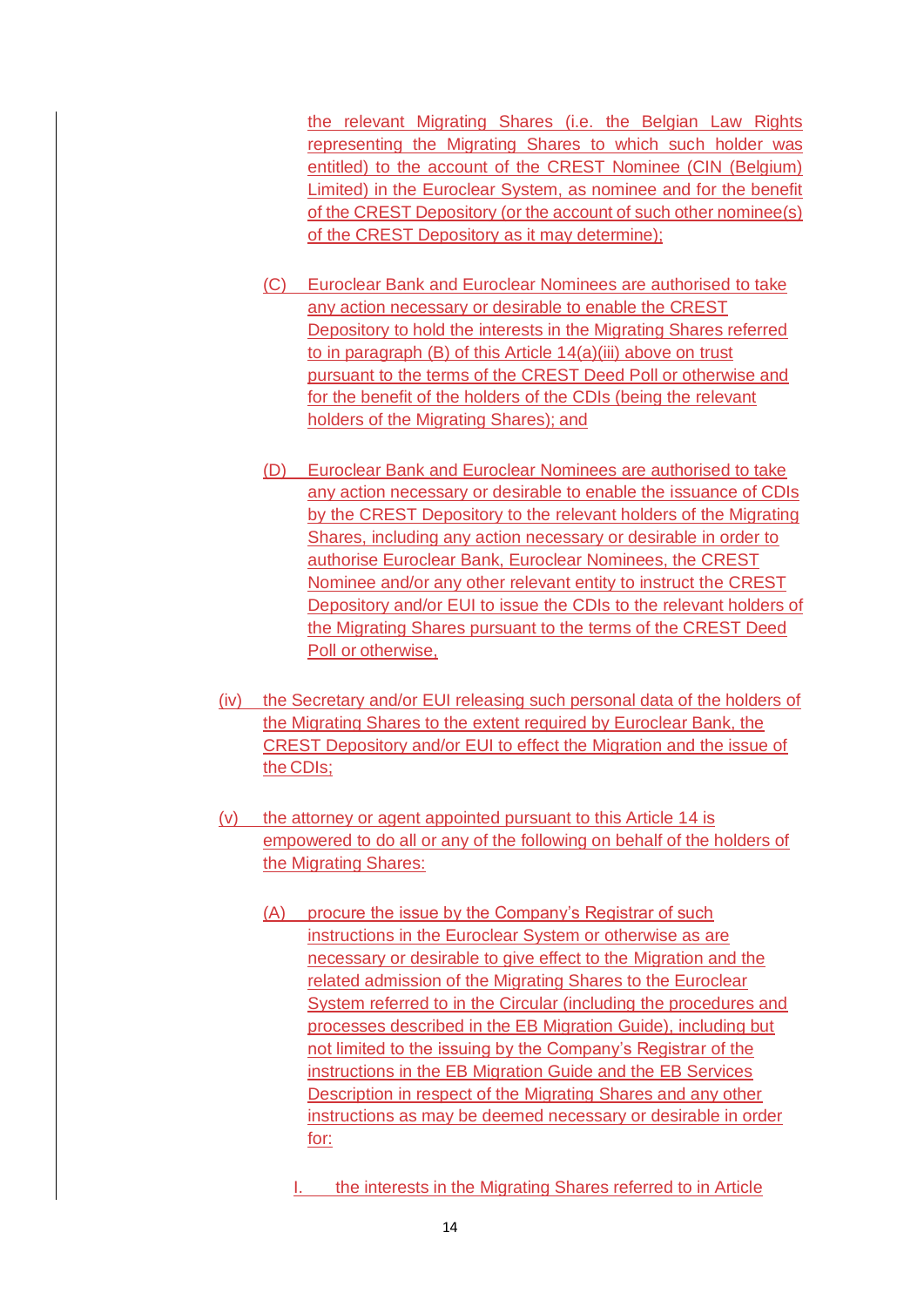14(a)(iii)(B) to be credited to the account of the CREST Nominee (CIN (Belgium) Limited) in the Euroclear System, as nominee and for the benefit of the CREST Depository (or the account of such other nominee(s) of the CREST Depository as it may determine);

- II. Euroclear Bank and/or Euroclear Nominees to be authorised to take any action necessary or desirable to enable the CREST Depository to hold the interests in the Migrating Shares referred to in paragraph I above on trust pursuant to the terms of the CREST Deed Poll or otherwise and for the benefit of the holders of the CDIs (being the relevant holders of the Migrating Shares); and
- III. Euroclear Bank and/or Euroclear Nominees to be authorised to take any action necessary or desirable to enable the issuance of CDIs by the CREST Depository to the relevant holders of the Migrating Shares, including any action necessary or desirable in order to authorise Euroclear Bank, Euroclear Nominees, the CREST Nominee and/or any other relevant entity to instruct the CREST Depository and/or EUI to issue the CDIs to the relevant holders of the Migrating Shares pursuant to the terms of the CREST Deed Poll or otherwise;
- (B) withdraw any Participating Securities from CREST and instruct the Company's Registrar, the Secretary and/or EUI to do all that is necessary so that the register of members shall record such Participating Securities as no longer being in uncertificated form;
- (C) execute and deliver a form or forms of transfer or other instrument(s) or instruction(s) of transfer on behalf of the holders of the Migrating Shares in favour of Euroclear Nominees or such other nominee(s) of Euroclear Bank as it may notify the Company in writing; and
- (D) execute and deliver such agreements or other documentation, electronic communications and instructions as may be required in connection with the admission of the Migrating Shares and any interest in them to the Euroclear System.

Notwithstanding any contrary provision in these Articles, the Company shall not be obliged to issue any certificates to Euroclear Nominees or such other nominee(s) of Euroclear Bank as it may notify the Company in writing following such transfers. For the purpose of these Articles, the following words and expressions shall have the same meaning as defined in the circular of the Company dated 29 January 2021 (the "**Circular**"): "**Belgian Law Rights**",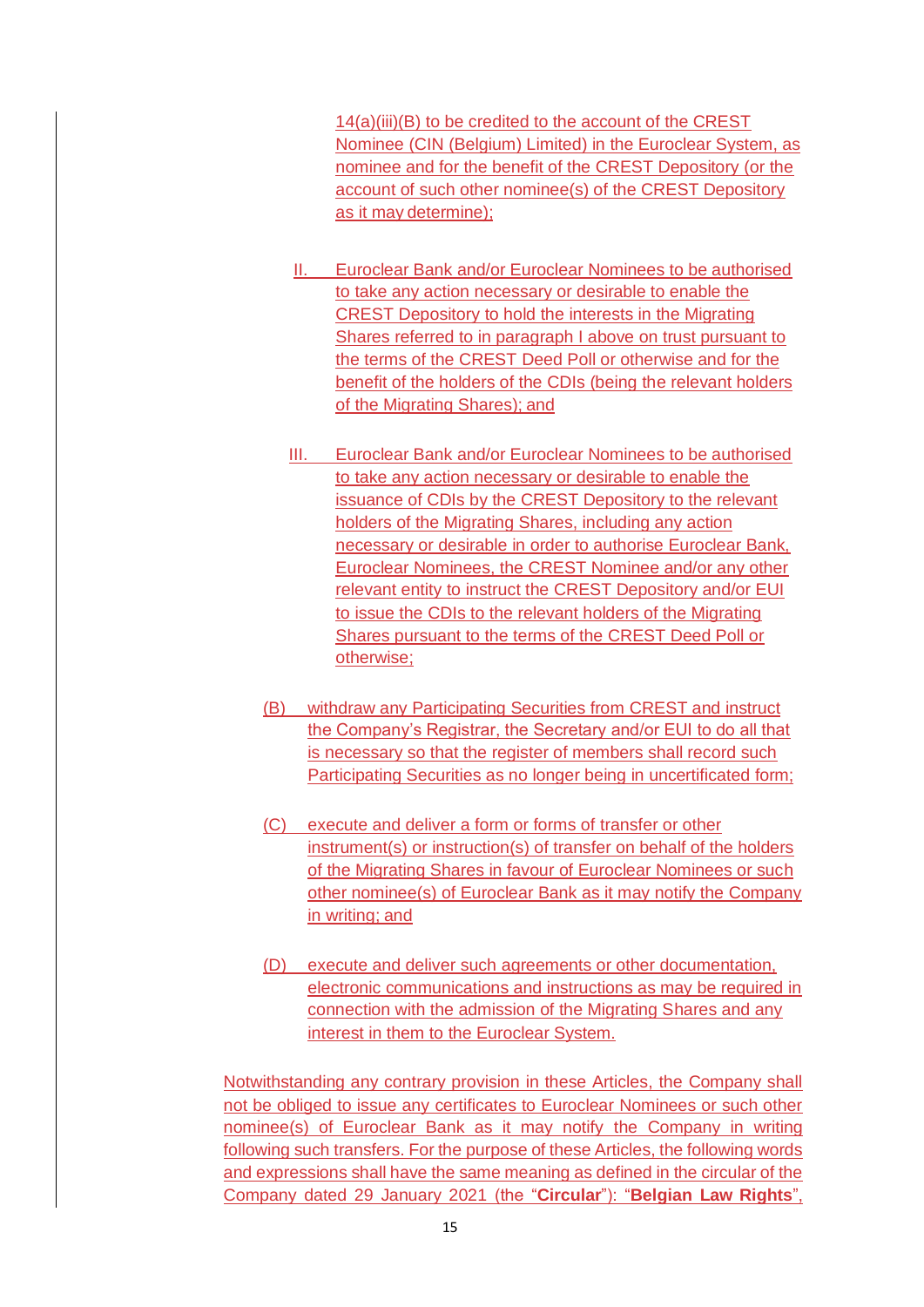"**CDIs**", "**CREST**", "**CREST Deed Poll**", "**CREST Nominee**", "**CREST Depository**", "**EB Migration Guide**", "**EB Services Description**", "**EUI**", "**Euroclear System**", "**Live Date**", "**Migration**", "**Migrating Shares**" and "**Participating Securities**".

- (b) Article 11 shall not apply to the Migration as approved by the Directors.
- (c) Notwithstanding anything in these Articles to the contrary and subject to the rules of the applicable central securities depository, the Directors may permit any class of shares to be held, and trades in those shares to be settled, through a Securities Settlement System operated by a central securities depository. Without prejudice to the generality and effectiveness of the foregoing:
	- (i) the Directors may make such arrangements or regulations (if any) as they may from time to time in their absolute discretion think fit for the purpose of implementing and/or supplementing the provisions of this Article 11 and the Migration and the facilities and requirements of the Securities Settlement System and such arrangements and regulations (as the case may be) shall have the same effect as if set out in this Article 14;
	- (ii) the Directors may utilise the Securities Settlement System to the fullest extent available from time to time in the exercise of the Company's powers or functions under the Acts or these Articles or otherwise in effecting any actions;
	- (iii) for the purposes of Article 117 any payment in the case of shares held through a Securities Settlement System may be made by means of the Securities Settlement System (subject always to the facilities and requirements of the Securities Settlement System) and without prejudice to the generality of the foregoing, the making of a payment in accordance with the facilities and requirements of the Securities Settlement System concerned shall be a good discharge to the Company;
	- (iv) where any class of shares in the capital of the Company is held through a Securities Settlement System and the Company is entitled under any provisions of the Acts, or the rules made and practices instituted by the central securities depository or under these Articles), to dispose of, forfeit, enforce a lien or sell or otherwise procure the sale of any such shares, such entitlement (to the extent permitted by the Acts and the rules made and practices instituted by the central securities depository):
		- (A) shall include the right to require the central securities depository of such Securities Settlement System to take such steps as may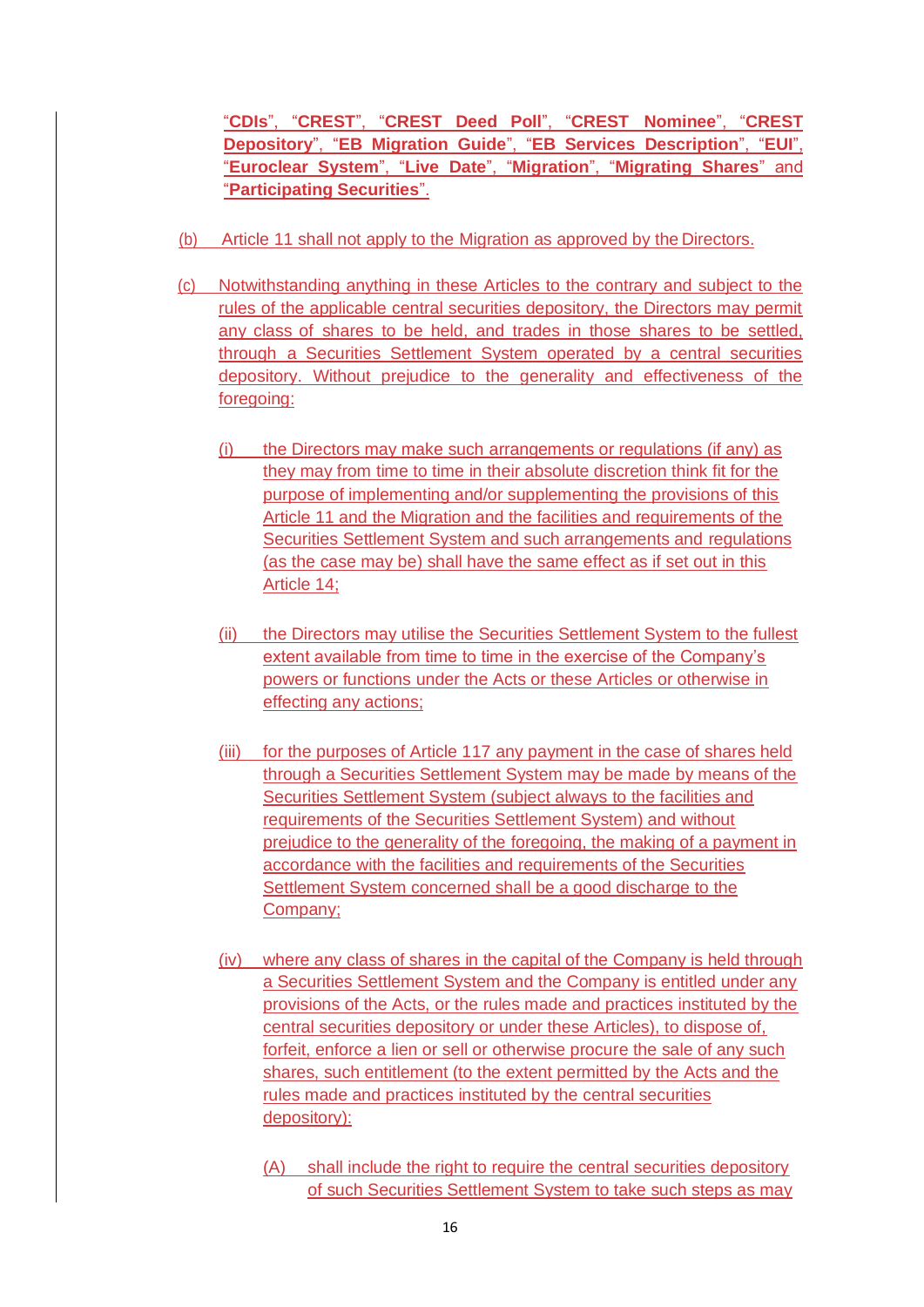be necessary to sell or transfer such shares and/or to appoint any person to take such other steps in the name of the central securities depository (or its nominees(s)) as may be required to effect a transfer of such shares and such steps shall be as effective as if they had been taken by the central securities depository (or its nominee(s)); and

- (B) shall be treated as applying only to such shares held by the central securities depository or its nominee(s) and not to any other shares held by the central securities depository or its nominee(s).
- (d) The holder or holders for the time being of the Migrating Shares agree that none of the Company, the Directors, the Company's Registrar (if any shall have been appointed) or the Secretary shall be liable in any way in connection with:
	- (i) any of the actions taken in respect of the Migrating Shares in connection with the Migration and/or the matters in connection with the Migration referred to in the Circular (including the procedures and processes described in the EB Migration Guide), whether pursuant to the authorities granted by the holders of the Migrating Shares pursuant to this Article 14, the resolutions passed at the extraordinary general meeting of the Company held on 22 February 2021 (or any adjournment thereof) or otherwise; and/or
	- (ii) any failures and/or errors in the systems, processes or procedures of Euroclear Bank and/or EUI which adversely affect the implementation of the Migration and/or the matters in connection with the Migration referred to in the Circular (including the procedures and processes described in the EB Migration Guide).

## **VARIATIONS OF RIGHTS**

## **152 Class Rights**

- (a) Subject to the provisions of the Acts, the rights attached to any class of shares for the time being forming part of the capital of the Company may be varied or abrogated, either while the Company is a going concern or during or in contemplation of a winding-up, with the consent in writing of the holders of threefourths of the issued shares of the class, or with the sanction of a special resolution passed at a meeting of the holders of the shares of the class.
- (b) The rights conferred upon the holders of any shares or class of shares shall not, unless otherwise expressively provided in the rights attaching to or the terms of issue of such shares, be deemed to be varied by the creation or issue of further shares ranking pari passu therewith or subordinate thereto.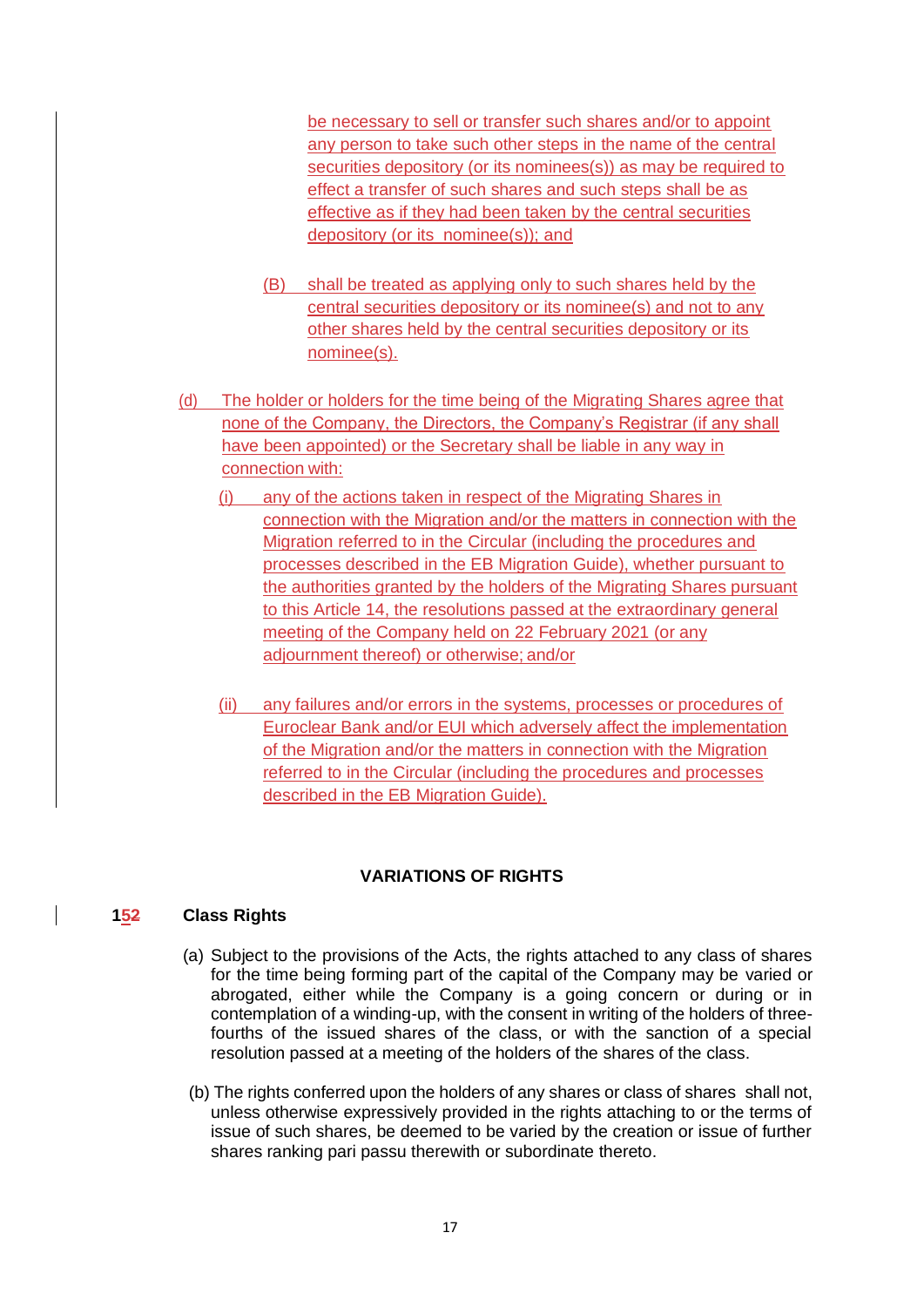## **CALLS ON SHARES**

### **136 Making of calls**

- (a) The Board may from time to time make such calls as the Board may think fit upon the Members in respect of the amounts unpaid on their shares (whether on account of the nominal value of the shares or by way of premium) and not by the conditions of allotment made payable at fixed times.
- (b) Any call may be made payable either in one sum or by installments, and each Member upon whom a call is made shall be liable to pay the amount of the call to the person and at the time or times and place appointed by the Board. A call may be revoked in whole or part or the time fixed for its payment may be postponed by the Board. A person upon whom a call is made shall remain liable for calls made upon him notwithstanding the subsequent transfer of the shares in respect whereof the call was made.

### **147 Time of Call**

A call shall be deemed to have been made at the time when the resolution of the Board authorising the call was passed.

### **158. Liability of Joint Holders**

Joint holders of a share shall be jointly and severally liable for the payment of calls in respect thereof.

### **196 Power to Differentiate**

The Board may make arrangements on the issue of shares for a difference between the allottees or holders of such shares in the amount of calls to be paid and the time of payment of such calls.

#### **2017 Terms of Issue**

Any sum which by the terms of issue of a share is made payable upon allotment or at any fixed date (whether on account of the nominal value of the share or by way of the premium) shall for all purposes of these Articles be deemed to be a call duly made and payable on such fixed date, and in case of non-payment all the provisions of these Articles as to payment of interest, forfeiture or otherwise shall apply as if such sum were a call duly made and notified.

## **218 Interest on Calls**

(a) If any sum in respect of a call is not paid before or on the day appointed for payment thereof the person from whom the sum is due shall pay interest on the sum from the day appointed for the payment thereof to the time of actual payment, at such reasonable rate as the Board may determine, or failing such determination, at the rate of 10 per cent per annum, and shall also pay all expenses that may have been incurred by the Company by reason of the nonpayment of such sum, but the Board may waive payment of such interest and expenses in whole or in part.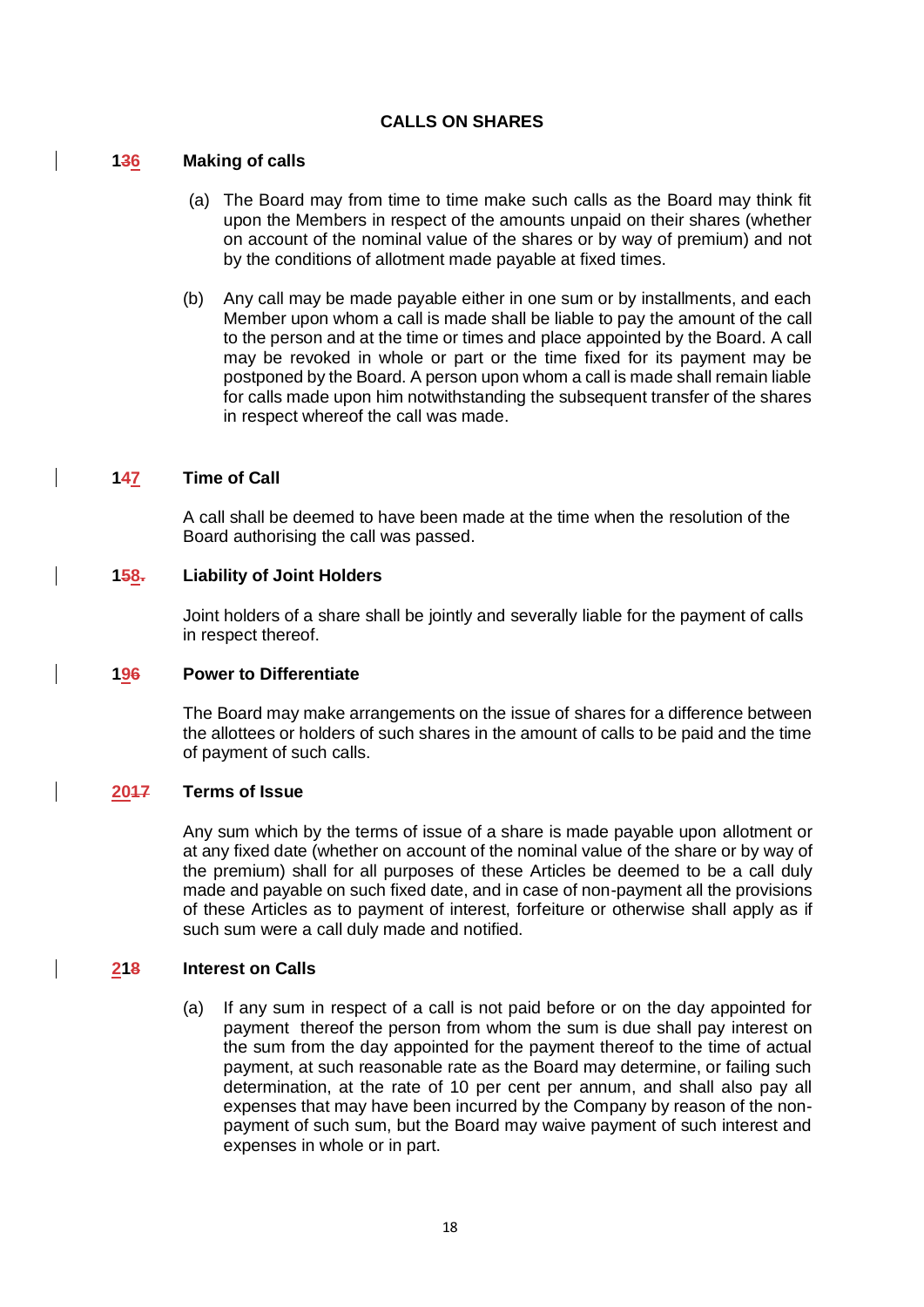(b) The Board may, if they think fit, receive from any Member willing to advance the same all or any part of the moneys payable in respect of any shares held by him beyond the amount of the calls actually made thereon and upon the moneys so advanced, or so much thereof as shall from time to time exceed the amount of the calls due upon such shares, the Company may pay interest at such rate not exceeding 10 per cent per annum as the Member and the Board shall agree upon, but no part of such moneys shall be included or taken into account in ascertaining the amount of the dividend payable upon the shares in respect of which such advance has been made.

## **FORFEITURE**

### **2219 Notice Requiring Payment**

If any Member falls to pay the whole or any part of any call on or before the day appointed for the payment thereof the Board may, at any time thereafter during such time as the call or any part thereof remains unpaid, serve a notice on him requiring him to pay such call or such part thereof as remains unpaid, together with any interest which may have accrued**.**

## **230 Forfeiture**

- (a) The notice specified in Article 2219 above shall name a further day (not being less than fourteen days from the date of service of the notice) on or before which and the place where the payment required by the notice is to be made, and shall state that in the event of non-payment at or before the time and at the place appointed the shares in respect of which the call was made will be liable to be forfeited.
- (b) If the requirements of any such notice as aforesaid are not complied with, any share in respect of which the notice has been given may at any time thereafter, before payment of all calls and interest due in respect thereof has been made, be forfeited by a resolution of the Board to that effect. Such forfeiture shall include all dividends and other moneys payable in respect of the forfeited shares and not actually paid before the forfeiture.

#### **241 Power of Disposal**

A forfeited share may be sold, re-allotted or otherwise disposed of on such terms and in such manner as the Board thinks fit, and at any time before sale, allotment or disposition the forfeiture may be cancelled on such terms as the Board thinks fit, but so that unless such share shall have been previously disposed of the Board shall cancel the same not later than three years from the date of forfeiture.

#### **225 Effect of Forfeiture**

A person whose shares have been forfeited or cancelled shall cease to be a Member in respect of such shares and shall surrender to the Company for cancellation the certificate for the shares, but shall, notwithstanding remain liable to pay to the Company all moneys which, at the date of forfeiture, were payable by him to the Company in respect of the shares with interest at the rate at which interest was payable on those moneys before the forfeiture or, if no interest was so payable, at a rate not exceeding 20 per cent per annum, to be determined by the Board from the date of forfeiture until payment, but the Board may waive payment wholly or in part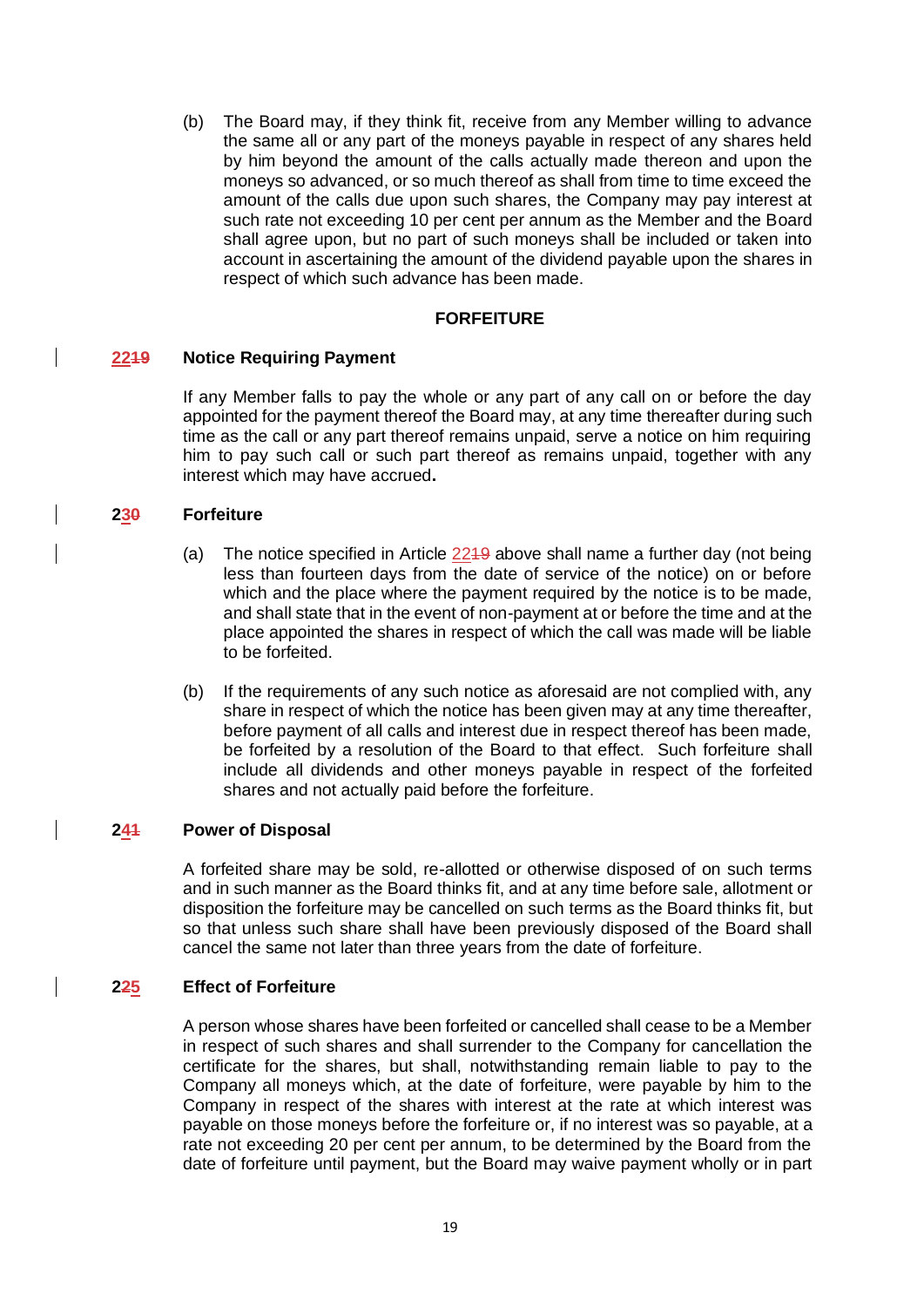or enforce payment without any allowance for the value of the shares at the time of forfeiture or for any consideration received on their disposal.

### **263 Statutory Declaration**

A statutory declaration that the declarant is a Director or the Secretary of the Company, and that a share in the Company has been duly forfeited on a date stated in the declarations, shall be conclusive evidence of the facts therein stated as against all persons claiming to be entitled to the share. The Company may receive the consideration, if any, given for the share on any sale, re-allotment or disposition thereof and the Board may authorise some person to execute a transfer of the share in favour of the person to whom the share is sold or otherwise disposed of and he shall thereupon be registered as the holder of the share, and shall not be bound to see to the application of the purchase money, if any, nor shall his title to the share be affected by any irregularity or invalidity in the proceedings in reference to the forfeiture, sale re-allotment or other disposal of the share.

#### **LIEN**

### **274 Extent of Lien**

The Company shall have a first and paramount lien on every share (not being a fully paid share) for all moneys, whether immediately payable or not, called or payable at a fixed time in respect of such share. The Company's lien (if any) on a share shall extend to all dividends and other moneys payable thereon or in respect thereof. Unless otherwise agreed, the registration of a transfer of any share operate as a waiver of the Company's lien (if any) on such share.

## **285 Power of Sale**

The Company may sell, in such manner as the Board think fit, any share on which the Company has a lien, but no sale shall be made unless a sum in respect of which the lien exists is immediately payable, nor until the expiration of fourteen days after a notice in writing, stating and demanding payment of such sum and giving notice of intention to sell in default, shall have been given to the holder for the time being of the share, or to the person entitled by reason of his death or bankruptcy or otherwise by operation of law to the share.

#### **296 Proceeds of Sale**

The net proceeds of such sale, after payment of the costs of such sale, shall be applied in or towards payment or satisfactory of any sum immediately payable in respect whereof the lien exists, and any residue shall (upon surrender to the Company for cancellation of the certificate for the share sold subject to a like right to retain in respect of any moneys not immediately payable as the lien existing on the share prior to the sale) be paid to the person registered as holder of the share at the time of the sale.

#### **3027 Power to Effect Transfer**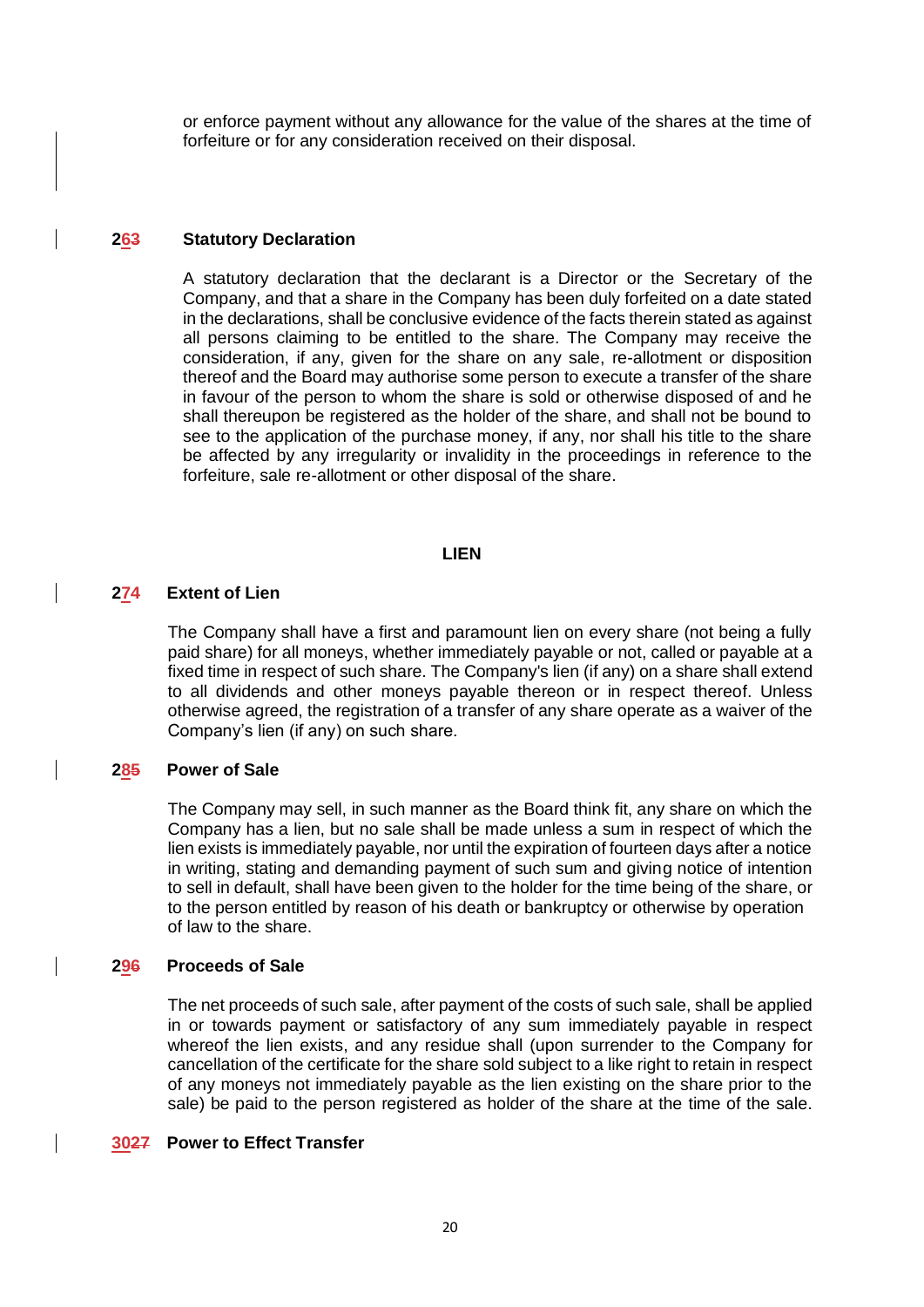For giving effect to any such sale the Board may authorise some person to transfer the share sold to the purchaser thereof. The purchaser shall be registered as the holder of the share so transferred and shall not be bound to see to the application of the purchase money, nor shall his title to the share be affected by any irregularity or invalidly in the proceedings in reference to the sale. A statutory declaration that a declarant is a Director or the Secretary of the Company, and that a share in the Company has been duly sold pursuant to Article 241 on a date stated in the declaration, shall be conclusion evidence of the facts thereon stated as against all persons claiming

to be entitled to the share.

## **TRANSFER OF SHARES**

### **3128 Instrument of Transfer**

- (a) Subject to such of the restrictions of these Articles, Article 3(2) of the CSD Regulation and the Acts as may be applicable, Shares in the Company shall may be transferred by an instrument in writing in any usual or common form or any other form which the Directors may approve. The Directors may also permit title to any shares in the Company to be transferred without a written instrument where permitted by the Acts subject to compliance with the requirements imposed under the relevant provisions of the Acts and any additional requirements which the Directors may approve. instrument of transfer in any usual or common form, or in such other form as shall be approved by the Board.
- (b) The instrument of transfer of a share (which need not be under seal) shall be signed by or on behalf of the transferor, and the transferor shall be deemed to remain the holder of the share until the name of the transferee is entered in the Register in respect thereof. Provided that in the case of a partly paid share the instrument of transfer must also be signed by or on behalf of the Transferee.
- (c) The instrument of transfer of any partly paid share shall be executed by or on behalf of the transferor and transferee, and the instrument of the transfer of a fully paid share shall be executed in accordance with the Stock Transfer Act, 1963 or alternatively for and on behalf of the transferor by the Secretary (or such other person as may be nominated by the Secretary for this purpose) on behalf of the Company, and the Company, the Secretary (or relevant nominee) shall be deemed to have been irrevocably appointed as agent for the transferor of such share or shares with full power to execute, complete and deliver in the name of and on behalf of the transferor of such share or shares all such transfers of shares held by the holder of such share or shares in the share capital of the Company. An instrument of transfer need not be executed by the transferee save that if the share concerned (or one or more of the shares concerned) is not fully paid, the instrument shall be executed by or on behalf of the transferor and transferee. The transferor shall be deemed to remain the holder of the share until the name of the transfereeis entered in the Register in respect thereof.

(a)(d) The Company, at its absolute discretion and insofar as the Acts or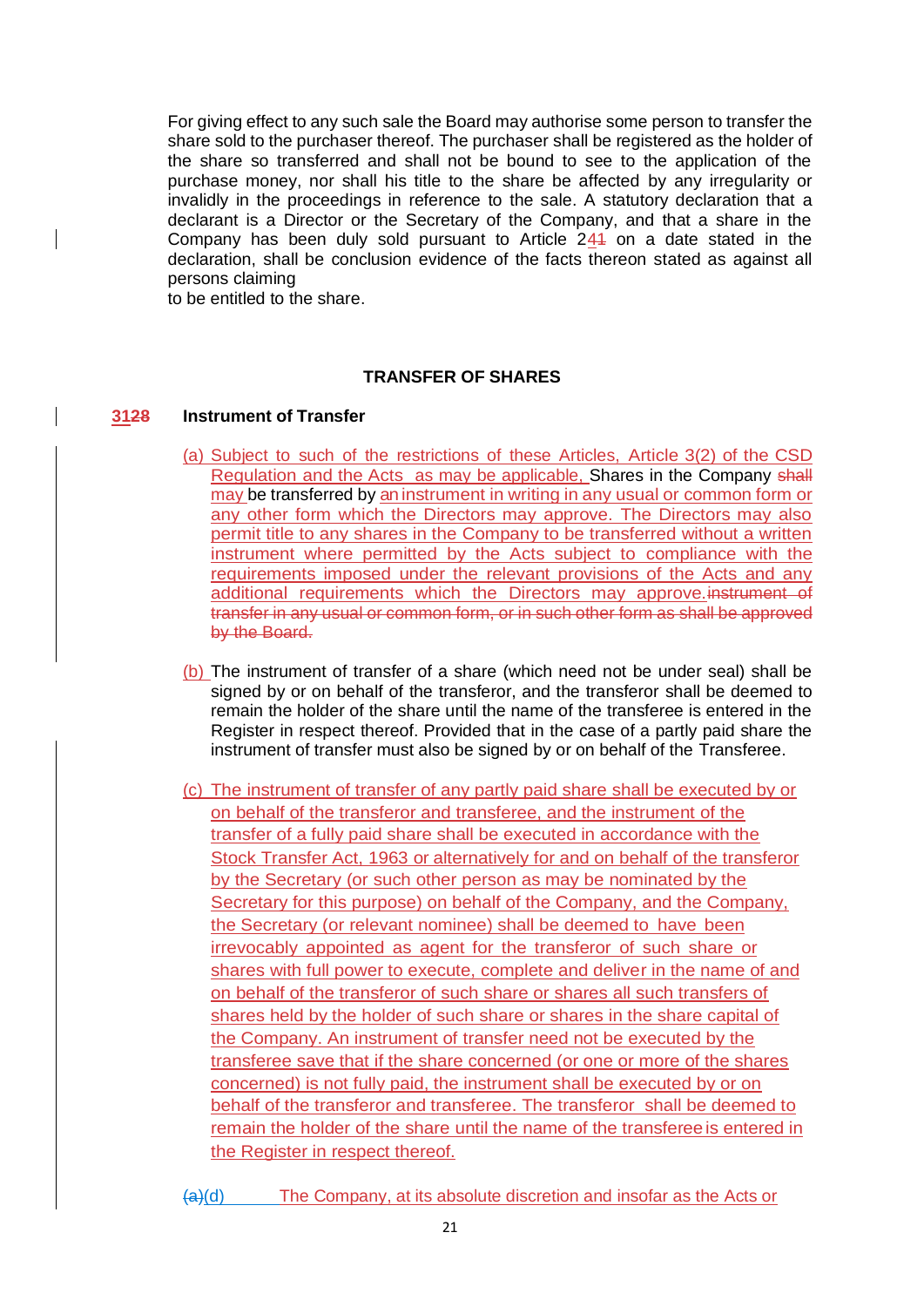any other applicable law permits, may, or may procure that a subsidiary of the Company shall, pay Irish stamp duty arising on a transfer of shares on behalf of the transferee of such shares of the Company. If stamp duty resulting from the transfer of shares in the Company which would otherwise be payable by the transferee is paid by the Company or any subsidiary of the Company on behalf of the transferee, then in those circumstances, the Company shall, on its behalf or on behalf of its subsidiary (as the case may be), be entitled to (i) seek reimbursement of the stamp duty from the transferee, (ii) set-off the stamp duty against any dividends payable to the transferee of those shares and (iii) to claim a first and permanent lien on the shares on which stamp duty has been paid by the Company or its subsidiary for the amount of stamp duty paid.

# **3229 Refusal to Register Transfers**

- (a) The Board may, in their absolute discretion and without giving any reason, refuse to register a transfer of any share which is not fully paid up, subject to a lien, relates to more than one class of shares, is in favour of more than 4 joint holders as transferees or which is subject to the restrictions in Article 6359, provided that the Directors shall not refuse to register any transfer or renunciation of partly paid shares which are listed or dealt in on any Approved Market on the grounds that they are partly paid shares in circumstances where such refusal would prevent dealings in such shares from taking place on an open basis. open and proper basis.
- (b) The Board may also refuse to recognise any instrument of transfer unless it is duly stamped, is deposited at the Office or such other place as the Board may appoint, and is accompanied by the certificate for the shares to which it relates, and such other evidence as the Board may reasonably require to show the right of the transferor to make the transfer.

## **330 Procedure on Refusal**

If the Board refuse to register a transfer of any share they shall within two months after the date on which the transfer was lodged with the Company send to the transferee notice of the refusal.

## **341 Absence of Registration Fees**

The Company shall not charge any fee in respect of the registration of any transfer, probate, letters of administration, certificate of marriage or death, power of attorney, stop notice, order of court or other document relating to or affecting the title to any share.

## **352 Closing of Transfer Books**

The registration of transfers may be suspended at such times and for such periods as the Board may from time to time determine, and either generally or in respect of any class of shares, provided always that such registration shall not be suspended for more than thirty days in any year.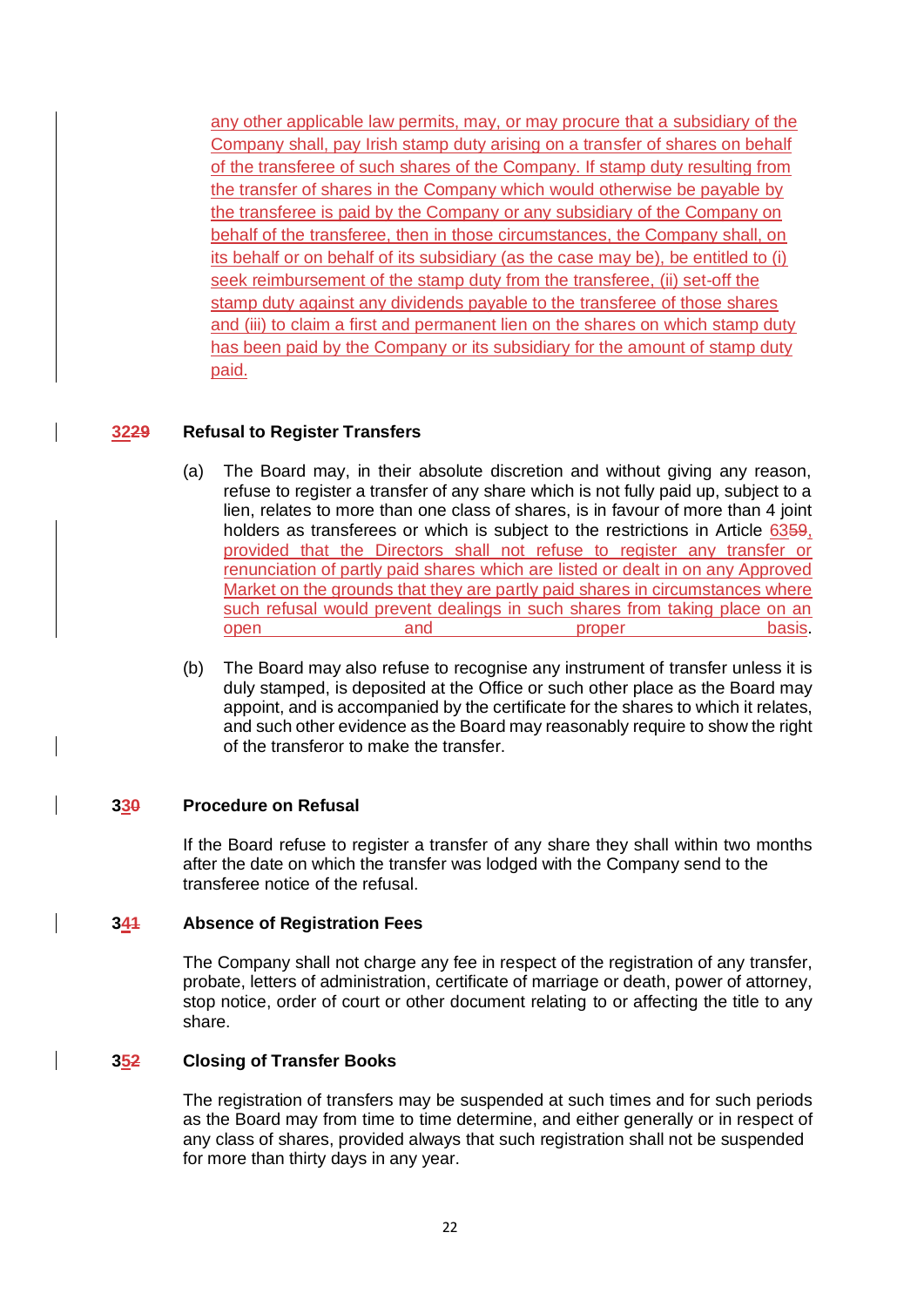### **363 Renunciation of Allotment**

Nothing in these Articles shall preclude the Board from recognising renunciation of any shares by the allottee thereof in favour of some other person. Subject to Article 4037 below, all instruments of transfer which are registered shall be retained by the Company but any instrument of transfer which the Directors refuse to register shall (except in the case of fraud) be returned to the person depositing the same.

### **374 Retention of Transfer Instruments**

The Company shall be entitled to destroy all instruments of transfer of shares and all documents on the faith of which entries have been made in the Register at any time after the expiration of six years from the date of registration thereof, and all dividend mandates and notifications of change of name on address at any time after the expiration of two years from the date of the recording thereof, and all share certificates which have been cancelled at any time after the expiration of two years from the date of the recording thereof, and all share certificates which have been cancelled at any time after the expiration of one year from the date of such cancellation, and it shall conclusively be presumed in favour of the Company that every instrument of transfer so destroyed was a valid and effective instrument duly and property registered and every share certificate so destroyed was a valid and effective document duly and properly cancelled and every other document hereinbefore mentioned so destroyed was a valid and effective document in accordance with the recorded particulars thereof in the book's or records of the Company. Provided that:-

- (a) the provisions aforesaid shall apply only to the destruction of a document in good faith and without notice of any claim (regardless of the parties thereto) to which the document might be relevant;
- (b) nothing herein contained shall be construed as imposing upon the Company any liability in respect of the destruction of any document earlier than as aforesaid or in any other circumstances in which liability would not attach to the Company in the absence of this Article; and
- (c) references herein to the destruction of any document included references to the disposal thereof in any manner.

## **TRANSMISSION OF SHARES**

#### **385 Death of a Member**

In the case of the death of a Member the survivors or survivor where the deceased was a joint holder, and the legal personal representatives of the deceased where he was a sole or only surviving holder, shall be the only persons recognised by the Company as having any title to his interest in any share; but nothing contained in this Article shall release the estate of a deceased joint holder from any liability in respect of any share which had been jointly held by him with any other person.

#### **396 Transmission on Death or Bankruptcy**

Any person becoming entitled to a share in consequence of the death or bankruptcy of any Member may, upon such evidence of his title being produced as may from time to time be required by the Board (but subject to the provisions hereinafter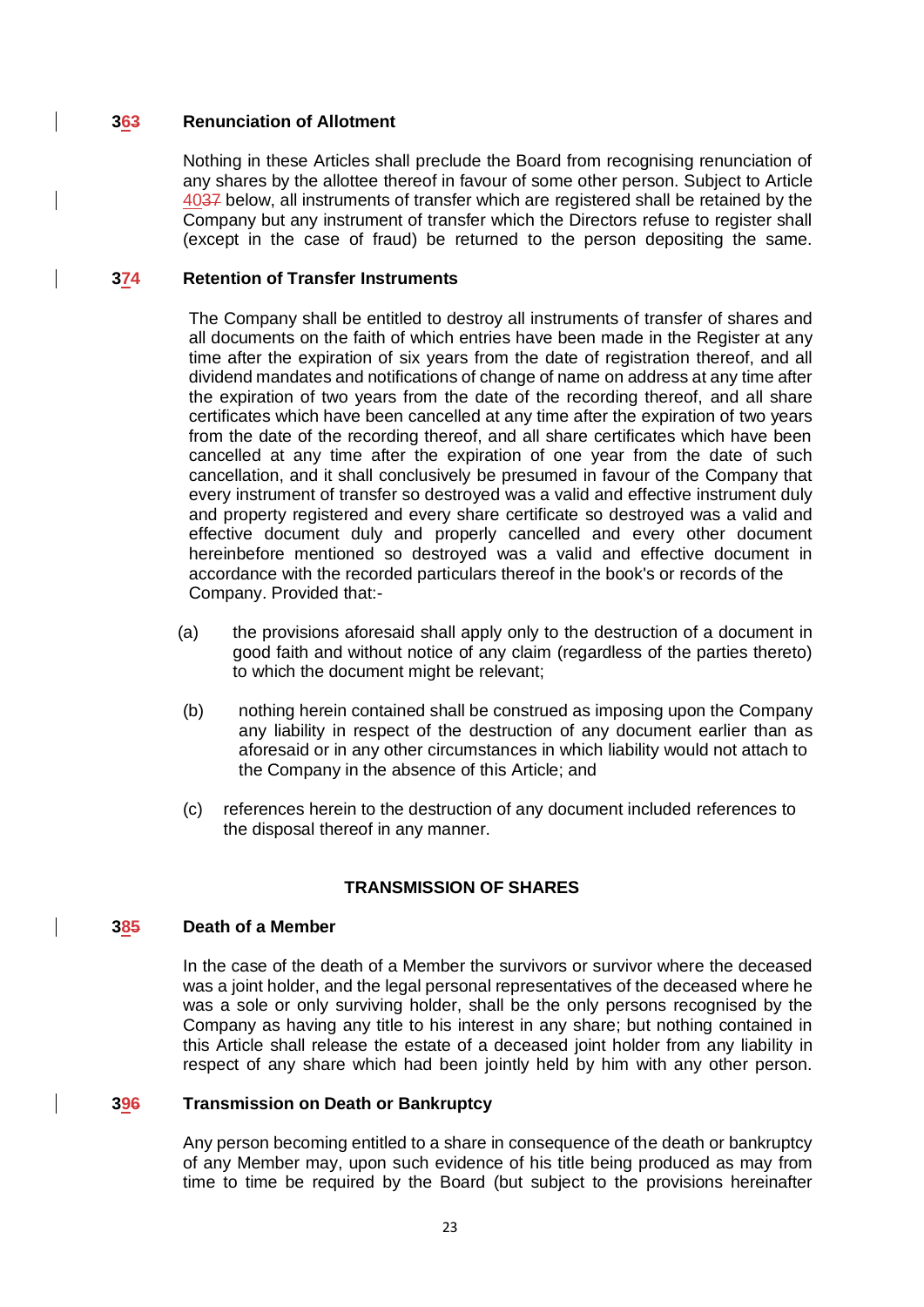contained), effect either to be registered himself as a Member in respect of the share or to have some person nominated by him registered as transferee thereof. Any person becoming so entitled to Shares shall be subject to the provisions of these Articles (as same may from time to time be amended) as if he were the holder of the shares contained.

## **4037 Rights before Registration**

- (a) If the person so becoming entitled shall elect to be registered himself, he shall deliver or send to the Company a notice in writing signed by him stating that he so elects. If he shall elect to have another person registered he shall testify his election by executing a transfer of the share to that person. All the limitations, restrictions and provisions of these Articles relating to the right to transfer and the registrations of transfers of shares shall be applicable to any such notice or transfer as aforesaid as if the death or bankruptcy of the Member had not occurred and the notice or transfer were a transfer signed by that Member.
- (b) A person entitled to a share in consequence of the death or bankruptcy of a Member shall be entitled to receive and may give a discharge for all dividends and other moneys payable in respect of the share, but he shall not be entitled to receive notice of or to attend or vote at any meeting, or (save as aforesaid) to exercise any of the rights and privileges of a Member, unless and until he shall have become a Member in respect of the share. Provided that the Board may at any time give notice requiring any such person to elect either to be registered himself or to transfer the share, and if the notice is not complied with within ninety days the Board may thereafter withhold payment of all dividends or other moneys payable in respect of the share until the requirements of the notice have been complied with.

## **UNTRACED SHARHOLDERS**

## **4138 Untraced Shareholders**

- (a) The Company shall be entitled to sell at the best price reasonably obtainable at the time of sale the shares of a Member or the shares to which a person is entitled by virtue of transmission on death or bankruptcy if and provided that:-
	- (i) for a period of twelve years no cheque or warrant sent by the Company through the post in a pre-paid letter addressed to the Member or to the person entitled by transmission to the shares at his address on the Register or other the last known address given by the Member or the person entitled by transmission to which cheques and warrants are to be sent has been cashed and no communication has been received by the Company from the Member or the person entitled by transmission provided that in any such period of twelve years the Company has paid at least three dividends whether interim or final and no such dividend has been claimed; and
	- (ii) the Company has at the expiration of the said period of twelve years by advertisement in both a leading Irish daily newspaper and in a newspaper circulating in the area in which the address referred to in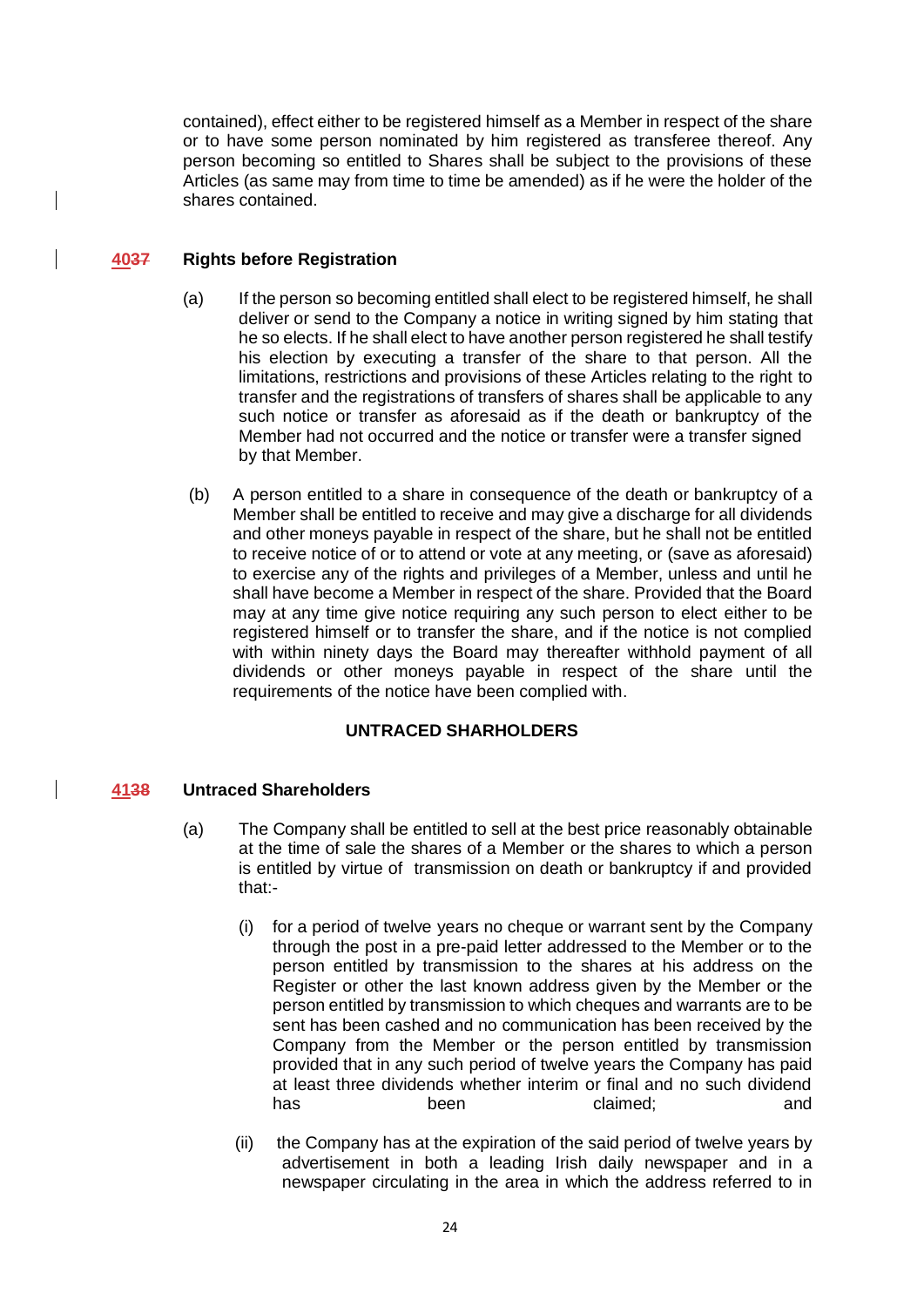sub-paragraph (a)(i) of this Article is located given notice of its intention to sell such shares; and

- (iii) the Company has not during the further period of three months after the date of the advertisement and prior to the exercise of the power of sale received any communication from the Member or person entitled by transmission;
- (b) To give effect to any such sale the Company may appoint any person to execute as transferor an instrument of transfer of the said shares and such instrument of transfer shall be as effective as if it had been executed by the registered holder of or person entitled by transmission to such shares and the title of the transferee shall not be affected by any irregularity or invalidity in the proceedings relating thereto. The Company shall account to the former Member or other person previously entitled as aforesaid for the net proceeds of such sale by carrying all monies in respect thereof to a separate account which shall be a permanent debt of the Company and the Company shall be deemed to be a debtor and not a trustee in respect thereof for each former Member or other person. No interest shall be payable in respect of the same and Company shall not be required to account for any money earned on the net proceeds, which may be employed in the business of the Company or invested in such investments (other than shares of the Company or its holding company if any) as the Board may from time to time think fit.
- (c) In any case where the registered address of a Member or an address supplied for the purpose of divided payment pursuant to Article 4138 by a person (in this Article called a "transmittee") entitled to a share upon the death or bankruptcy of a Member, appears to the Directors to be incorrect or out of date, such Member or transmittee shall, if the Directors so resolve be treated for the purposes of these Articles as if he had no registered address, or, as the case may be had failed to supply an address for the purposes of dividend payments pursuant to Article 4138 provided that the Directors shall not so resolve unless on at least three consecutive occasions dividend warrants sent to such Member or transmittee through the post to his address or to the address supplied pursuant to Article 4138 have been returned undelivered or have been left uncashed. A Member or transmittee who has in accordance with the provisions or this paragraph (c) been treated as having no registered address or address supplied pursuant to Article 4138 shall nevertheless be entitled (subject to the provisions of these Articles) to reclaim the arrears of dividend and instruct the Company to recommence sending dividend warrants to him.

# **ALTERATION OF CAPITAL**

#### **4239 Increase of Capital**

- (a) The Company may by ordinary resolution increase its capital by such sum, to be divided into shares of such amount, as the resolution shall prescribe.
- (b) All new shares shall be subject to the provisions of these Articles with reference to allotment, the payment of calls, forfeiture, lien, transfer, transmission and otherwise.
- (c) Without prejudice to any rights or privileges for the time being conferred on the holders of any existing shares or class of shares, any shares in the present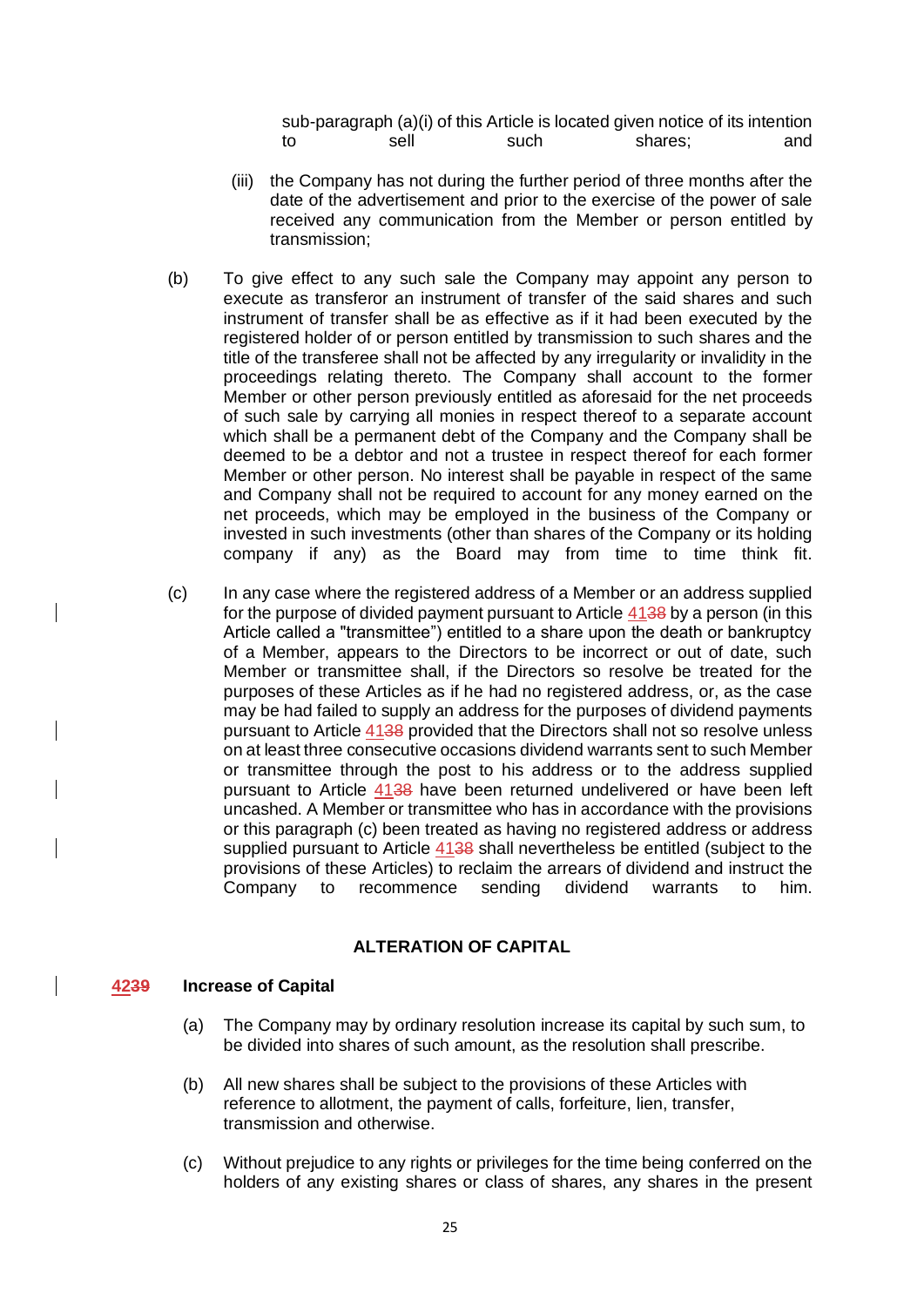capital of the Company and any new shares may be issued with such preferred, deferred or other rights or such restrictions, whether in regard to dividend, return of capital, voting or otherwise, as the Company may from time to time by ordinary resolution determine (or in the absence of such determination as the Board may determine). Any share may be issued on the terms that it is, or at the option of the Company or the holder is to be liable, to be redeemed on such terms and in such manner as the Company (or the Board as aforesaid) may in accordance with the provisions of the Acts prescribe.

### **403 Consideration, Sub-division and Cancellation of Capital**

The Company may by ordinary resolution:

- (a) consolidate and divide all or any of its shares into shares of larger amount;
- (b) subject to the provisions of the Acts, sub-divide any of its shares into shares of smaller amount and the resolution may determine that, as between the holders of the shares resulting from the sub-division, one or more of such shares may as compared to the others have any such preferred, deferred or other special rights or be subject to any such restrictions, as the Company has power to attach to unissued or new shares; or
- (c) cancel any shares which, at the date of the passing of the resolution, have not been taken or agreed to be taken by any person and diminish the amount of its share capital by the amount of the shares so cancelled;

and subject to the provisions of the Acts the Company may also by Special Resolution:

(d) reduce its share capital and any capital redemption reserve and any share premium account or any undenominated capital in any manner authorised by the Acts.

## **414 Purchase of Own Shares**

Subject to the provisions of and to the extent permitted by the Acts, to any rights conferred on the holders of any class of shares and to the following paragraphs of this Article, the Company may:

- (i) issue shares which are to be redeemable or are liable to be redeemed at the option of the Company, or the holder, on such terms and in such manner as shall be provided by the Articles of Association of the Company;
- (ii) convert any of its shares into redeemable shares;
- (iii) redeem any redeemable shares;
- (iv) purchase any of its shares of any class; and
- (v) cancel any shares so purchased or redeemed or hold them as Treasury Shares (within the meaning of Section 109 of the Act) with liberty to reissue any such share or shares as shares of any class or classes.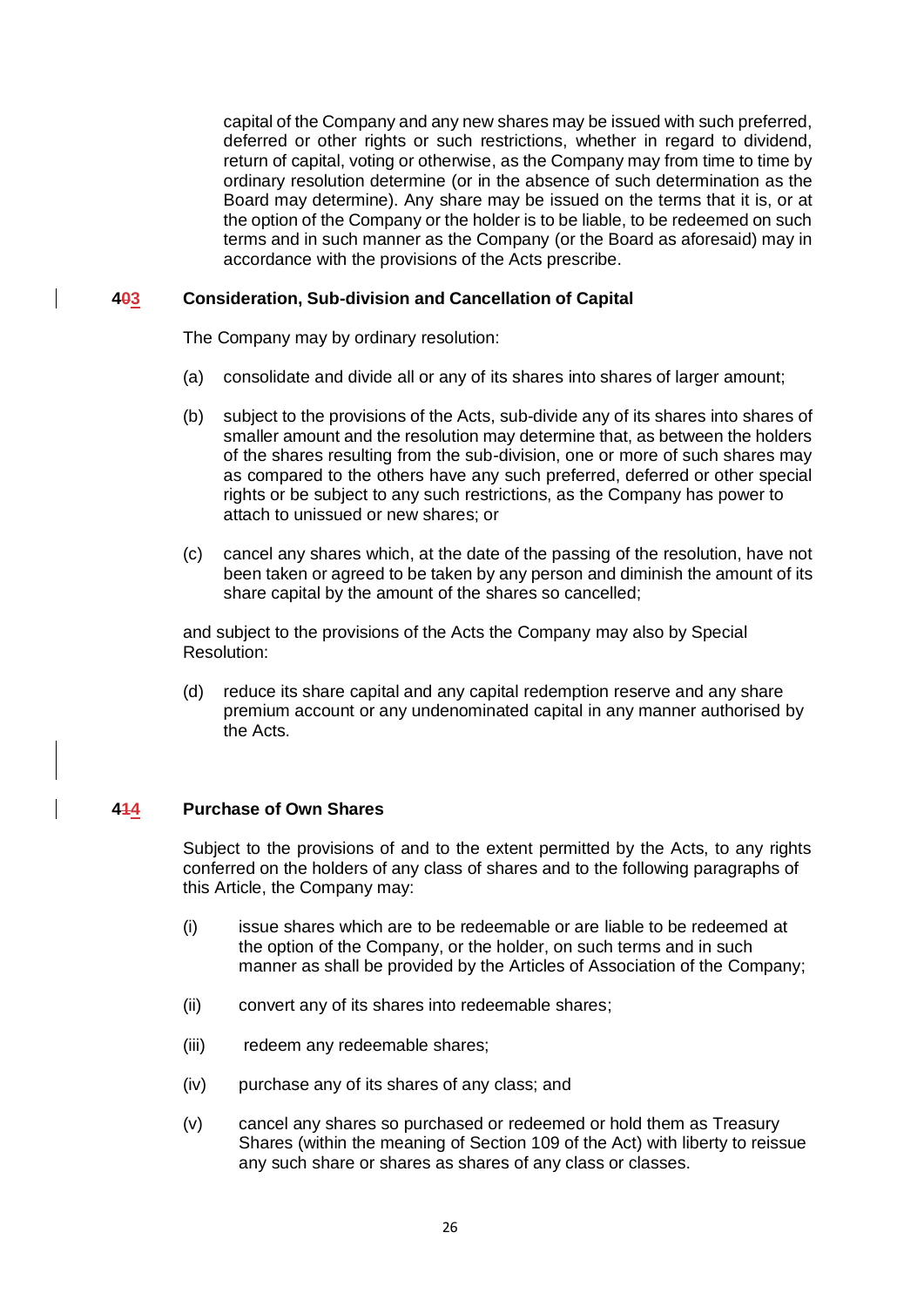### **452 Fractions on Consolidation**

- (a) Whenever as the result of any consolidation, division or sub-division of shares any difficulty arises, the Board may settle it as it thinks fit, and in particular (but without prejudice to the generality of the foregoing) where the number of shares held by any holder is not an exact multiple of the number of shares to be consolidated into a single share and as a result of such consolidation such holder would become entitled to a fraction of a consolidated share:
	- (i) the Board may determine which of the shares of such holder are to be treated as giving rise to such fractional entitlement and may decide that any of those shares shall be consolidated with any of the shares of any other holder or holders which are similarly determined by it to be treated as giving rise to a fractional entitlement for such other holder or holders, into a single consolidated share and the Board may, on behalf of all such holders, sell such consolidated share for the best price reasonably obtained to any person (including, subject to the provisions of the Acts, the Company) and distribute the net proceeds of sale after deduction of the expenses of sale in due proportion among those holders (except that any amount otherwise due to a holder, being less than €6 or such other sum as the Board may from time to time determine, may be retained for the benefit of the Company); or
	- (ii) provided that the necessary unissued shares are available, the Board may issue to such holder credited as fully paid by way of capitalisation the minimum number of shares to be consolidated into a single share (such issue being deemed to have been effected prior to consolidation); and the amount required to pay up such shares shall be appropriated at the Board's discretion from any of the sums standing to the credit of any of the Company's reserve accounts (including share premium account and capital redemption reserve and undenominated capital) or to the credit of profit and loss account and capitalised by applying the same in paying up the share. In relation to such a capitalisation the Board may exercise all the powers conferred on it by Article 1185 without first passing an ordinary resolution of the Company.
- (b) For the purposes of any sale of consolidated shares pursuant to Article 425(a), the Board may authorise some person to execute an instrument of transfer of the shares to, or in accordance with, the directions of the purchaser, and the transferee shall not be bound to see to the application of the purchase money, nor shall his title to the shares be effected by any irregularity in or invalidity of the proceedings in reference to the sale.

## **436 Annual General Meetings**

The Company shall in each year hold a general meeting as its annual general meeting in addition to any other meeting in that year, and shall specify the meeting as such in the notices calling it. Pursuant to the Acts, at least twenty-one clear days prior to each annual general meeting, a copy of the statutory financial statements of the Company (including every document required by law to be annexed thereto) which is to be laid before the Annual General Meeting together with a copy of the Directors' and Auditors' reports or summary financial statements prepared in accordance with Section 1119 of the Act, shall be sent, by post, electronic mail, or any other means of electronic communication to every member of the Company provided that in the case of those documents sent by electronic mail or any other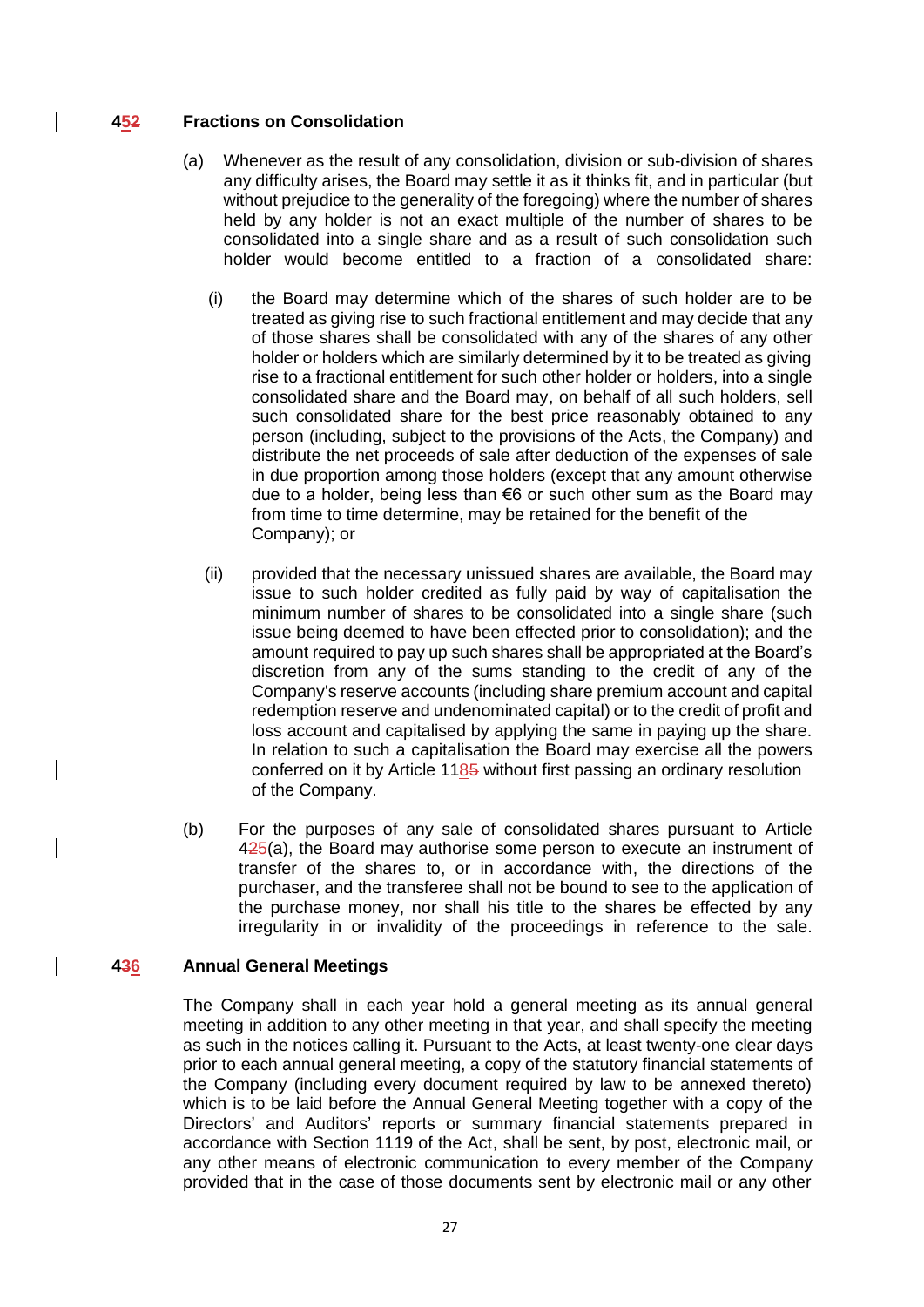means of electronic communication, such documents shall be sent with the consent of the recipient to the address of the recipient notified to the Company by the recipient for such purposes and provided further that where the Directors elect to send summary financial statements to the members, any member may request that he be sent a copy of the statutory financial statements of the Company.

### **447 Extraordinary General Meetings**

All general meetings other than annual general meetings shall be called extraordinary general meetings. All business shall be deemed special that is transacted at an extraordinary general meeting, and also all that is transacted at an annual general meeting, with the exception of declaring a dividend, the consideration of the Company's statutory financial statements and the reports of the Directors and auditors, the election of Directors in the place of those retiring by rotation or otherwise, the appointment or re-appointment of the Auditors (subject to Sections 380 and 382 to 385 of the Act) and the fixing of the remuneration of the Auditors.

### **458 Convening General Meetings**

The Directors may convene general meetings. General meetings may also be convened on such requisition, or in default, may be convened by such requisitionists and in such manner as may be provided by the Acts.

### **469 Notice of General Meetings**

- (a) Subject to the provisions of the Acts allowing a general meeting to be called by shorter notice, an annual general meeting and an extraordinary general meeting called for the passing of a special resolution shall be called by at least twenty-one clear days' notice and all other extraordinary general meetings shall be called by at least fourteen clear days' notice.
- (b) Any notice convening a general meeting shall specify the time and place of the meeting and the general nature of the business to be transacted. It shall also give particulars of any Directors who are to retire by rotation or otherwise at the meeting and of any persons who are recommended by the Directors for appointment or re-appointment as Directors at the meeting, or in respect of whom notice has been duly given to the Company of the intention to propose them for appointment or re-appointment as Directors at the meeting. Subject to any restrictions imposed on any shares, the notice shall be given to all the members, to all persons entitled to a share by reason of the death or bankruptcy of a member and to the Directors, Secretary and the Auditors and any other person entitled to receive notice under the Acts.
- (c) The accidental omission to give notice of a meeting to, or the non-receipt of a meeting by, any person entitled to receive notice shall not invalidate the proceedings at the meeting.
- (d) Where, by any provision contained in the Acts, extended notice is required of a resolution, the resolution shall not be effective (except where the Directors of the Company have resolved to submit it) unless notice of the intention to move it has been given to the Company not less than twenty-eight days (or such shorter period as the Acts permit) before the meeting at which it is moved, and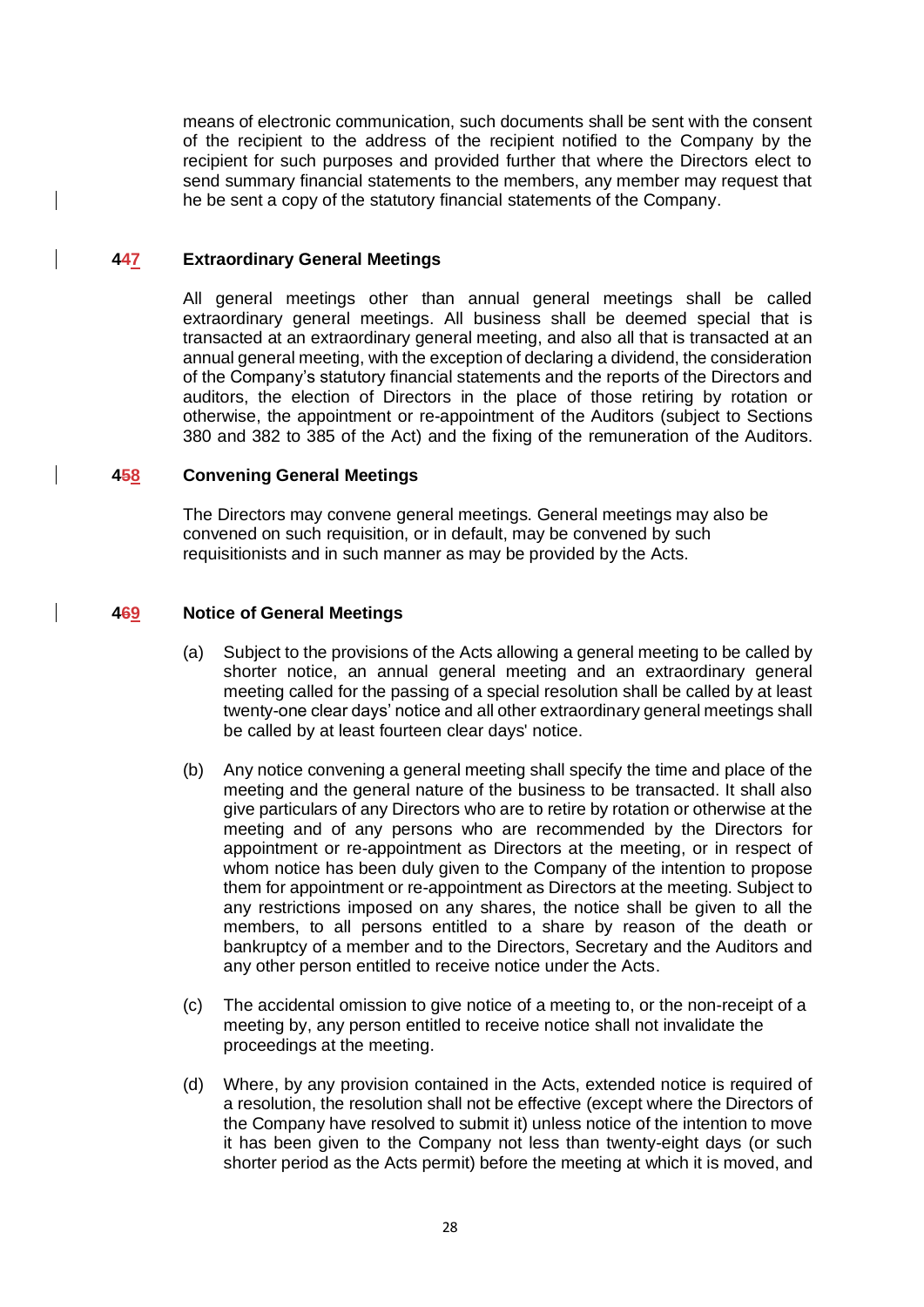the Company shall give to the Members notice of any such resolution as required by and in accordance with the provisions of the Acts.

# **PROCEEDINGS AT GENENERAL MEETINGS**

### **5047 Quorum for General Meetings**

- (a) No business other than the appointment of a chairman shall be transacted at any general meeting unless a quorum of members is present at the time when the meeting proceeds to business. Except as provided in relation to an adjourned meeting, two here persons entitled to attend and vote upon the business to be transacted, each being a member or a proxy for a member or a duly authorised
	- -representative of a corporate member, shall be a quorum.
- (b) If such a quorum is not present within half an hour from the time appointed for the meeting, or if during a meeting a quorum ceases to be present, the meeting shall stand adjourned to the same day in the next week at the same time and place, or to such time and place as the Directors may determine and notify to the Members. If at the adjourned meeting such a quorum is not present within half an hour from the time appointed for the meeting, the meeting, if convened otherwise than by resolution of the Directors, shall be dissolved, but if the meeting shall have been convened by resolution of the Directors, one person entitled to be counted in a quorum present at the meeting shall be a quorum.

#### **5148 Chairman of General Meetings**

- (a) The Chairman of the Board or, in his absence, the deputy chairman (if any) or, in his absence, some other Director nominated by the Directors shall preside as chairman at every general meeting of the Company. If at any general meeting none of such persons shall be present within fifteen minutes after the time appointed for the holding or the meeting and willing to act, the Directors present shall elect one of their number to be chairman of the meeting and, if there is only one Director present and willing to act, he shall be chairman.
	- (b) If at any meeting no Director is willing to act as chairman or if no Director is present within fifteen minutes after the time appointed for holding the meeting, the members present and entitled to vote shall choose one of their number to be chairman of the meeting.

# **5249 Director's and Auditors' Right to Attend General Meetings**

A Director shall, notwithstanding that he is not a Member, be entitled to receive notice of and to attend and speak at any general meeting and at any separate meeting of the holders of any class of shares in the Company. The Auditors shall be entitled to attend any general meeting to be heard on any part of the business of the meeting which concerns them as the Auditors.

## **530 Adjournment of General Meetings**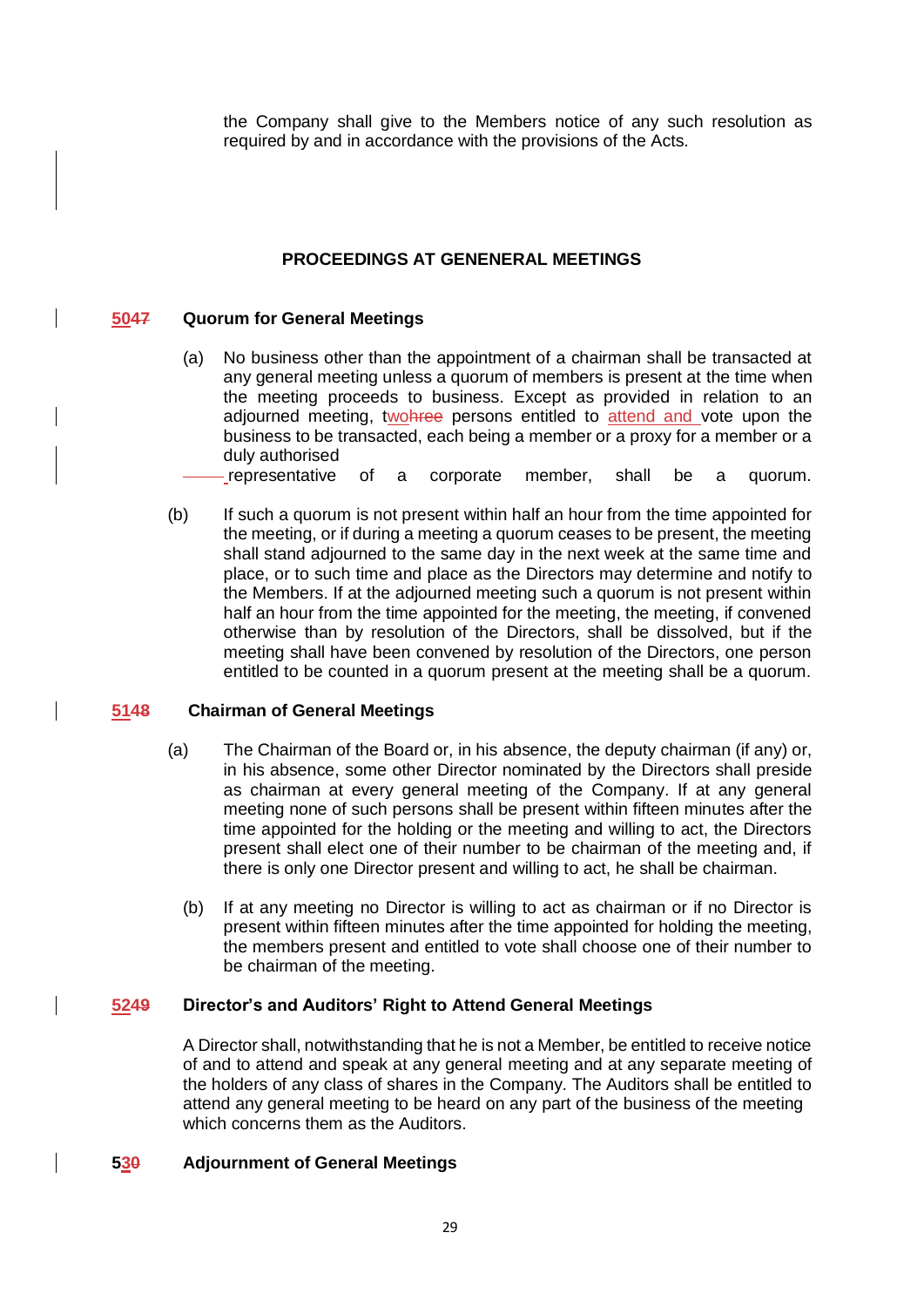The Chairman may, with the consent of a meeting at which a quorum is present (and shall if so directed by the meeting), adjourn the meeting from time to time (or sine die) and from place to place, but no business shall be transacted at any adjourned meeting other than business which might properly have been transacted at the meeting had the adjournment not taken place. Where a meeting is adjourned sine die, the time and place for the adjourned meeting shall be fixed by the Board. When a meeting is adjourned for fourteen days or more or sine die, at least seven clear days' notice shall be given specifying the time and place of the adjourned meeting and the general nature of the business to be transacted. Save as aforesaid it shall not be necessary to give any notice of an adjournment.

## **541 Determination of Resolutions**

At any general meeting a resolution put to the vote of the meeting shall be decided on a show of hands unless before, or the declaration of the result of, the show of hands a poll is duly demanded. Unless a poll is so demanded a declaration by the Chairman that a resolution has been carried or carried unanimously, or by a particular majority or lost, or not carried by a particular majority, and an entry to that effect in the minutes of the meeting shall be conclusive evidence of the fact without proof of the number or proportion of the votes recorded in favour of or against the resolution. The demand for a poll may, before the poll is taken be, withdrawn but only with the consent of the Chairman and a demand so withdrawn shall not be taken to have invalidated the result of a show of hands declared before the demand was made.

# **552 Entitlement to Demand a Poll**

Subject to the provisions of the Acts, a poll may be demanded:-

- (i) by the chairman of the meeting;
- (ii) by at least twohree members present (in person or by proxy) having the right to vote at the meeting; or
- $\overline{\text{iii}}$ (iii) by a member that is a central securities depository (or its nominee);
- $\overline{\text{Hil}}(iv)$  by any member or members present (in person or by proxy) representing not less than one-tenth of the total voting rights of all the members having the right to vote at the meeting; or
- $\frac{\partial \psi}{\partial x}$  by a member or members present (in person or by proxy) holding shares in the Company conferring the right to vote at the meeting being shares on which an aggregate sum has been paid equal up to not less than one-tenth of the total sum paid up on all the shares conferring that right.

# **563 Taking of a Poll**

- (a) Save as provided for in Article  $536(b)$  a poll shall be taken in such manner as the Chairman directs and he may appoint scrutineers (who need not be members) and fix a time and place for declaring the result of the poll. The result of the poll shall be deemed to be the result of the resolution at the meeting at which the poll was demanded.
- (b) A poll demanded on the election of a chairman or on a question of adjournment shall be taken forthwith. A poll demanded on any other question shall be taken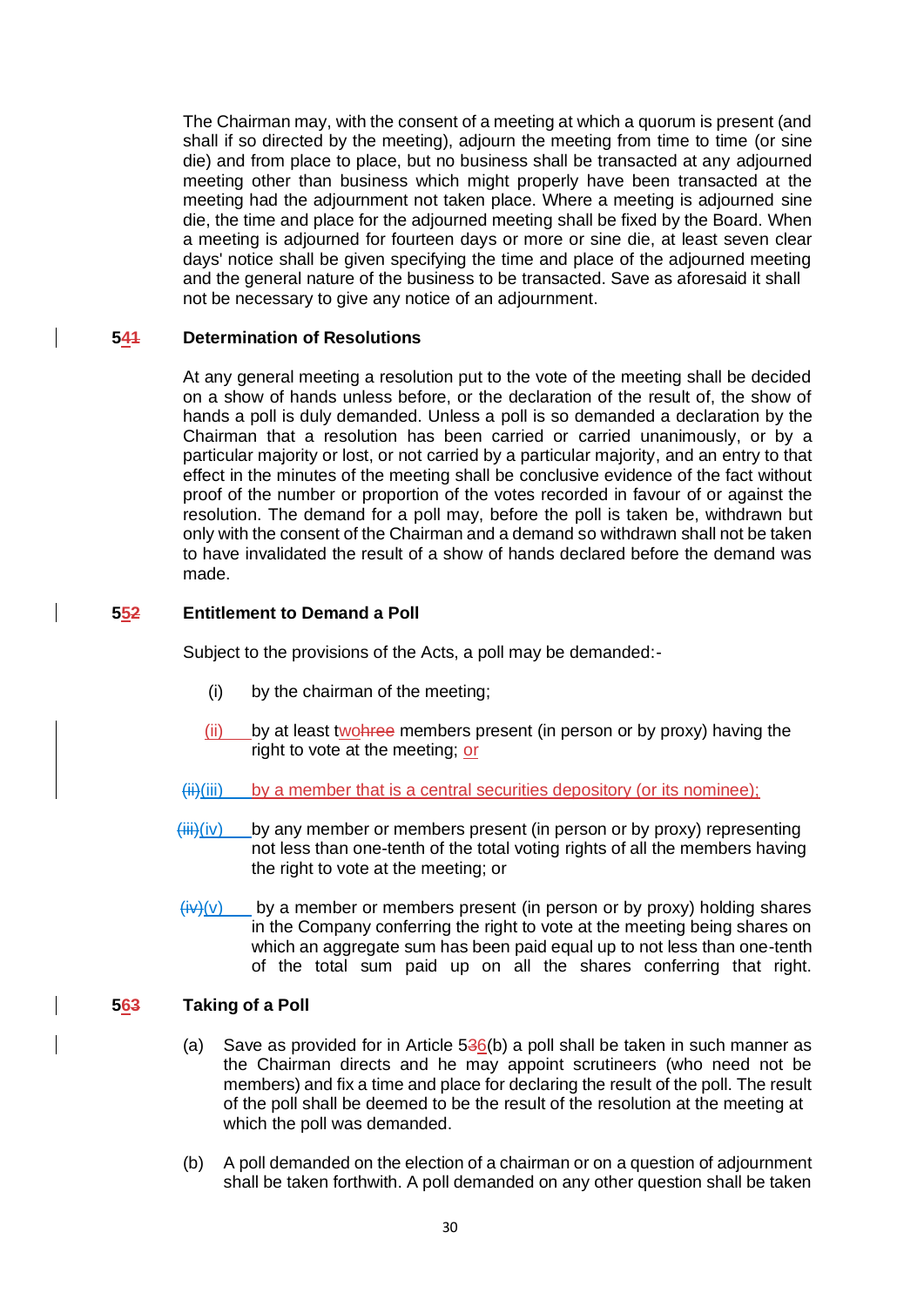either forthwith or at such time (not being more than thirty days after the poll is demanded) and place as the chairman of the meeting may direct. The demand for a poll shall not prevent continuance of a meeting for the transaction of any business other than the question on which the poll was demanded. If a poll is demanded before the declaration of the result of a show of hands and the demand duly withdrawn, the meeting shall continue as if the demand had not been made.

- (c) No notice need be given of a poll not taken forthwith if the time and place at which it is to be taken are announced at the meeting in respect of which it is demanded. In any other case at least seven clear days' notice shall be given specifying the time and place at which the poll is to be taken.
- (d) On a poll a member entitled to more than one vote need not cast all his votes or cast all the votes which he has in the same way.

#### **547 Votes of Members**

Votes may be given either personally or by proxy. Subject to the Act and these Articles, every member entitled to attend and vote at a meeting of the Company is entitled to appoint a proxy or proxies (whether any such person is a member or not) to attend and vote instead of him or her, provided however that:

- (a) a member may appoint more than one proxy provided that each proxy is appointed to exercise the rights attached to a different share or shares held by him or her; and
- (b) a member acting as an intermediary on behalf of a client in relation to shares may appoint that client or any third party designated by that client as a proxy in relation to those shares,

subject to such requirements and restrictions as the Directors may from time to time specify.

Subject to any rights or restrictions for the time being attached to any class or classes of shares, on a show of hands every member present in person and every proxy shall have one vote, so, however, that no individual shall have more than one vote and on a poll every member present in person or by proxy shall have one vote for every share of which he is the holder.

## **558 Chairman's Casting Vote**

Where there is an equality of votes, whether on a show of hands or on a poll, the chairman of the meeting at which the show of hands takes place or at which the poll is demanded shall be entitled to a casting vote in addition to any other vote he may have.

#### **596 Voting by Joint Holders**

Where there are joint holders of a share, the vote of the senior who tenders a vote, whether in person or by proxy, in respect of such share shall be accepted to the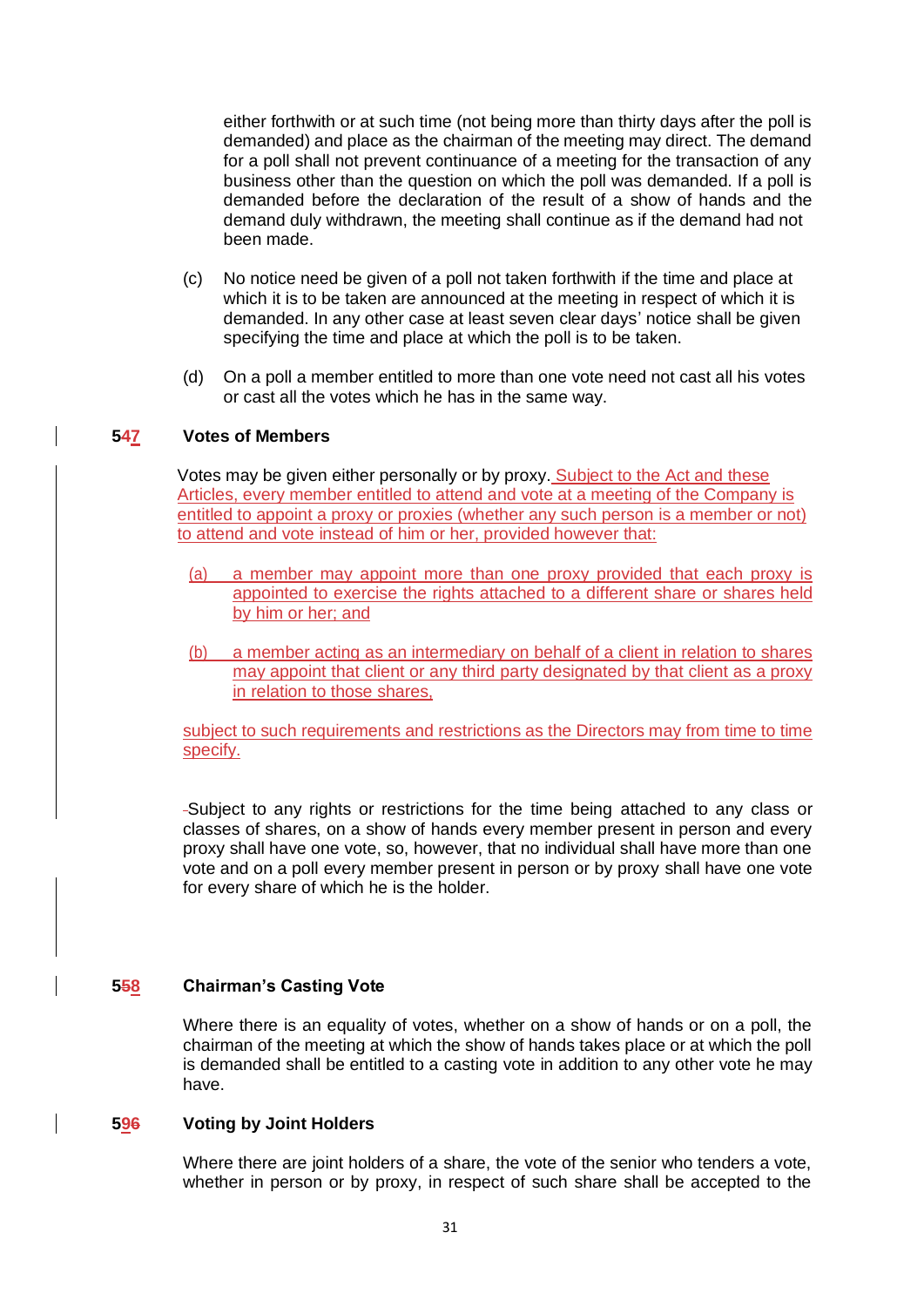exclusion of the votes of the other joint holders; and for this purpose, seniority shall be determined by the order in which the names of the holders stand in the Register in respect of the share.

### **6057 Voting by Incapacitated Holders**

A member of unsound mind, or in respect of whom an order has been made by any court having jurisdiction (whether in the State or elsewhere) in matters concerning mental disorder, may vote, whether on a show of hands or on a poll, by his committee, receiver, guardian or other person appointed by that court, and any such committee, receiver, guardian or other person may vote by proxy-on a show of hands or on a poll. Evidence to the satisfaction of the Directors of the authority of the person claiming to exercise the right to vote shall be deposited at the Office, or at such other place as is specified in accordance with these Articles for the deposit of instruments of proxy, not less than forty-eight hours before the time appointed for holding the meeting or adjourned meeting at which the right to vote is to be exercised and in default the right to vote shall not be exercisable.

## **5861 Default in Payment of Calls**

Unless the Directors otherwise determine, no member shall be entitled to vote at any general meeting or any separate meeting of the holders of any class of shares in the Company either in person or by proxy, in respect of any share held by him unless all moneys payable by him in respect of that share up to the date of the meeting have been paid.

### **6259 Restriction of Voting Rights**

- (a) If at any time Directors shall determine that a Specified Event (as defined by Article  $6259(q)$ ) shall have occurred in relation to any share or shares, they Directors may, in their absolute discretion,  $y$  serve a notice to such effect on the holder or holders thereof. Upon the expiry of 14 days from the service of any such notice (in these Articles referred to as a "**Restriction Notice**"), for so long as such Restriction Notice shall remain in force:
	- (i) no holder or holders of the share or shares specified in such Restriction Notice (in these Articles referred to as "**Specified Shares**") shall be entitled to attend, speak or vote either personally, by representatives or by proxy at any general meeting of the Company or at any separate general meeting of the holders of the class of shares concerned or to exercise any other right conferred by membership in relation to any such meeting; and
	- (ii) the Directors shall, where the Specified Shares represent not less than 0.25 per cent of the class of shares concerned, be entitled:
		- 1. to withhold payment of any dividend or other amount payable (including shares issuable in lieu of dividends) in respect of the Specified Shares: Shares: and/or
		- 2. in case the Specified Event is one described in Article  $6259(g)(i)$  or  $6259(g)(ii)$  to refuse to register any transfer of the Specified Shares or any renunciation of any allotment of new shares or debentures made in respect thereof unless such transfer or renunciation is shown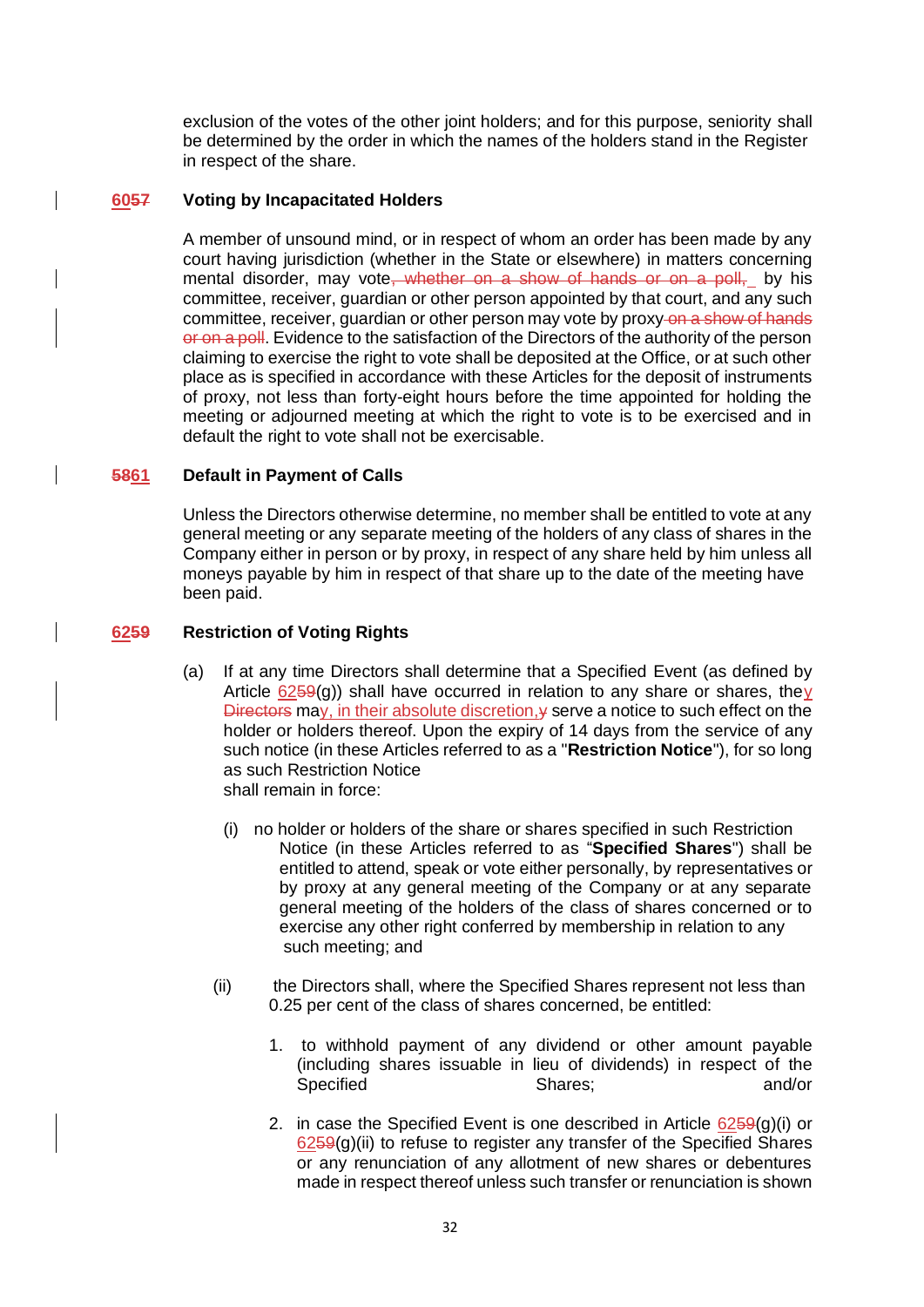to the satisfaction of the Directors to be an arm's length transfer or a renunciation to another beneficial owner unconnected with the holder or any person appearing to have an interest in the Specified Shares (subject always to the provisions of Article 6259 (h)).

- (b) A Restriction Notice shall be cancelled by the Directors immediately after the holder or holders concerned shall have remedied the default by virtue of which the Specified Event shall have occurred. A Restriction Notice in respect of any Specified Share shall automatically cease to have effect in respect of any shares on receipt by the Company of evidence satisfactory to it that the shares have been sold to a bona fide unconnected third party (in particular by way of sale through the Stock Exchange or an overseas exchange or by acceptance of a takeover offer) or upon registration of the relevant transfer provided that a Restriction Notice shall not cease to have effect in respect of any transfer where no change in the beneficial ownership of the share shall occur and for this purpose it shall be assumed that no such change has occurred where a transfer form in respect of the share is presented for registration having been stamped at a reduced rate of stamp duty by virtue of the transferor or transferee claiming to be entitled to such reduced rate as a result of the transfer being one where no beneficial interest passes.
- (c) The Directors shall cause a notation to be made in the Register against the name of any holder or holders of whom a Restriction Notice shall have been served indicating the number of the Specified Shares and shall cause such notation to be deleted upon cancellation or cesser of such Restriction Notice.
- (d) Any determination of the Directors and any notice served by them pursuant to the provisions of this Article shall be conclusive as against the holder or holders of any share and the validity of any notice served by the Directors in pursuance of this Article shall not be questioned by any person.
- (e)  $\left\{ \theta \right\}$  If, while any Restriction Notice shall remain in force in respect of any Specified Shares, any further shares shall be issued in respect thereof pursuant to a capitalisation issue made in pursuance of these Articles, the Restriction Notice shall be deemed also to apply in respect of such further shares which shall as from the date of issue thereof form part of the Specified Shares for all purposes of this Article.
- $(a)$ (f) Where a Restriction Notice is served on a central securities depository or its nominee(s) acting in its capacity as operator of a Securities Settlement System, the provisions of this Article 62 shall be treated as applying only to such number of shares as is equal to the number of shares subject to the Restriction Notice held by the central securities depository or its nominee(s) and not to any other shares held by the central securities depository or its nominee(s).
- (fg) On the cancellation of any Restriction Notice the Company shall pay to the holder (or, in the case of joint holders, the first named holder) on the Register in respect of the Specified Shares as of the record date any such dividend so withheld, all such amounts as have been withheld pursuant to the provisions of this Article subject always to the provisions of Article 1115 which shall be deemed to apply, mutatis mutandis, to any amount so withheld.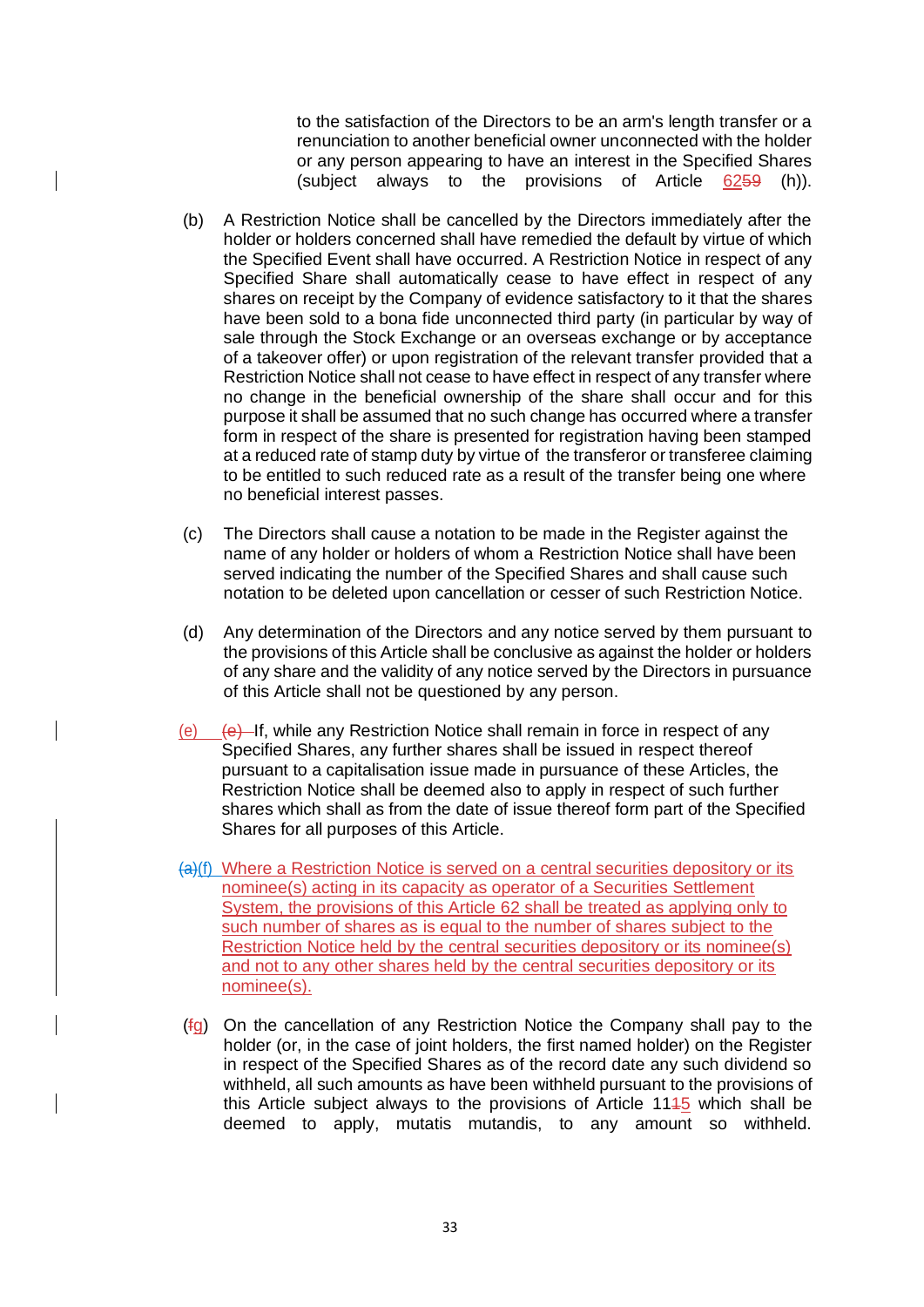- (gh) For the purposes of these Articles the expressiona "Specified Event" shall be deemed to have occurred in relation to any share shall mean any of the following eventsif:
- $(iii)(i)$  the failure of the holder or any of the holders thereofshall fail to pay any call or installment of a call in respect of such share in the manner and at the time appointed for the payment thereof; and
- $\overline{\text{iii}}$ (ii) the failure by the holder thereof or any of the holders thereof to comply, to the satisfaction of the Directors, with all or any of the terms of Article 1108 in respect of any notice or notices given to him or any of them thereunder; or
- $(iv)(iii)$  the failure by the holder thereof or any of the holders thereof to comply, to the satisfaction of the Directors, with the terms of any notice given to him or any of them pursuant to the provisions of Section 1062 of the Act .
- $(i)$  For the purposes of Article 5 $\frac{92}{a}$ (ii)(2), the Directors shall be required to accept, as an arm's length transfer to another beneficial owner, any transfer which is presented for registration in pursuance of:
	- (i) any bona fide sale made on any bona fide stock exchange, unlisted securities market or over-the-counter exchange; or
	- (ii) the acceptance of any general offer made to all the holders of any class of shares in the capital of the Company.

### **630 Time for Objection to Voting**

No objection shall be raised to the qualification of any voter except at the meeting or adjourned meeting at which the vote objected to is tendered, and every vote not disallowed at such meeting shall be valid. Any such objection made in due time shall be referred to the chairman of the meeting whose decision shall be final and conclusive.

## **641 Proxy Voting**

Every member entitled to attend and vote at a general meeting may appoint a proxy to attend, speak and vote on his behalf. The appointment of proxy shall be in writing in any usual form, or by Electronic Communication in such manner or form as may be approved by the Directors, or in any other form which the Directors may approve (subject to the requirements of the Act) and shall be executed by or on behalf of the appointer. The execution of such appointment need not witnessed. A body corporate shall execute a form of proxy under its common seal, under the hand of a duly authorised officer thereof or by way of Electronic Signature in such manner or form as may be authorised by the Directors. A proxy need not be a member of the Company.

## **652 Deposit of Appointment of Proxy**

(a) The Where an instrument appointmenting of a proxy and the power of attorney or any other authority, if any, under which it is executed or a copy, certified notarially or in the same other way approved by the Directors is to be received by the Company, shall be deposited, at the Office, or at such other place or one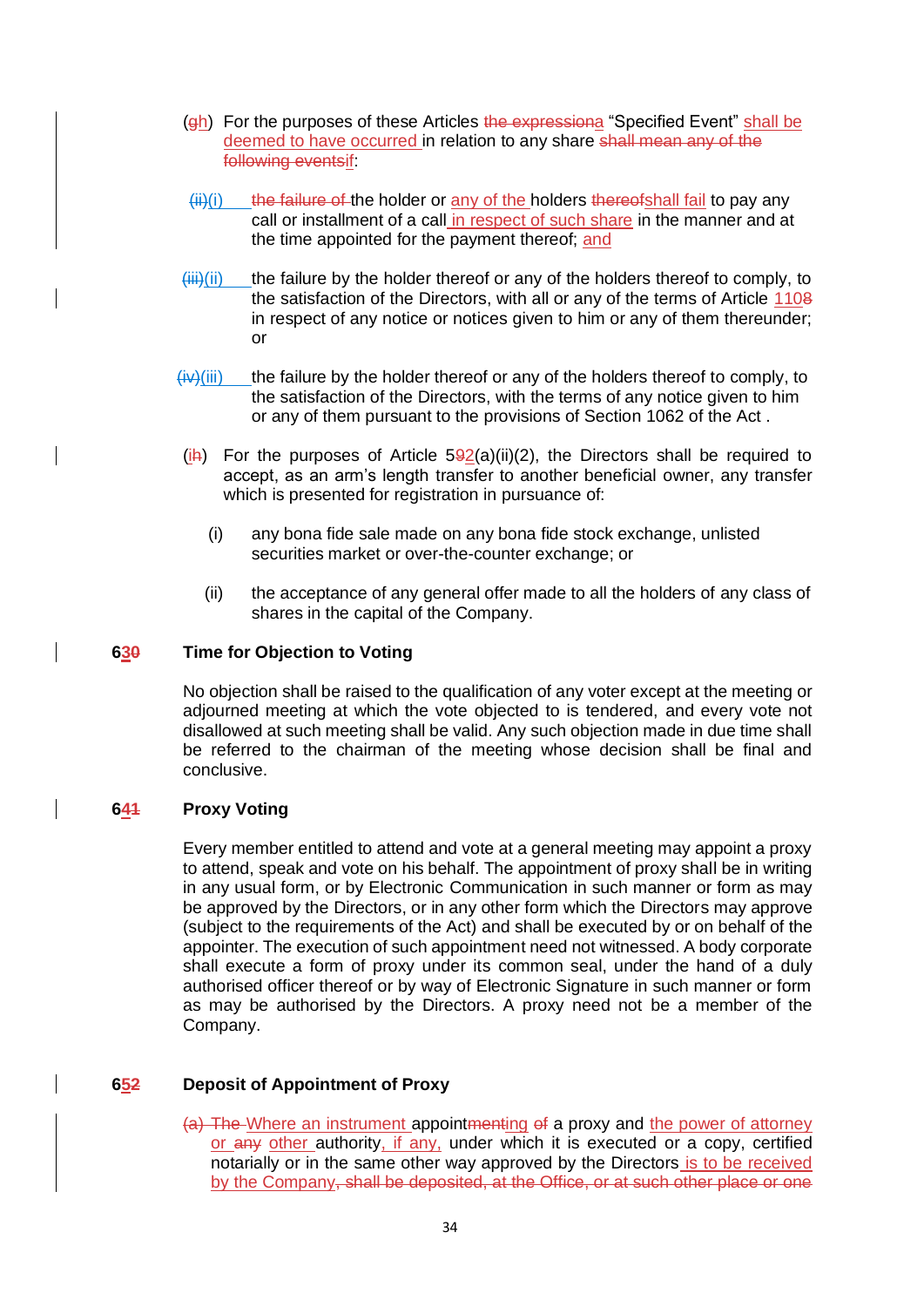of such other places (if any) as may be specified for that purpose in or by way of note to the notice convening the meeting (or any instrument of proxy sent out by the Company in

 $(b)(a)$  relation to the the meeting:

- $(i)$  in physical form, it shall be deposited at the Office, or at such other place or one of such other places (if any) as may be specified for that purpose in or by way of note to the notice convening the meeting or any form of proxy sent out by the Company in relation to the meeting, not later than the latest time approved by the Directors (subject to the requirements of the Acts), and in default shall not be treated as validln those cases where the proxy is appointed in writing, be deposited, at the Office, or at such other place or one of such other places (if any) as may be specified for that purpose in or by way of note to the notice convening the meeting (or any appointment of a proxy sent out by the Company in relation
- (i) to the meeting); or
- (ii) in electronic form, in the manner provided for in accordance with Article 67
- (iii) In those cases where the proxy is appointed in electronic form, be sent to such address for the purpose of receiving Electronic Communications which has been specified for that purpose in or by way of note to the notice convening the meeting (or any appointment of a proxy sent out by the Company in relation to the meeting).
- (b)  $(b)$   $\rightarrow$  An appointment of a proxy shall be in such form as may be approved from time to time by the Board of DirectorsNot less than forty-eight hours before the time appointed for the holding of the meeting or adjourned meeting or (in the case of a poll taken otherwise than at or on the same day as the meeting or adjourned meeting) for the taking of the poll at which it is to be used, and in default shall not be treated as valid. Provided that:.
- **66** A vote given in accordance with the terms of appointment of a proxy or a resolution authorising a representative to act on behalf of a body corporate shall be valid notwithstanding the previous death or insanity of the principal or revocation of the proxy or of the authority under which the proxy was executed or the transfer of the share in respect of which the proxy is given, if no intimation in writing of such death, insanity, revocation or transfer as aforesaid is received by the Company at the office before the commencement of the meeting or adjourned meeting or time appointed for the taking of a poll at which the proxy is used.

**67**

(a) Subject to the Acts and to any applicable rules of a relevant central securities depository, a member shall be entitled to appoint a proxy by electronic means only if the appointment and notification of appointment of proxy is made in such form and manner, and subject to such terms and conditions, as shall have been specified by the Directors from time to time for the appointment of proxies in electronic form. Such appointment shall be delivered to the Company in a manner specified by the Directors. The Directors may require any evidence that they think appropriate to satisfy themselves that the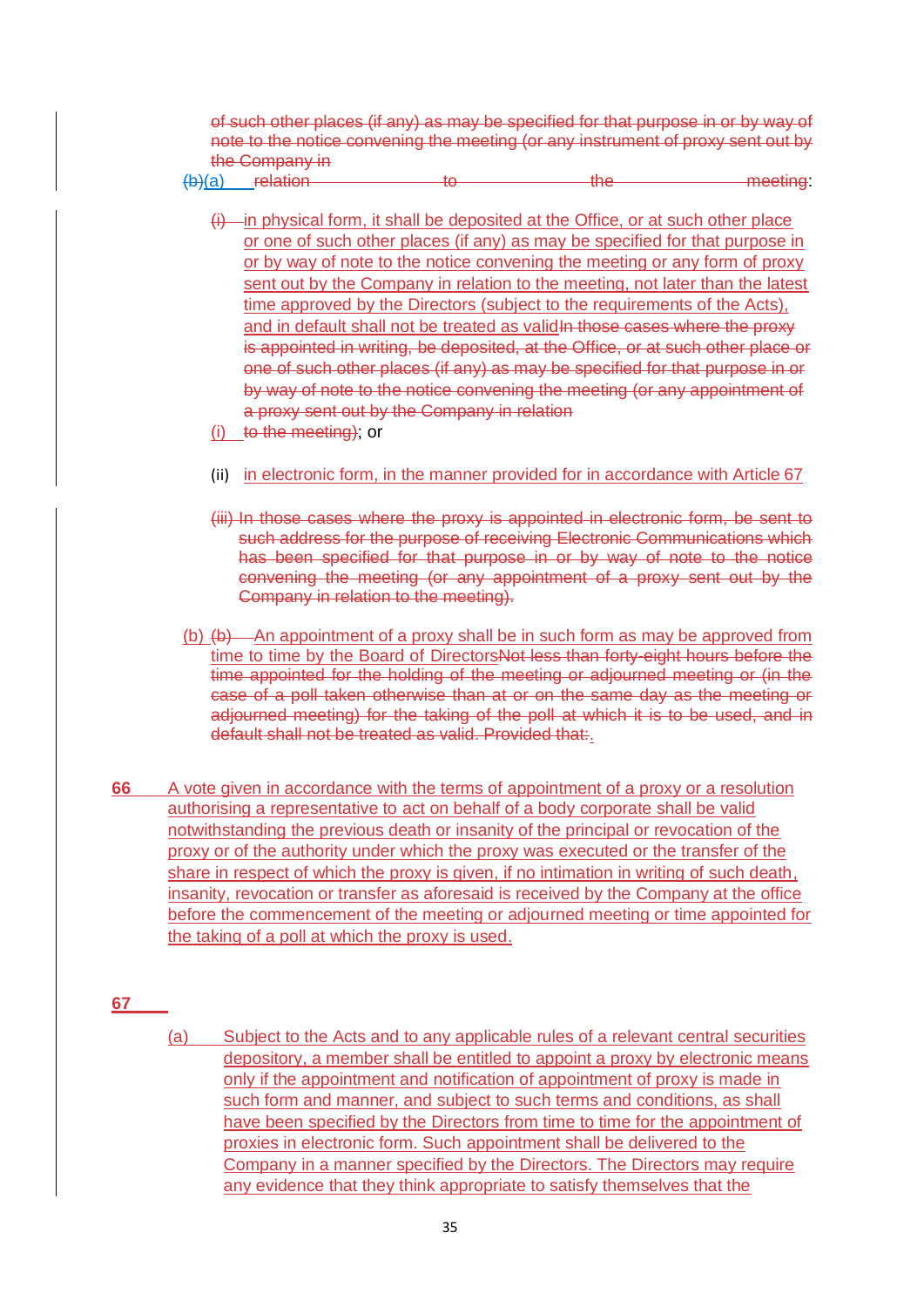electronic appointment is genuine and may prescribe the method of determining the time at which any such appointment of proxy is to be treated as received by the Company. Any provisions of these Articles which are inconsistent with this method of appointment shall be of no effect in relation to any appointment made pursuant to this Article 67.

- (b) Without limiting the foregoing, in relation to any shares which are deposited in a central securities depository, the Directors may from time to time:
	- (i) permit appointments of a proxy to be made by means of an electronic communication (that is, through the use of a secured mechanism to exchange electronic messages in such form and subject to such terms and conditions as may from time to time be prescribed by the Directors, subject always to the facilities and requirements of the operator of the relevant Securities Settlement System concerned), and may in a similar manner permit supplements to, or amendments or revocations of, any such proxy instruction to be made by like means. The Directors may in addition prescribe the method of determining the time at which any such proxy instruction (and/or other instruction , message or notification) is to be treated as received by the Company or such central securities depository. The Directors may treat any such proxy instruction which purports to be or is expressed to be sent on behalf of a holder of a share as sufficient evidence of the authority of the person sending that instruction to send it on behalf of that holder;
	- (ii) agree with the central securities depository for such other proxy arrangements to operate, including an arrangement where the Chairman of all meetings of shareholders shall, unless otherwise directed, be the proxy for all shareholder meetings in respect of all shares deposited in such central securities depository on the basis that such Chairman shall only vote as proxy in accordance with such instructions as the central securities depository may give; and
	- (iii) agree with the central securities depository that where shares have been deposited in another central securities depository that proxy instructions may be given via the system of that other central securities depository to the exclusion of the first central securities depository.
	- In case of a meeting which is adjourned to, or a poll which is to be taken on, a date which is less than seven days after the date of the meeting which was adjourned or at which the poll was demanded, it shall be sufficient if the appointment of a proxy and any such authority and certification thereof as aforesaid is lodged with the Secretary at the commencement of the adjourned meeting or the taking of the poll; and
	- an appointment of a proxy relating to more than one meeting (including any adjournment thereof) having once been so delivered for the purposes of any meeting shall not require again to be delivered for the purposes of any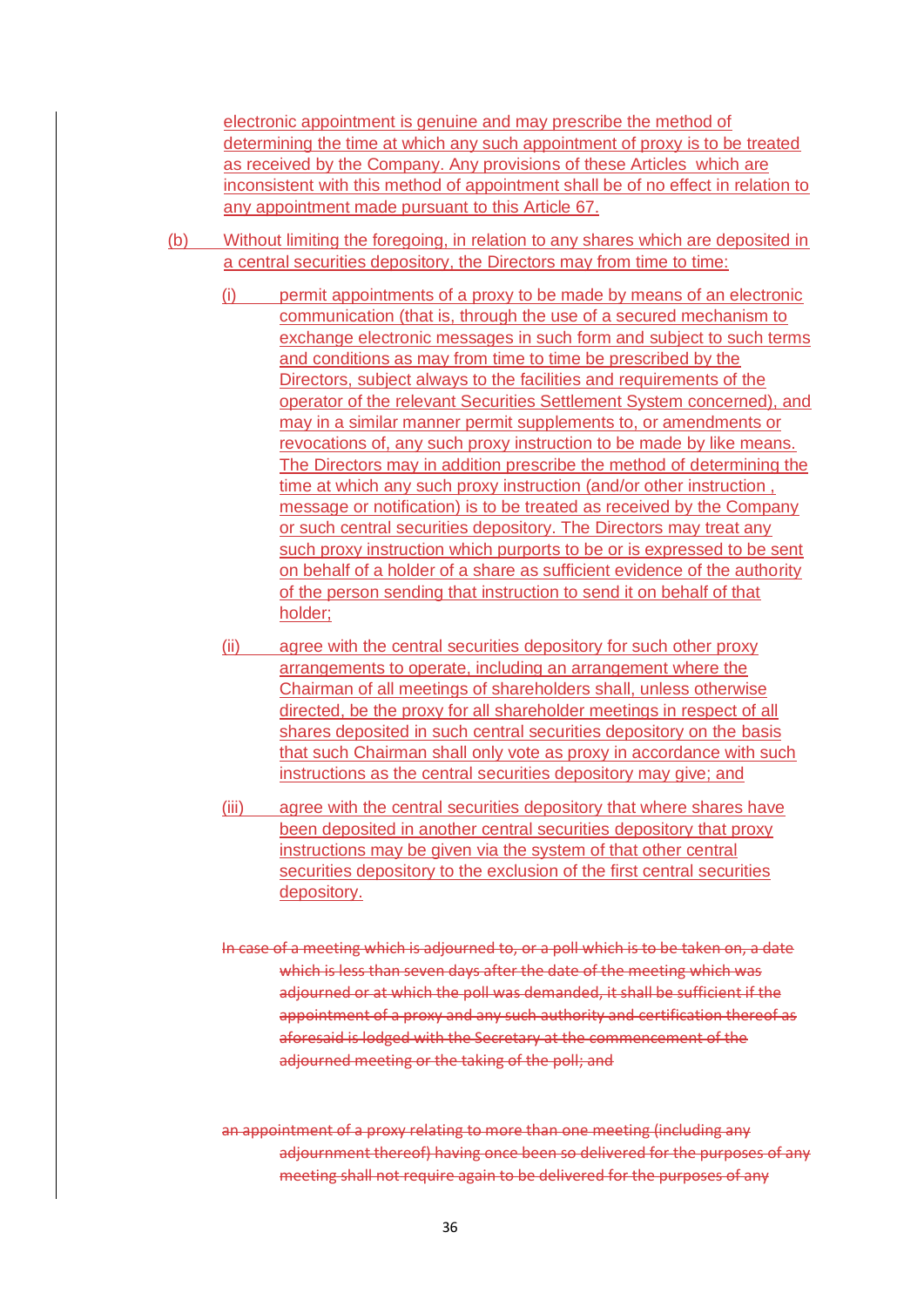subsequent meeting to which it relates.

### **683 Effect of Appointment of Proxy**

Deposit of an appointment of a proxy in respect of a meeting shall not preclude a member from attending and voting at the meeting or at any adjournment thereof. The appointment of a proxy shall, unless the contrary is stated therein, be valid as well for any adjournment of the meeting as for the meeting to which it relates.

### **6964 Effect of Revocation of Proxy**

- (a) A vote given or poll demanded by a proxy or by the duly authorised representative of a body corporate shall be valid notwithstanding the previous determination of the authority of the person voting or demanding a poll unless notice of the determination was received by the Company at the Office, or at such other place or one of such other places (if any), at which the appointment of a proxy could have been duly deposited, before the commencement of the meeting or adjourned meeting at which the vote is given or the poll demanded or (in the case of a poll taken otherwise than on the same day as the meeting or adjourned meeting) the time appointed for taking the poll.
- (b) The Directors may send, at the expense of the Company, by post, Electronic Communication or otherwise, to the members forms for the appointment of a proxy (with or without stamped envelopes for their return) for use at any general meeting or at any class meeting, either in blank or nominating any one or more of the Directors or any other persons in the alternative. If for the purpose of any meeting invitations to appoint as proxy a person or one of a number of persons specified in the invitations are issued at the expense of the Company, such invitations shall be issued to all (and not to some only) of the members entitled to be sent a notice of the meeting and to vote thereat by proxy.

#### **6570 Bodies Corporate Acting by Representatives at Meetings**

Any body corporate which is a member of the Company may, by resolution of its directors or other governing body, authorise such person(s) as it thinks fit to act as its representative at any meeting of the Company or any class of members of the Company, and the person(s) so authorised shall be entitled to exercise the same powers on behalf of the body corporate which he represents as that body corporate could exercise if it were an individual member of the Company or where more than one such representative is so authorized, all or any of the rights attached to the shares in respect of which he is so authorised. Where a body corporate appoints more than one representatice in relation to a general meeting, each representative must be appointed to exercise the rights attached to different shares held by that body corporate.

A resolution in writing (other than one in respect of which extended notice is required by the Acts to be given) signed by all the members for the time being entitled to attend and vote on such resolution at a General Meeting (or being bodies corporate by their duly appointed representatives) shall be as valid and effective for all the purposes as if the resolution has been passed at a General Meeting of the Company duly convened and held and may consist of several documents in like form each signed by one or more of such members and, if described as a Special Resolution, shall be deemed to be a Special Resolution within the meaning of the Acts.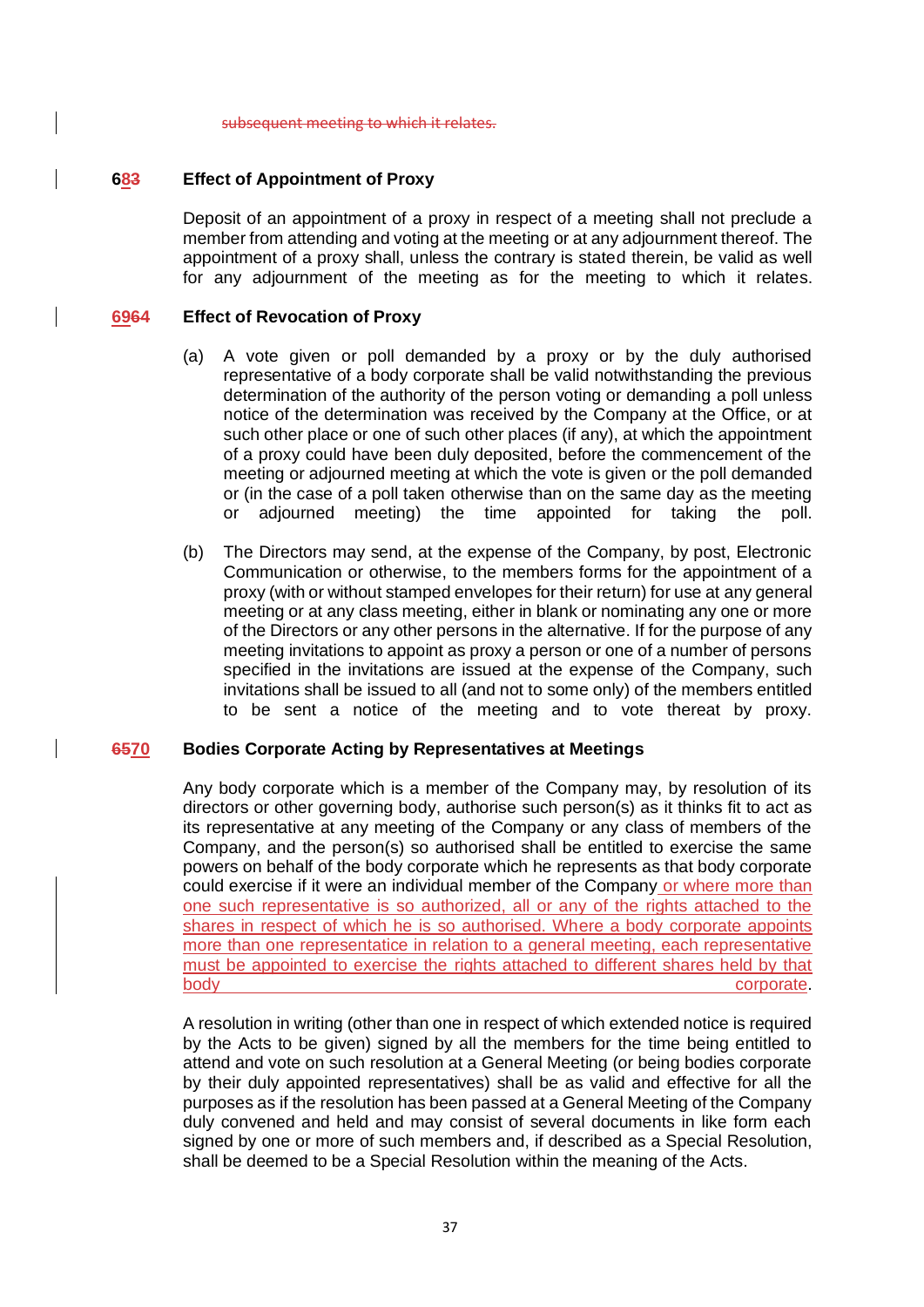### **CLASS MEETINGS**

#### **7166 Class Meetings**

Any Meeting for the holders of any class of shares shall be convened and conducted in all respects as nearly as possible in the same way as an Extraordinary General Meeting of the Company, provided that:-

- (a) no Member, other than a Director, shall be entitled to notice of it or to attend unless he is a holder of shares of that class;
- (b) no vote shall be given except by a Member, or their proxy in respect of a share of that class;
- (c) the quorum of any such meeting shall be two persons present in person holding or representing by proxy at least one-third in nominal value of the issued shares of the class;
- (d) the quorum at any adjourned meeting shall be two persons holding shares of the class in question who are present in person or by proxy; and
- (e) a poll may be demanded in writing by any Director, or Member present in person or by proxy and entitled to vote at the meeting, and on a poll such Member or their proxy shall have one vote for every share of the class in question of which he is the holder.

### **INFORMATION NOTICES**

#### **672 Information Notices**

Where, in respect of any shares of the Company, any Member or other person appearing to be interested in shares of the Company fails to comply with any notice (in this Article called an "**Information Notice**") given by the Company requiring him to indicate in writing:

- (a) the capacity in which he holds such shares or any interest therein; or
- (b) so far as it is within knowledge, the persons who have an interest in them and the nature of their interest; or
- (c) whether any of the voting rights carried by such shares are the subject of any agreement or arrangement under which another person is entitled to control his exercise of these rights;
- (d) any other matter referred to in Article 108 hereof, or
- (e) any matter or particulars requested by the Company pursuant to Section 1062 of the Act ;

then not earlier than fourteen (14) days from service of the Information Notice the Company may serve upon the registered holder of such shares a notice (in this Article called "**Disenfranchisement Notice**") stating that such registered holder shall with effect from the service of the Disenfranchisement Notice have no right to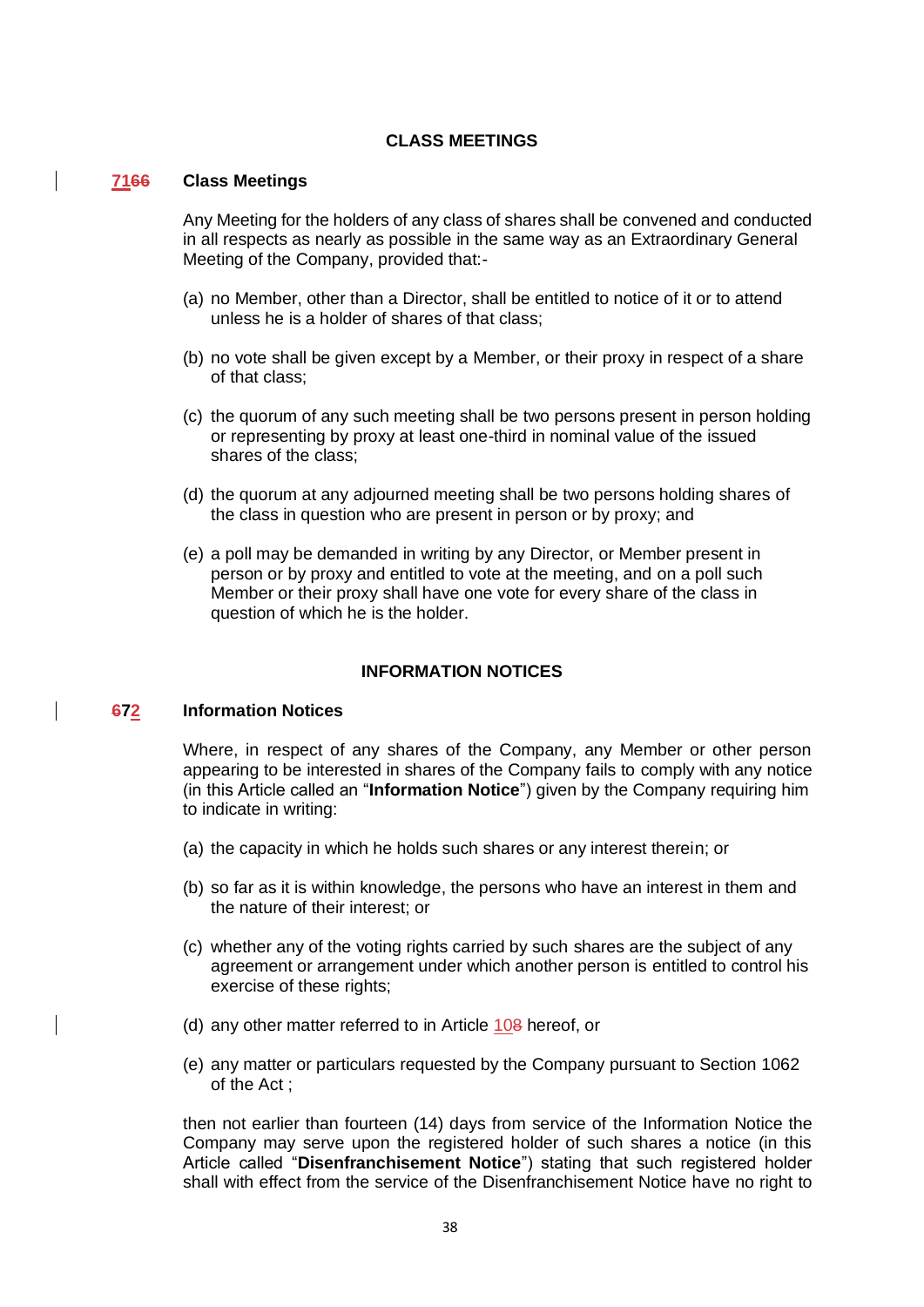attend or vote either at any general meeting of the Company or at any separate general meeting of the holders of the shares of that class. The Company may at any time withdraw a Disenfranchisement Notice by serving upon the registered holder of the shares a notice in writing to that effect (in this Article called a "**Withdrawal Notice**") and shall do so immediately upon being satisfied that the Information Notice has been complied with. Unless and until a Withdrawal Notice is duly served, the registered holder upon whom a Disenfranchisement Notice has been served shall not have any right to attend or vote at any such general or separate meeting as aforesaid. In this Article, a "**person appearing to be interested in shares of the company**" shall mean a person identified by a shareholder in that shareholder's reply to an Information Notice as having an interest of any kind whatsoever in the shares of the "Company".

### **DIRECTORS**

#### **7368 Number of Directors**

Unless and until otherwise determined by the Company by Special Resolution the number of Directors (other than alternate Directors) shall not be less than two nor more than ten.

### **7469 Share Qualification**

A Director shall not be required to hold any share of the Company by way of qualification. A Director shall, notwithstanding that he may not be a Member of the Company, be entitled to at least the same advance notice as a Member (but not less than seven days notice) of all meetings, and entitled to attend and to speak at General Meetings, meetings of the holders of any class of shares, meeting of the Board, or any other meeting called by the Chairman for conducting the business of the Company (including but limited to any adjourned meeting whether or not notice to the Members is required.

#### **750 Alternative Directors**

Any Director may at any time appoint any other Director or any other person (unless and until objected to by the Board) to be his alternate, and such director may at any time remove any such alternate and (unless objected to as aforesaid) appoint another in his place. An alternate shall not be entitled to receive any remuneration from the Company, nor to appoint an alternate, nor shall it be necessary for him to acquire or hold any share qualification but he shall be entitled (subject to his giving to the Company an address at which notice may be served on him) to receive notice of the meetings of the Board and to attend and vote as a Director at any meeting at which his appointor is entitled to attend but is not present, and generally at such meeting to exercise all the powers, rights, duties and authorities of his appointer. An alternative may be removed from office by a resolution of the Board, and shall ipso facto cease to be an alternate if his appointor ceases for any reason to be a Director: Provided that if any director retires at a General Meeting but is re-elected at the meeting or is, pursuant to the provisions of these Articles, deemed to be re-elected by the meeting at which such retirement took effect, any appointment made by him pursuant to this Article which was in force immediately prior to his retirement shall continue to operate after such re-election as if he had not so retired. Every person acting as an alternate shall be deemed to be an officer of the Company, and shall alone be responsible to the Company for his own acts and defaults, and shall not be deemed to be the agent of or for his appointor. All appointments and removals made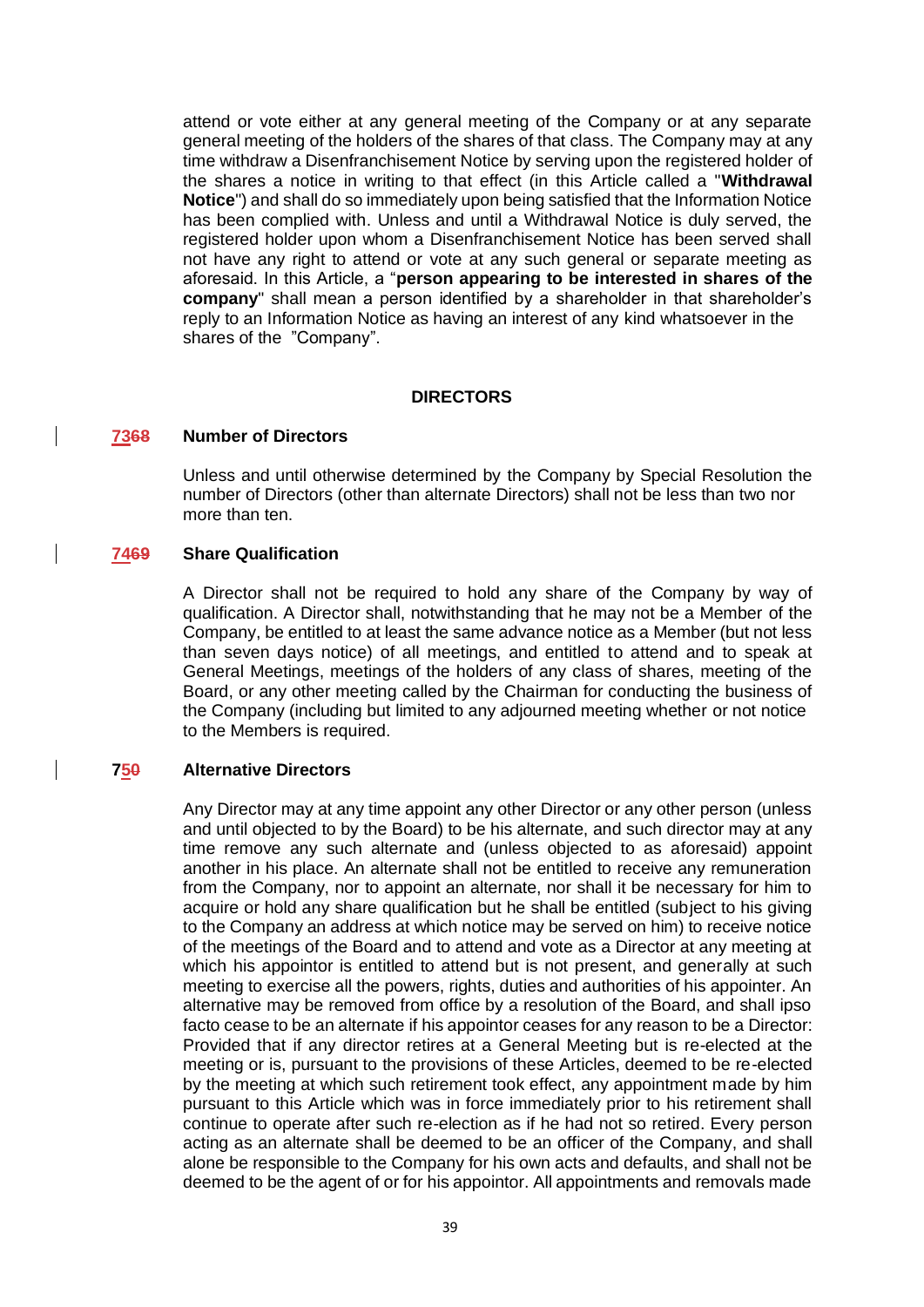in pursuance of this Article shall be writing under the hand of the appointer or in any other manner approved by the Board and shell be sent to or left at the Office.

### **761 Ordinary Remuneration of Non-executive Directors**

Each director who does not hold executive office for his services shall be paid a fee (which shall be deemed to accrue from day to day) at such rate as may from time to time be determined by board.

### **772 Expenses of Directors and Use of Company Property**

- (a) The Directors (or their appointed alternate) shall be entitled to be paid all expenses properly incurred by them in attending general Meetings or Meetings of the holders of any class of shares or meetings of the Board or Committees of the Board or otherwise in or with a view to the performance of their duties.
- (b) A Director is expressly permitted for the purposes of Section 228(1)(d) of the Act to use the Company's property subject to such conditions as may be approved by the Board or such conditions as may have been approved pursuant to such authority as may be delegated by the Board in accordance with these Articles or as permitted by their terms of employment or appointment.

### **783 Special Remuneration of Non-executive Directors**

Any director who does not hold executive office but who at request of the board goes or resides abroad for any purpose of the Company or otherwise performs special services which in the opinion of the directors are outside the scope of the ordinary duties of a director, may be paid such extra remuneration by way of salary, commission or otherwise as the board may determine.

### **794 Disqualification of Directors**

Without prejudice to the provisions for retirement by rotation hereinafter contained, the office of a Director shall be vacated in any of the events following, namely:-

- (a) if he resigns his office as a Director by notice in writing delivered to the Office or submitted to a meeting of the Board;
- (b) if he is, or becomes of unsound mind;
- (c) if, without leave, he is absent from meetings of the Board (whether or not any alternate Director appointed by him attends) for six consecutive months, and the Board resolve that his office is vacated;
- (d) If he becomes bankrupt or makes any arrangement or composition with his creditors generally;
- (e) if he is convicted of an indictable offence or of any other offence for which he is sentenced to imprisonment unless the Directors otherwise determine (or any alternate appointed by him);
- (f) if he is prohibited by law from being a Director;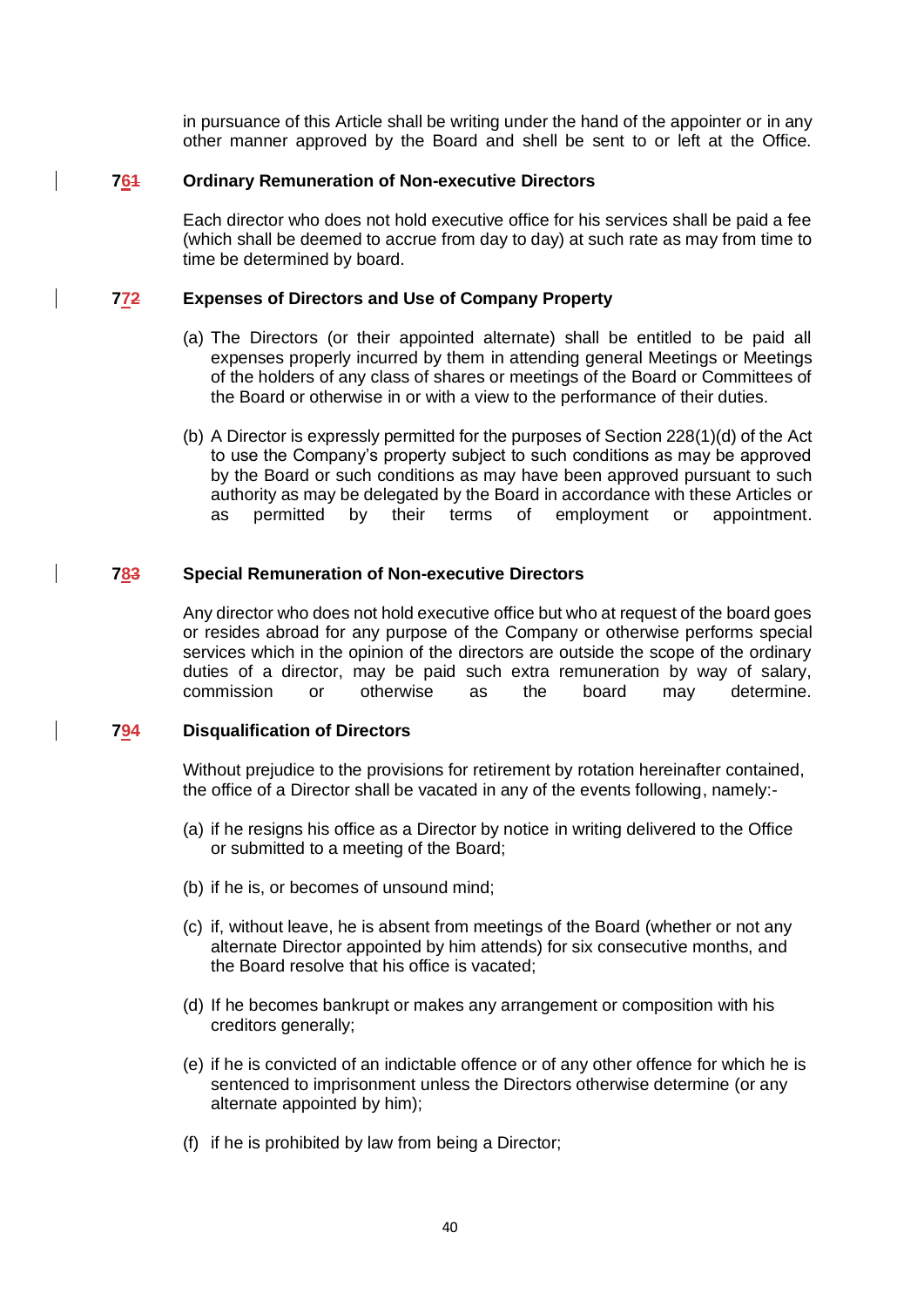- (g) if he be required in writing by all his co-Directors not being less than two in number, to resign;
- (h) if he is removed from office by a resolution duly passed pursuant to Section 146 of the Act.

### **7805 Other Companies**

Any Director may become or continue to be a director, managing director, manager or other officer or Member of any other company promoted by the Company or in which the company may have an ownership interest, and no such Director shall be accountable for any remuneration or other benefits received by him as a Director, managing director, manager or other officer or Member of any such other company, and the Board may exercise the voting power conferred by the shares in any other company held or owned by the Company or exercisable by them as directors of such other company, in such manner and in all respects as they think fit. Any Director (or proposed Director) that is (or becomes) a director, officer or employee of any other company that is (or is planning to become) a competitor of the Company shall be required, as a pre-qualification to be a Director, to declare such position, and either resign such position or may be dismissed by the Board or required to enter into a confidentiality agreement and such other agreement as the Board may from time to time require.

## **7681 Directors' Interests**

- (a) A Director who is in any way, whether directly or indirectly, Interested in a contract, transaction or arrangement or proposed contract, transaction or arrangement with the Company (each being in paragraphs (a) (b) an (c) of this Article referred to as a "**transaction**") shall declare the nature of his interest at a meeting of the Board in accordance with the Acts. For the purpose if this Articles:-
	- (i) a general notice given to the Board that a Director is to be regarded as having an interest of the nature and extent specified in the notice in any transaction in which a specified person or class of persons is interested shall be deemed to be a disclosure that the Director has an interest in any such transaction of the nature and extent so specified; and
	- (ii) an interest of which a Director has no knowledge and of which it is unreasonable to expect him to have knowledge shall not be treated as an interest of his.

Nothing in Section 228 of the Act shall restrict a Director from entering into any commitment which has been approved by the Board or has been approved pursuant to such authority as may be delegated by the Board in accordance with these Articles or is otherwise in accordance with these Articles.

(b) A Director shall not, as a Director vote in respect of any transaction in which he has a material interest (otherwise than by virtue of his interests in shares or debentures or other securities of or otherwise through the Company) and if he shall do so his vote shall not be counted, nor in relation thereto shall he be counted in the quorum present at the meeting, but (in the absence of some other material interest than is mentioned below) none of these prohibitions shall apply to:-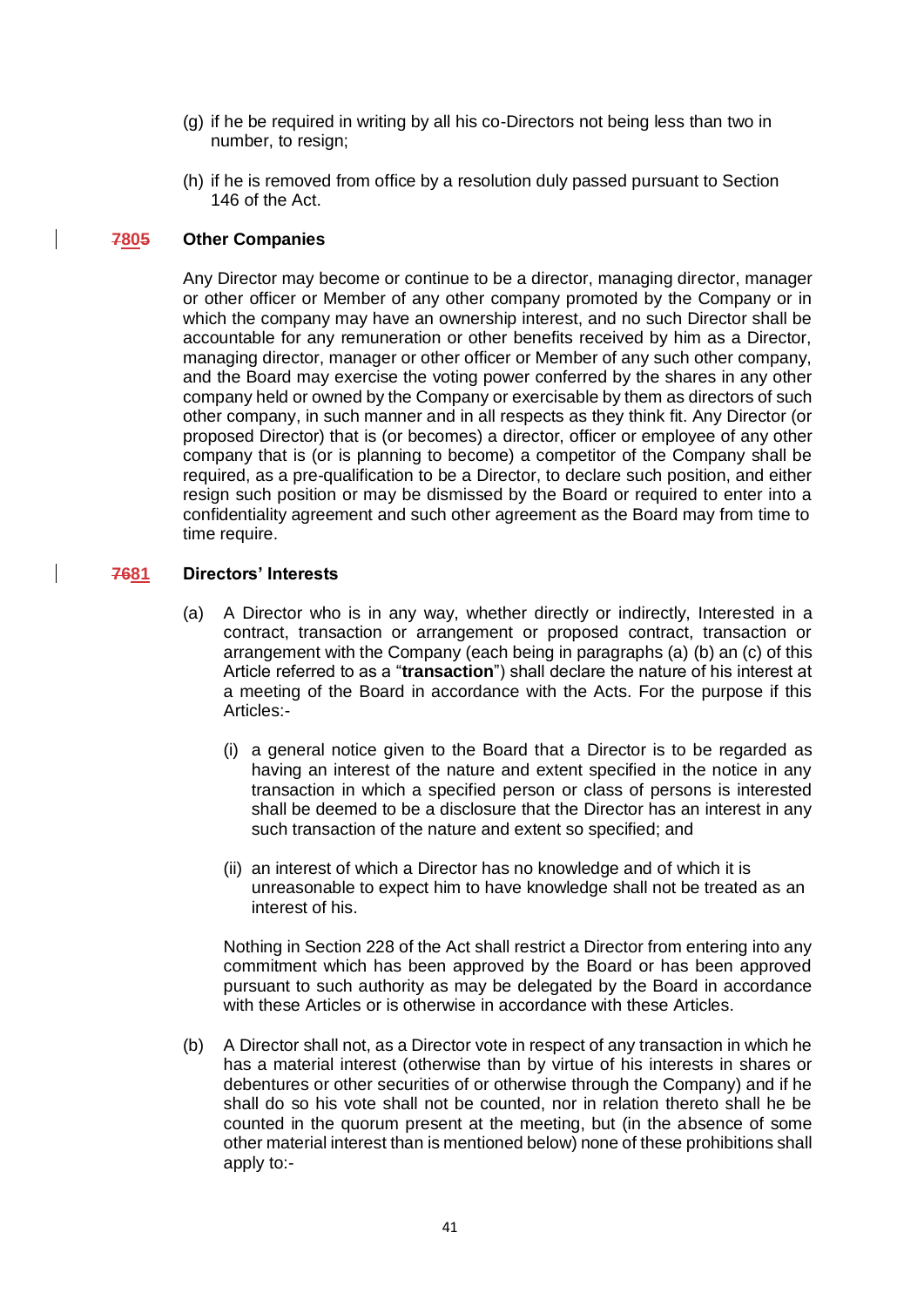- (i) the giving to any Director of any security or indemnity in respect of money lent by him to or obligations undertaken by him for the benefit of the Company or any of its subsidiaries: or
- (ii) the giving by the Company or any of its subsidiaries of any security to a third party in respect of a debt or obligation of the Company or any of its subsidiaries for which the Director himself has assumed responsibility in whole or in part and whether alone or jointly with others under a guarantee or indemnity or by the giving of security; or
- (iii) any contract by a Director to underwrite shares or debentures or other obligations of the Company or any other company which the Company may promote or be interested in; or
- (iv) any transaction affecting any other corporation in which he is interested, directly or indirectly and whether as an officer or shareholder or otherwise howsoever, provided that he (together with persons connected with him within the meaning of Section 220 of the Act) is not beneficially interested in one per cent, or more of the issued shares of any class of such corporation (or of any third corporation through which his interest is derived) or of the voting rights available to Members of the relevant corporation (any such interest being deemed for the purpose of this Article to be a material interest in all circumstances); or
- (v) any act or thing done or to be done in respect of any scheme or arrangement to provide retirement or death benefits which have been approved by or is subject and conditional upon approval by the Revenue Commissions for taxation purposes; or
- (vi) any matter connected with an employee's shares scheme or any share incentive or share option scheme, other that the allocation to him of any share or the grant to him of any option over any share or any other matter concerning his individual participation in any such scheme; or
- (vii) any matter connected with the purchase or maintenance for any Director of insurance against any liability.
- (c) A Director may, as a Director, vote (and be counted in the quorum) in respect of any transaction in which he has an interest which is not a material interest or which falls within sub-paragraph (a)(ii) of this Article.
- (d) Where proposals are under consideration concerning the appointment (including fixing or varying the terms of appointment) of two or more Directors to offices or employment with the Company or any company in which the Company is interested, such proposals may be divided and considered in relation to each Director separately, and in such case each of the Directors concerned if he has no material interest (as defined above) shall be entitled to vote (and be counted in the quorum) in respect of each resolution except that concerning his own appointment.
- (e) If any question shall arise at any meeting as to the materially of a Director's interest or as to the entitlement of any Director to vote and such question is not resolved by his voluntarily agreeing to abstain from voting, such question shall be referred to the Chairman of the meeting and his ruling in relation to any other Director shall be final and conclusive except in a case where the nature or extent of the interests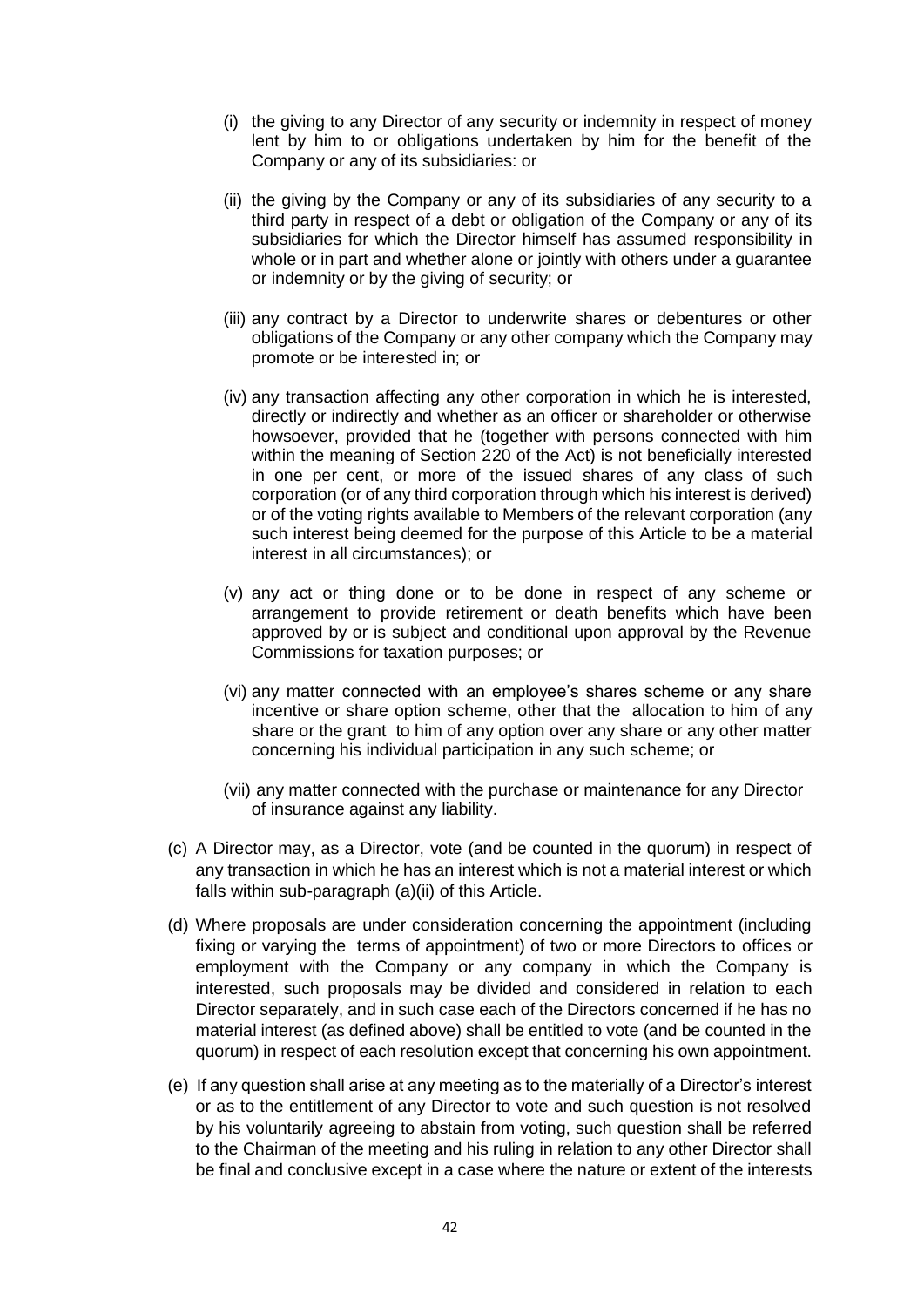of the Directors concerned as known to such Director have not been fairly disclosed.

- (f) The Company may by ordinary resolution suspend or relax the provisions of this Article to any extent or ratify anything not duly authorised by reason of a contravention of this Article.
- (g) Subject to the provisions of the Acts, a Director may hold any other office or place of profit under the Company (other than the office of Auditor) in conjunction with his office of Director for such period and on such terms ( as to remuneration and otherwise) as the Board may determine and no Director or intending Director shall be disqualified by his office from contracting with the Company either with regard to his tenure of any such other office or place of profit or as vendor, purchaser of otherwise, nor shall any such contract, or any contract or arrangement entered into by or on behalf of the Company in which any Director is in any way interested, be liable to be avoided, nor shall any Director so contracting or being so interested be liable to account to the Company for the profit realised by any such contract or arrangement by reason of such Director holding that office or of the fiduciary relationship thereby established.
	- (h) Any Director may himself or by his firm act in a professional capacity for the Company, and he or his firm shall be entitled to remuneration for professional services as if he were not a Director: Provided that nothing herein contained shall authorise a Director or his firm to act as Auditor to the Company.

#### **POWERS OF THE BOARD**

#### **8277 Directors' Powers**

The business of the Company shall be managed by the Board, who may exercise all such powers of the Company and do on behalf of the Company all such acts as are within the scope of the Memorandum and Articles of Association of the Company and as are not, by the Acts or by these Articles, required to be exercised or done by the Company in General Meeting, subject, nevertheless, to the provisions of the Acts and to these Articles and to such directions (whether or not consistent with these Articles) as may be prescribed by the Company by Special Resolution, but so that no such direction and no alteration to these Articles shall invalidate any prior act of the Board which would have been valid if that direction or alteration had not been given or made.

#### **783 Entitlement to Grant Pensions**

The Board on behalf of the Company may pay a gratuity or pension or allowance on retirement to any Director or former Director who has held any salaried office or place of profit with the Company or with any body corporate which is or has been a subsidiary of the Company or a predecessor in business of the company or any such subsidiary or to any Member of his family (including a spouse and a former spouse) or to any person who is or was dependent on him and may (as well before as after he ceases to hold such office or place of profit) make contributions to any fund and pay premiums for the purchase or provision of any such gratuity, pension or allowance and may make payments for or towards the provision by means of insurance or otherwise of benefits for any such person.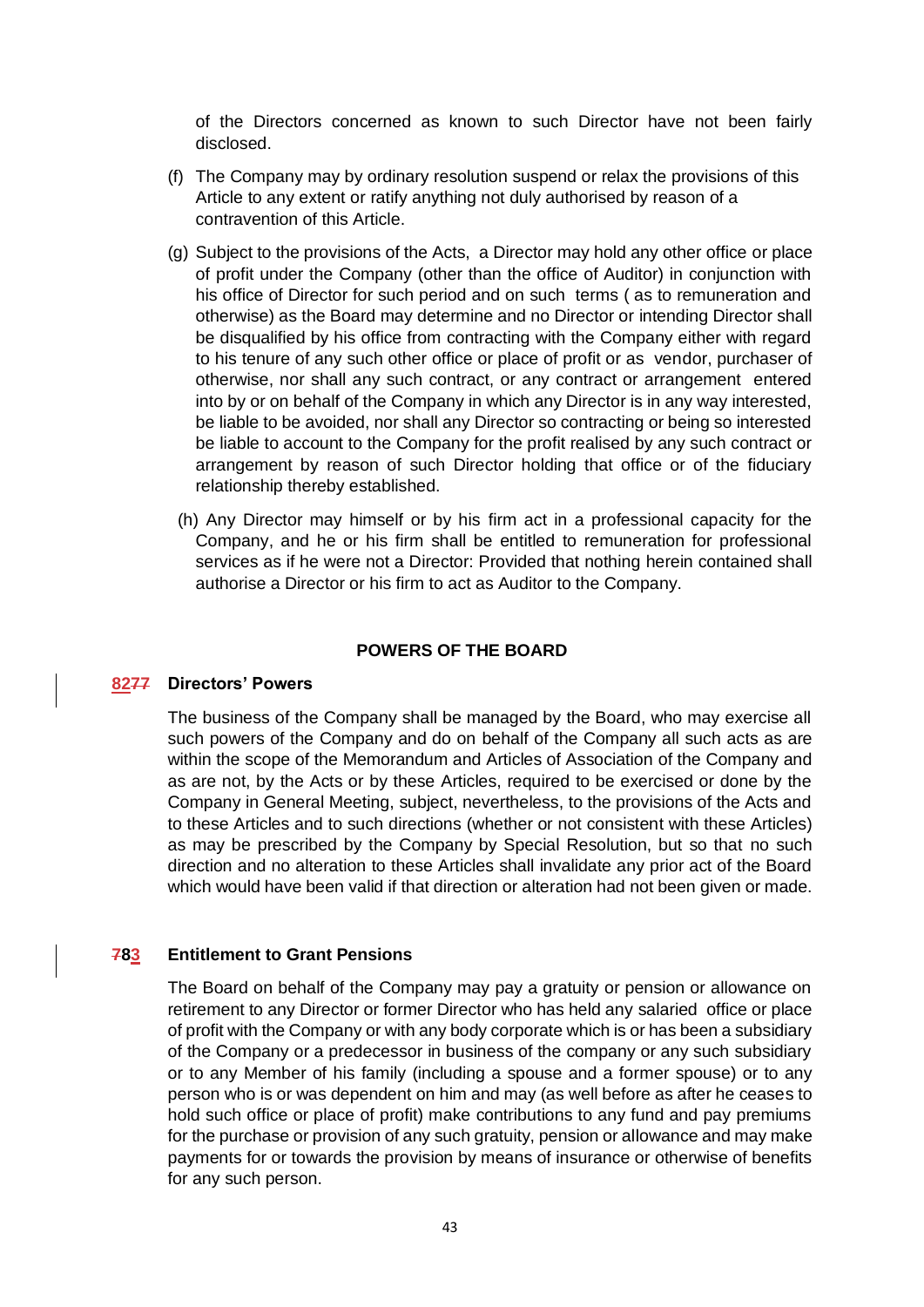### **LOCAL MANAGEMENT**

#### **8479 Local Management**

- (a) The Board may establish any committee, local board or agency for managing any of the affairs of the Company, either in the Republic of Ireland or elsewhere, and may lay down, vary or annul such rules and regulations as they may think for the conduct of the business thereof, and may appoint any person to be a Member of any such committee or local board or any manager or agent, and may fix their remuneration, and may delegate to any such committee, local board, manager or agent any of the powers, authorities and discretions vested in the Board, with power to sub-delegate, and may authorise the Members of any such committee or local board, or any of them to fill any vacancies therein and to act notwithstanding vacancies, and any such appointment or delegation may be made upon such terms and subject to such conditions as the Board may think fit, and the Board may remove any person so appointed and may annul or vary any such delegation, but no person dealing in good faith and without notice of any such annulment or variation shall be affected thereby.
- (b) The Board may by power of attorney or otherwise appoint any person or persons to be the attorney or attorneys of the Company for such purposes and with such powers, authorities and discretions (including power to sub-delegate) and for such period and subject to such conditions as the Board may from time to time think fit, and any such appointment may (if the Board think fit) be made in favour of any of the Directors or of the Members or any one or more of the Members of any such committee or local board established as aforesaid, or in favour of any company, or of the Members, directors, nominees, or managers of any company or firm, or otherwise in favour of any fluctuating body of persons whether nominated directly or indirectly by the Board, and any such power of attorney may contain such provisions for the protection of convenience of persons dealing with any such attorney as the Board think fit.
- **85**0 The company or the Board on behalf of the Company may exercise the powers conferred by the Acts with regard to having an official seal for use aboard.

#### **BORROWING**

## **861 Borrowing Powers**

The Board on behalf of the Company may exercise all the powers of the Company to borrow money or to guarantee and to mortgage or charge its undertaking property and uncalled capital and (subject to the provisions of the Acts regarding authority to allot debentures convertible into shares) to create and issue debentures and other securities whether outright or as collateral security for any debt, liability or obligation of the Company or of any third party.

## **872 Register of Borrowings**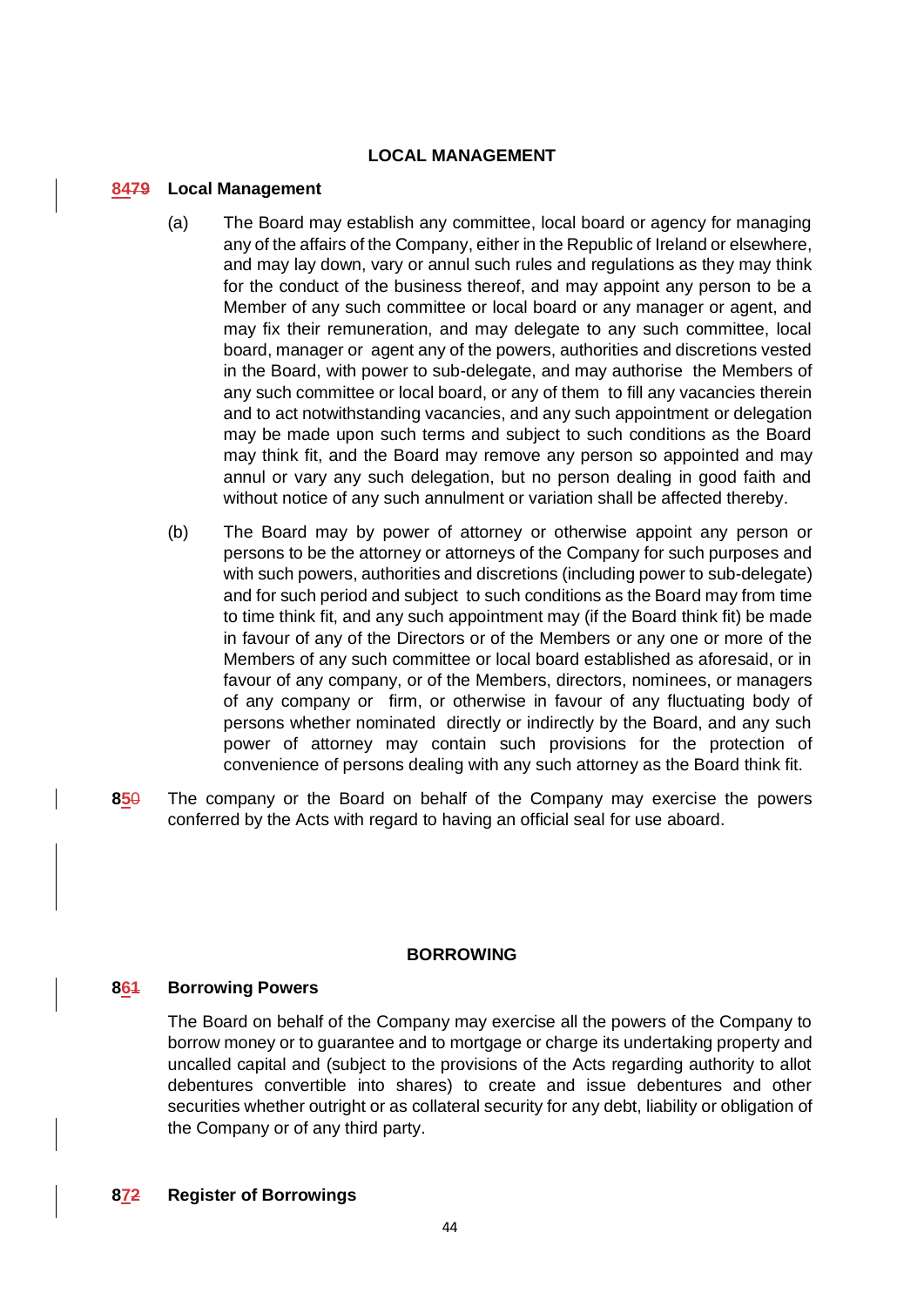The Board shall cause a proper register to be kept in accordance with the provisions of the Acts of all charges specifically affecting property of the Company and of all floating charges on the undertaking or any property of the Company and shall duly comply with the requirements of the Acts in regard to the registration of charges therein specified.

# **RETIREMENT AND APPOINTMENT OF DIRECTORS**

## **838 Ineligible**

Any provision of the Acts which, subject to the provisions of these Articles, would have the effect of rendering any person ineligible for appointment as a Director or liable to vacate office as Director or of requiring special notice or any other special formality in connection with the appointment of any Director shall not apply to the Company save as required by the Acts: Provided that in the case of the appointment of a Director who has attained the age of seventy his age shall be stated in the notice convening the General Meeting (or in any document accompanying the same) at which he is proposed to be elected or re-elected.

## **894 Retirement by Rotation**

- (a) Subject to the provisions of these Articles, at the Annual General Meeting in each year one-third of the Directors for the time being, or if their number is not three or a multiple of three then the number nearest to but not exceeding onethird, shall retire from office. A retiring Director shall retain office until the conclusion of the meeting or adjourned meeting at which he is due to retire.
- (b) Subject to the provisions of the Acts and of these Articles and until otherwise determined by the Company by ordinary resolution, the Directors to retire in every year shall be the Directors who have been longest in office since their last election or appointment. As between Directors of equal seniority, the Directors to retire shall (unless such Directors of equal seniority shall agree otherwise amongst themselves) be selected from among them by lot. A retiring Director shall be eligible for re-election.

## **9085 Deemed Reappointment**

The Company at the meeting at which a Director retires in manner aforesaid may fill the vacated offices by electing a person thereto. If at any such meeting the place of a retiring Director is not filled, the retiring Director shall, if willing to act, be deemed to have been re-elected, unless at such meeting it is resolved not to fill such vacated office, or unless a motion for the re-election of such Director shall have been put to the meeting and lost.

## **8916 Eligibility for Appointment**

No person, not being a Director retiring at the meeting or a person recommended by the Board, shall be eligible for election as a Director at any General Meeting.

**8927 Appointment of Additional Directors**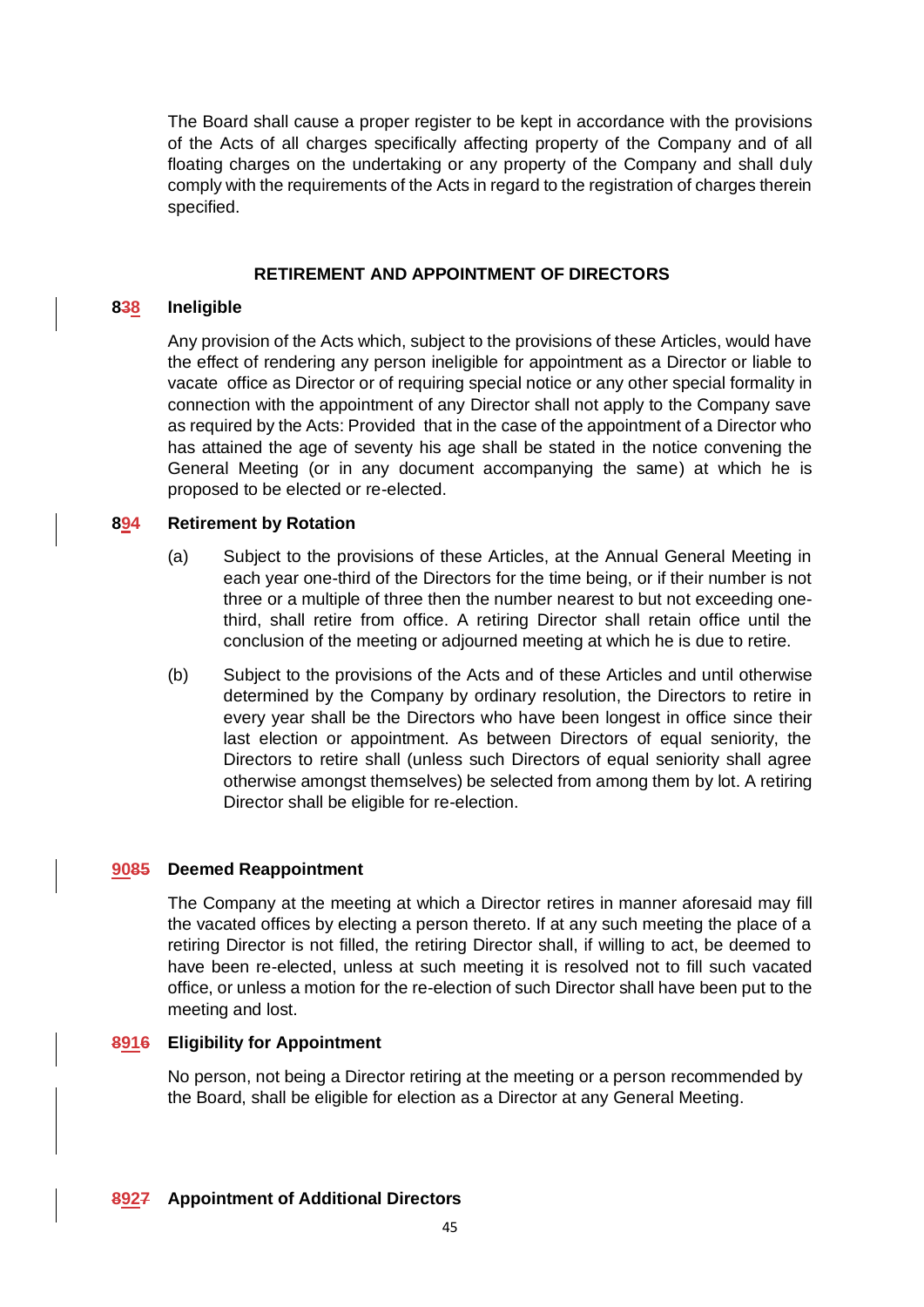- (a) Without prejudice to the next following Article, the Company may from time to time by ordinary resolution appoint any person to be a Director, either to fill a casual vacancy or as an addition to the Board and may also determine in what rotation such Director is to retire from office.
- (b) The Board shall have power at any time, and from time to time, to appoint any person as a Director, either to fill a casual vacancy or as an addition to the Board, but so that the total number of Directors shall not at any time exceed the maximum number fixed by or in accordance with these Articles. Subject to the provisions of these Articles, any Director so appointed shall retire at the next Annual General Meeting but shall then be eligible for election and any Director who so retires shall not be taken into account in determining the number of Directors who are to retire by rotation at such meeting.

### **9388 Removal of Directors**

The Company may by ordinary resolution of which special notice has been given in accordance with the Acts, remove any Director before the expiration of his period of office as Director (including an Executive Director but without prejudice to any claim he may have for damages for breach of any contract between him and the Company) and may by ordinary resolution appoint another person to be a Director in his stead. The person so appointed shall be subject to retirement at the same time as if he had become a Director on the day on which the Director in whose place he is appointed was last appointed a Director.

### **894 Voting**

Except so far as the Acts otherwise allow, at a General Meeting the appointment of Directors shall be voted on individually.

## **950 Register of Directors**

The Company shall keep at the Office a register containing such particulars with respect to the Directors and Secretary of the Company as are required by, and shall from time to time notify the Registrar of any change in such register and of the date of such change in manner prescribed by, the Acts.

#### **EXECTIVE DIRECTORS**

#### **916 Executive Directors**

- (a) The Board may from time to time appoint one or more of their number to be the holder of any executive office (including that of executive Chairman or Deputy Chairman) in such terms and for such period as they think fit and, subject to the terms of any contract between him and the Company, may at any time revoke any such appointment.
- (b) The appointment of any Director to any executive office shall not be automatically determine if he ceases for any cause to be a Director, unless the contract or resolution under which he holds office shall expressly state otherwise, in which event such determination shall be without prejudice to any claim for damages for breach of any contract for services between him and the Company.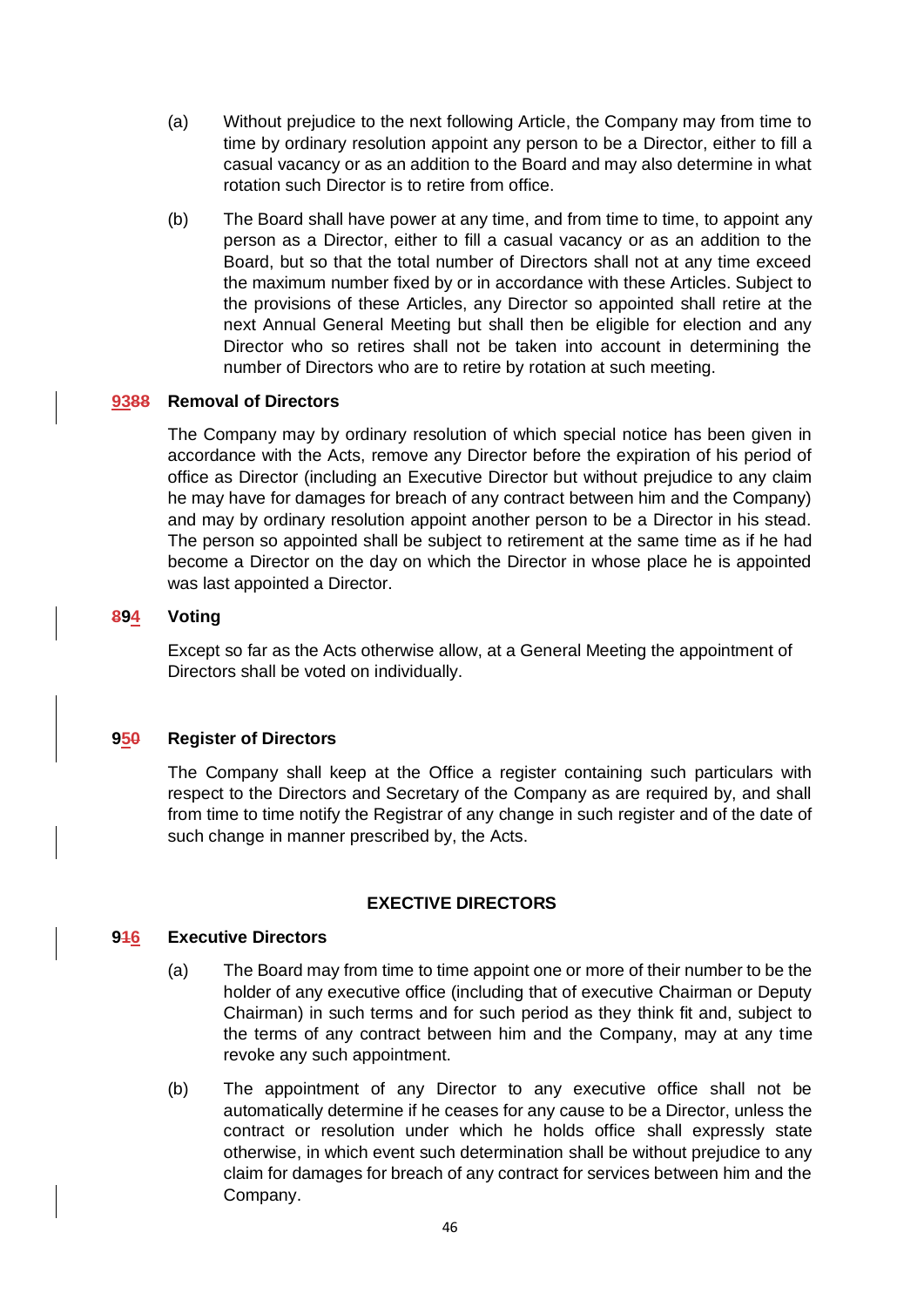### **927 Remuneration**

The emoluments of any Director holding executive office for his services as such shall be determined by the board, and may be of any description, and (without limiting the generality of the foregoing) may include admission to or continuance of membership of any scheme (including any share acquisition scheme) or fund instituted or established or financed or contributed to by the Company for the provision of pensions, life assurance or other benefits for employees or their dependants, or the payment of a pension or other benefits to him or his dependants on or after retirement or death, apart from membership of any such scheme or fund.

#### **938 Powers**

The Board may be unanimous vote entrust to and confer upon any Executive Director any of the powers, authorities and discretions exercisable by them as Directors upon such terms and conditions and with such restrictions as they think fit, and either collaterally with or to the exclusion of their own powers, and may from time to time by majority vote revoke or vary all or any of such powers.

### **PROCEEDINGS OF THE BOARD**

### **949 Quorum**

- (a) The Board may meet together for the despatch of business, adjourn, and otherwise regulate their meetings and proceedings as they think fit and determine the quorum necessary for the transaction of business. Until otherwise determined two Directors shall be a quorum. A person who holds office only as an alternate shall if his appointor is not present be counted in the quorum. Questions arising at any meeting of the Board shall be decided by a majority of votes. In case of an equality of votes the Chairman shall have a special or casting vote. Members of the Board or of any Committee thereof may participate in a meeting of the Board or of such Committee by means of conference telephone or similar communications equipment by means of which all persons participating in a meeting can hear each other and participation in a meeting pursuant to this provision shall constitute presence in person at such meeting.
- (b) The continuing Directors may act notwithstanding any vacancy in their number: Provided that if the Directors shall at any time be reduced in number to less than the number fixed as the quorum, it shall be lawful for the continuing Director or Directors to act for the purpose of filling vacancies or summoning a General Meeting, but not for any other purpose.

## **10095 Convening the Director Meetings**

A Director may, and on the request of a Director the Secretary shall, at any time summon a meeting of the Board.

## **10196 Chairman of Board of Directors**

The Board may from time to time elect a Chairman and Deputy Chairman of the board and determine the period for which they are respectively to hold office. The Chairman so elected, or in his absence the Deputy Chairman, shall preside at all meetings of the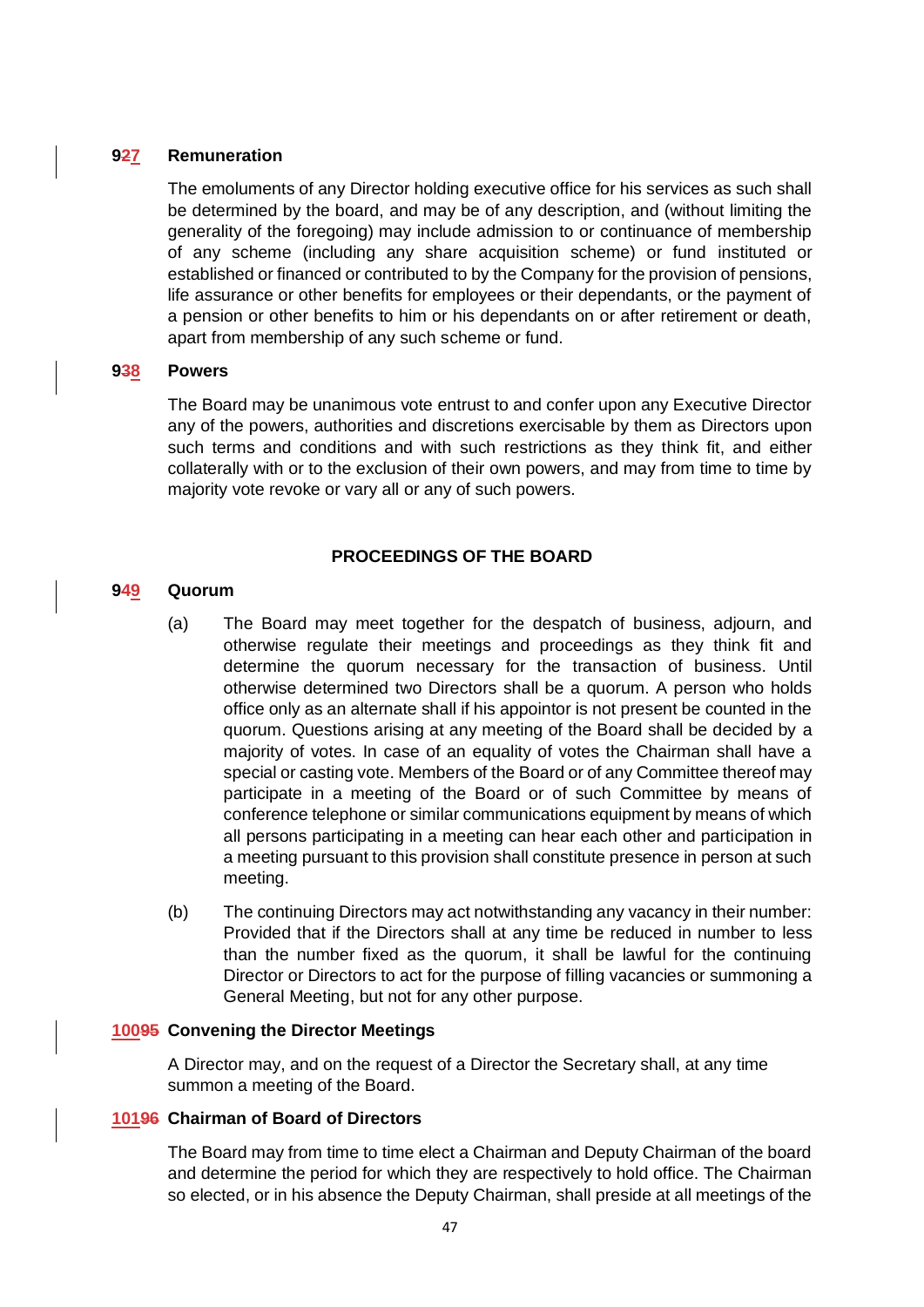Board, but if no such Chairman or Deputy Chairman be elected, or if at any meeting the Chairman or Deputy Chairman be not present within five minutes after the time appointed for holding the same, the Directors present shall choose one of their number to act as Chairman of the meeting.

# **10297 Delegation**

- (a) A meeting of the Board at which a quorum is present shall be competent to exercise all or any of the powers, authorities and discretions by or under these Articles vested in or exercisable by the Directors generally.
- (b) The Board may delegate all or any of their powers and discretions to Committees consisting of such person or persons (whether of their number or not) as they think fit. All Committees so formed shall, in the exercise of the powers so delegated, conform to any regulations that may be imposed upon them by the Board. Proceedings of any such Committee consisting of two or more persons shall be governed by the provisions in these Articles contained for regulating the meetings and proceedings of the Board so far as the same are applicable thereto and are not superseded by any regulations made by the Board under this Article.

# **10398 Validity of Acts of Directors**

All acts done by any meeting of the Board or of a Committee of the Board or by any person acting as a Director, shall, as regards all persons dealing with the Company in good faith, notwithstanding it be afterwards discovered that there was some defect in the appointment of any such Director or person acting as aforesaid, or that they or any of them were disqualified or had vacated office or were not entitled to vote, be as valid as if every such person has been duly appointed and was qualified and had continued to be a Director and had been entitled to vote.

## **10499 Written Resolutions**

A resolution signed by all the Directors or Members of a Committee for the time being entitled to receive notice of a meeting of the Board or of a Committee shall be as valid and effectual as a resolution passed at a meeting of the Board or (as the case may be) of a Committee duly convened and held, and may consist of several documents in like form each signed by one or more Directors or (as the case may be) one or more Members of a Committee. A resolution signed by an alternate need not also be signed by his appointor and, if it is signed by a Director which has appointed an alternate, it need not be signed by the alternate in that capacity.

## **1005 Right of Inspection**

Any Director or the Secretary or any person appointed by the Board for the purpose shall have the power to authenticate any documents effecting the constitution of the Company and any resolution passed by the Company or the Board or any Committee of the Board and any books, records, documents and accounts relating to the business of the Company and to certify copies thereof or extracts therefrom as true copies or extracts; and where any books, records, documents, or accounts are elsewhere than at the Office the local manager or other officer of the Company having the custody thereof shall be deemed to be the person appointed by the Board as aforesaid.

## **1016 Resolutions and Minutes**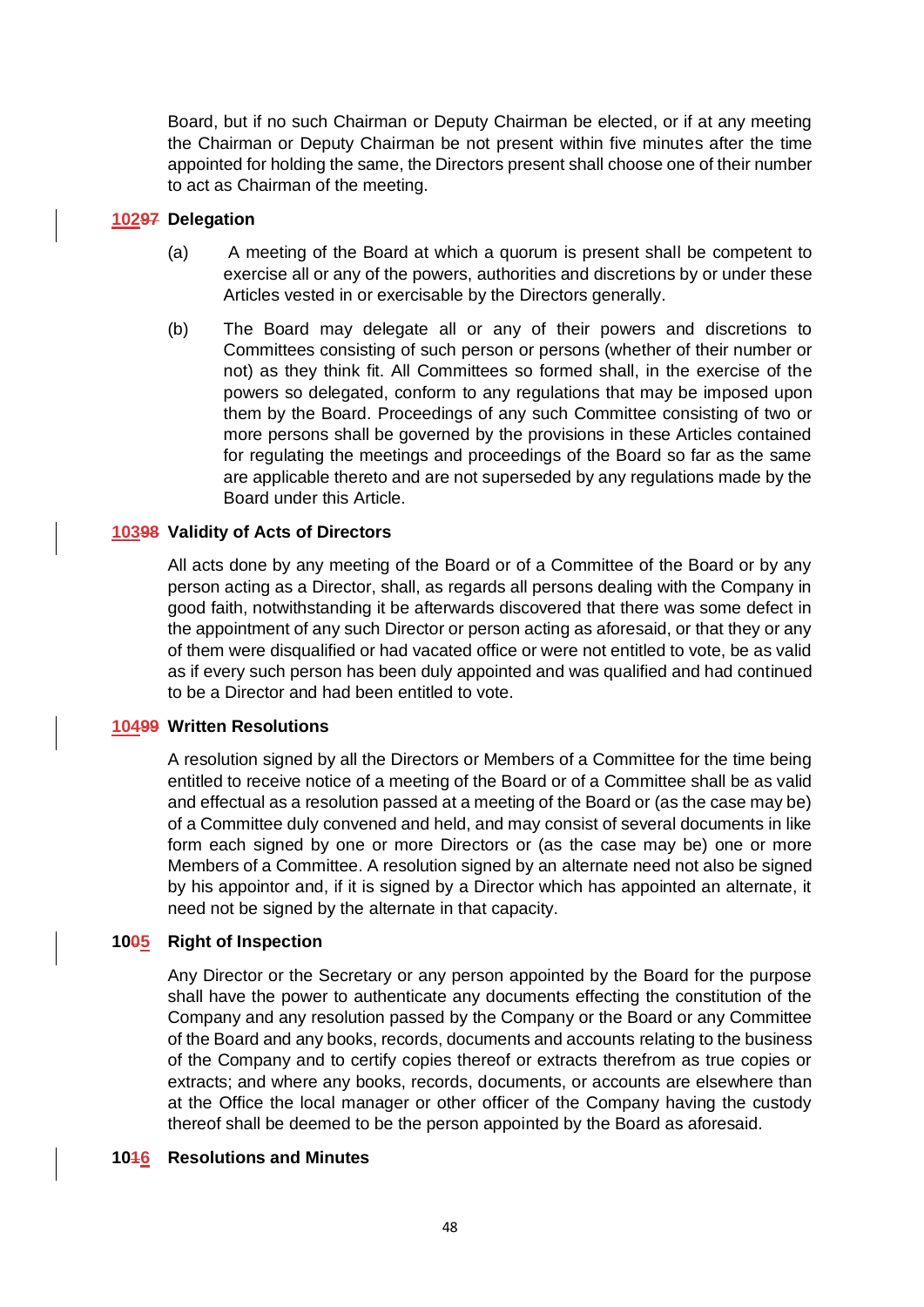A document purporting to be a copy of a resolution or an extract from the minutes of a meeting of the Board or of a Committee of the Board which is certified as such in accordance with the provisions of the last preceding Article shall be conclusive evidence in favour of all persons dealing with the Company upon the faith thereof that such resolution has been duly passed or, as the case may be, that such extract is a true and accurate record of a duly constituted meeting of the Board or of the Committee.

### **MINUTES AND RECORDS**

#### **1027 Minutes**

The Board shall cause minutes to be entered in books kept for the purpose of:-

- (a) all appointments of officers made by the Board;
- (b) the name of the Directors present at each meeting of the Board and of any Committee of the Board;
- (b)
- (c) all resolutions and proceedings at all meetings of the Company, and of the holders of any class of shares in the Company, and of the Board, and of Committees of the Board;

and every Director present at any meeting of the Board or Committee of the Board shall sign his name in a book to be kept for the purpose.

Any such minute if purporting to be signed by the Chairman of the meeting at which the proceedings took place or by the Chairman of the next succeeding meeting shall be evidence of the proceedings.

## **1038 Documents**

The Company shall keep and make available for inspection as required by the Acts:-

- (a) a register of the Directors and Secretary;
- (b) copies and memoranda of Directors' service contracts with the Company and any of its subsidiaries;
- (c) a register of Directors' interests in shares or debentures of the Company or any other body corporate, being the Company's subsidiary or holding company or a subsidiary of the Company's holding company (which register shall be produced and remain open at each Annual General Meeting); and
- (d) a register for recording information relating to interests in the share capital of the Company.

## **THE SECRETARY**

## **1049 Appointment of Secretary**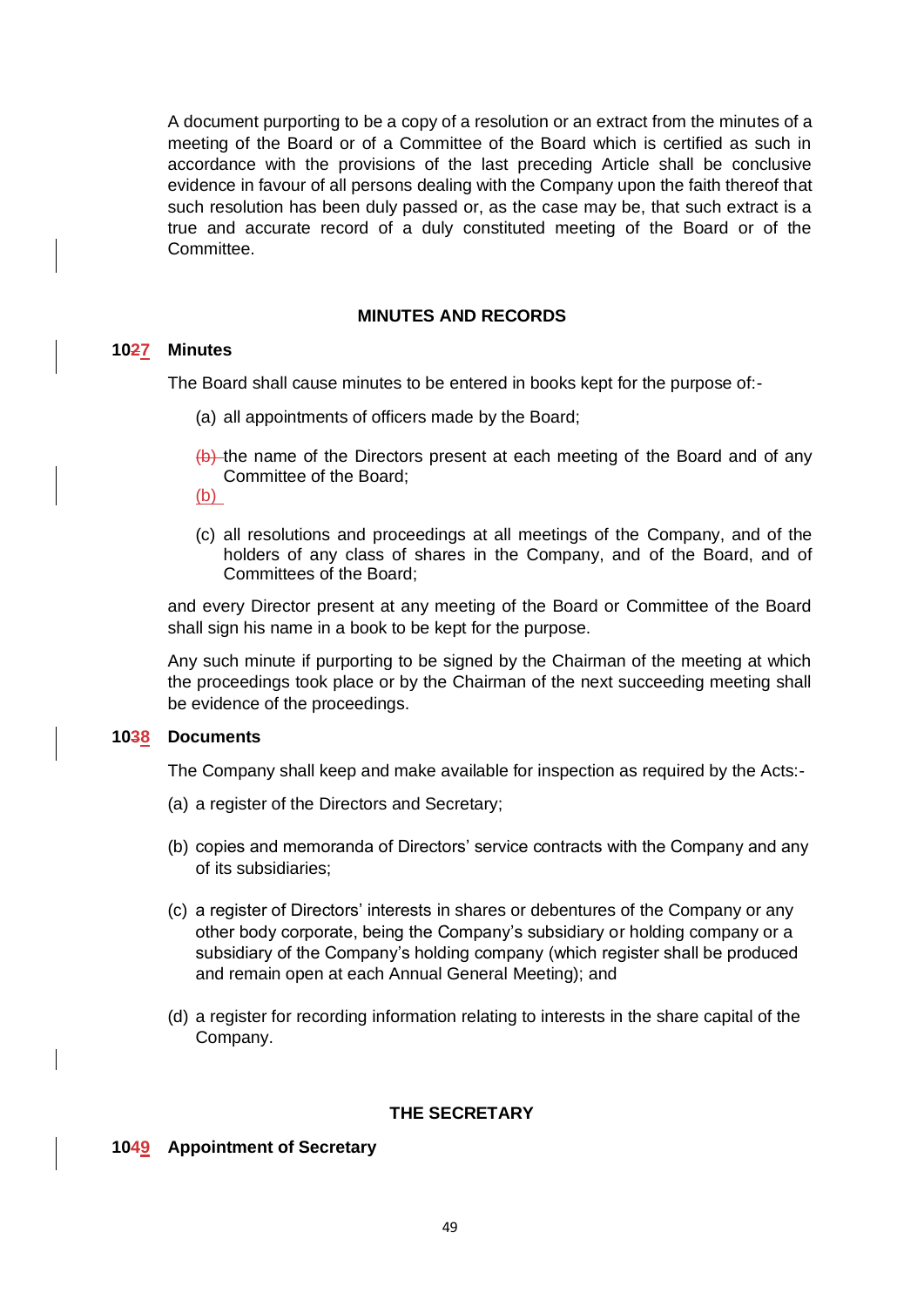- (a) Subject to the provisions of the Acts, the Secretary shall be appointed by the Board on such terms and for such period as they think fit. Any Secretary so appointed may at any time be removed from office by the Board but without prejudice to any claim for damages for breach of any contract between him and the Company.
- (b) Anything required or authorised by the Acts to be done by or to the Secretary may, if the office is vacant or there is for any other reason no Secretary capable of acting, be done by or to any Assistant or Deputy Secretary or, if there is no Assistant or Deputy Secretary capable of acting, by or to any officer of the Company authorised generally or specially in that behalf by the Board: Provided that any provision of these Articles or the Acts requiring or authorising a thing to be done by or to a Director and the Secretary shall not be satisfied by its being done by or to the same person acting both as Director and as, or in place of, the Secretary.

### **THE SEAL**

#### **1105 Use of Seal**

The Board shall provide for the safe custody of the Seal and any Securities Seal which shall only be used by the general or special authority of the Board or of a Committee of the Board authorised by the Board in that behalf. Subject to the provisions of these Articles as to certificates for shares or debenture, the Directors may determine who shall sign any instrument to which the Seal is affixed and unless otherwise so determined it shall be signed by a Director and by the Secretary or by a second Director.

#### **RESERVES**

### **10611 Reserves**

The Board may, before recommending any dividend, whether preferential or otherwise, carry to reserve out of the profits of the Company (including any premiums received upon the issue of debentures or other securities of the Company) such sums as they think proper as a reserve or reserves which shall, at the discretion of the Board, be applicable for any purpose to which the profits of the Company may be properly applied, and pending such application may at the like discretion, either be employed on the business of the Company or be invested in such investments as the Board may from time to time think fit. The Board may also without placing the same to reserve carry forward any profits which they may think prudent not to divide.

#### **DIVIDENDS**

#### **11207 Declaration of Dividends**

The Company may be ordinary resolution declare dividends to be paid to the Members in respect of the Shares but no dividend shall exceed the amount recommended by the Board. For the avoidance of doubt, dividends may be paid on shares of one class and not on shares of another class and/or in each case at different rates. Where a dividend is proposed to be paid otherwise than in cash to the holders of a class of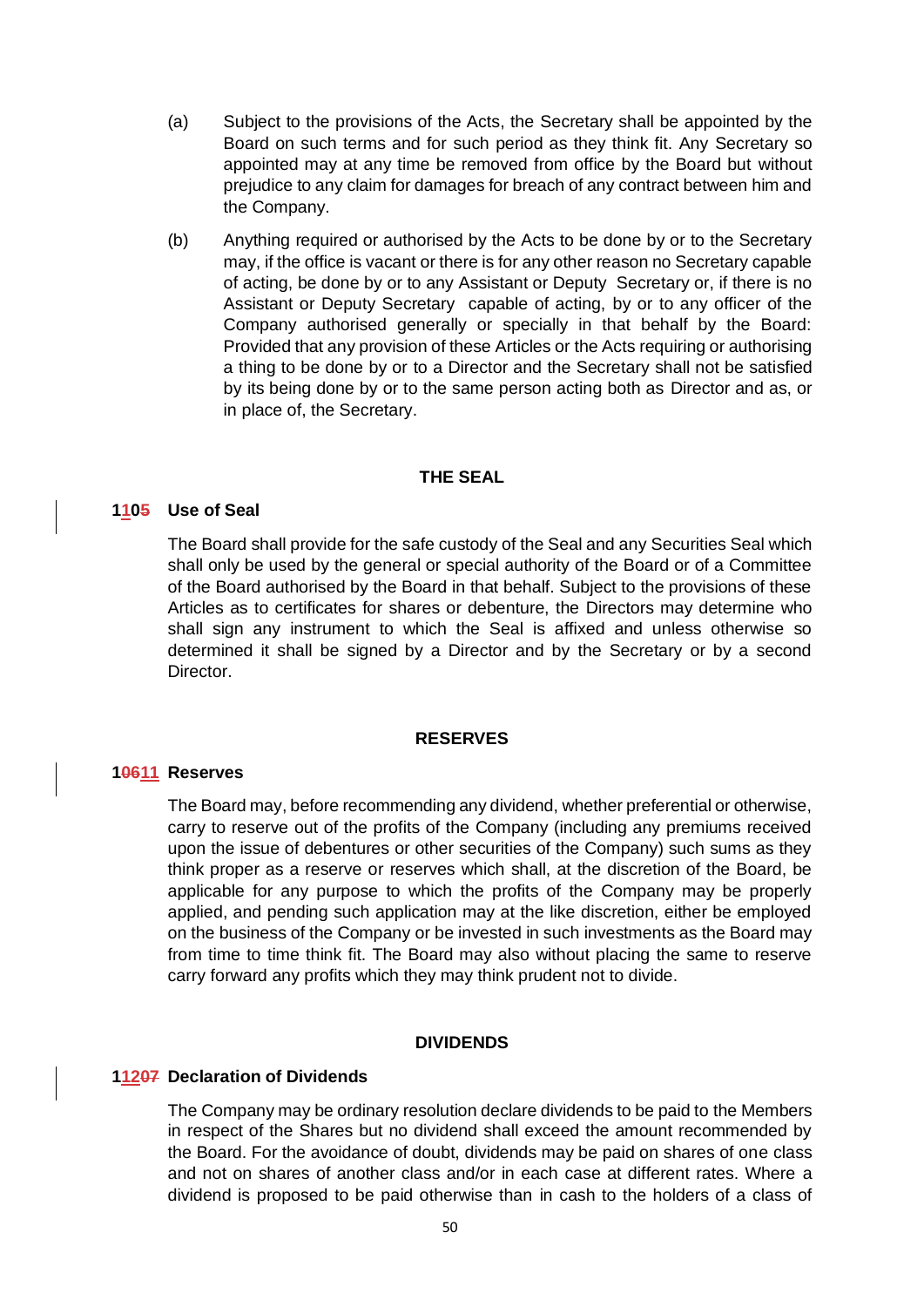share, and a Member indicates that he does not wish to receive same, the Company may declare and pay dividends in respect of the other shares in that class without paying any dividend on the shares of such Member.

### **10813 Apportionment of Dividends**

Subject to the rights of persons (if any) entitled to shares with special rights as to dividend, all dividends shall be declared and paid according to the amounts paid up on the shares in respect whereof the dividend is paid, but no amount paid up on a share in advance of calls shall be treated for the purposes of this Article as paid up on the shares: all dividends shall be apportioned and paid pro rata according to the amounts paid up on the shares during any portion or portions of the period in respect of which the dividend is paid, except that if any share is issued on terms providing that it shall rank for dividend as if paid up (in whole or in part) as from a particular date such share shall rank for dividend accordingly.

## **10914 Fixed Dividends**

Subject to the provisions of the Acts if and so far as in the opinion of the Directors the profits of the Company justify such payments, the Directors may declare and pay the fixed dividends on any class of shares carrying a fixed dividend expressed to be payable on fixed dates on the half-yearly or other dates prescribed for the payment thereof, and may also from time to time declare and pay interim dividends on shares of any class of such amounts and on such dates and in respect of such periods as they think fit.

### **1105 Deductions from Dividends**

The Board may deduct from any dividend or other moneys payable to any Member on or in respect of a share all sums of money (if any) immediately payable by him to the Company on account of calls in relation to the shares of the Company held by him.

#### **1116 Unclaimed Dividends**

All dividends unclaimed for one year after having been declared may be invested or otherwise made use of by the Board for the benefit of the Company until claimed. If any dividend shall have remained unclaimed for at least twelve years after the same became payable the Board may forfeit the same, and after such forfeiture no Member or other person shall have any right to or claim in respect of such dividend. No dividend shall bear interest against the Company.

#### **1127 Joint Holders**

Any one of two or more joint holders may give effectual receipts for any dividends or other moneys payable or property distributable in respect of the shares held by such joint holders.

## **1138 Payment**

Any dividend or other moneys payable on or in respect of a share may be paid by such method as the Directors in their absolute discretion may decide, at the risk of the person or persons entitled such payment, cheque or warrant sent through the post to the registered address of the Member or person entitled thereto and, in the case of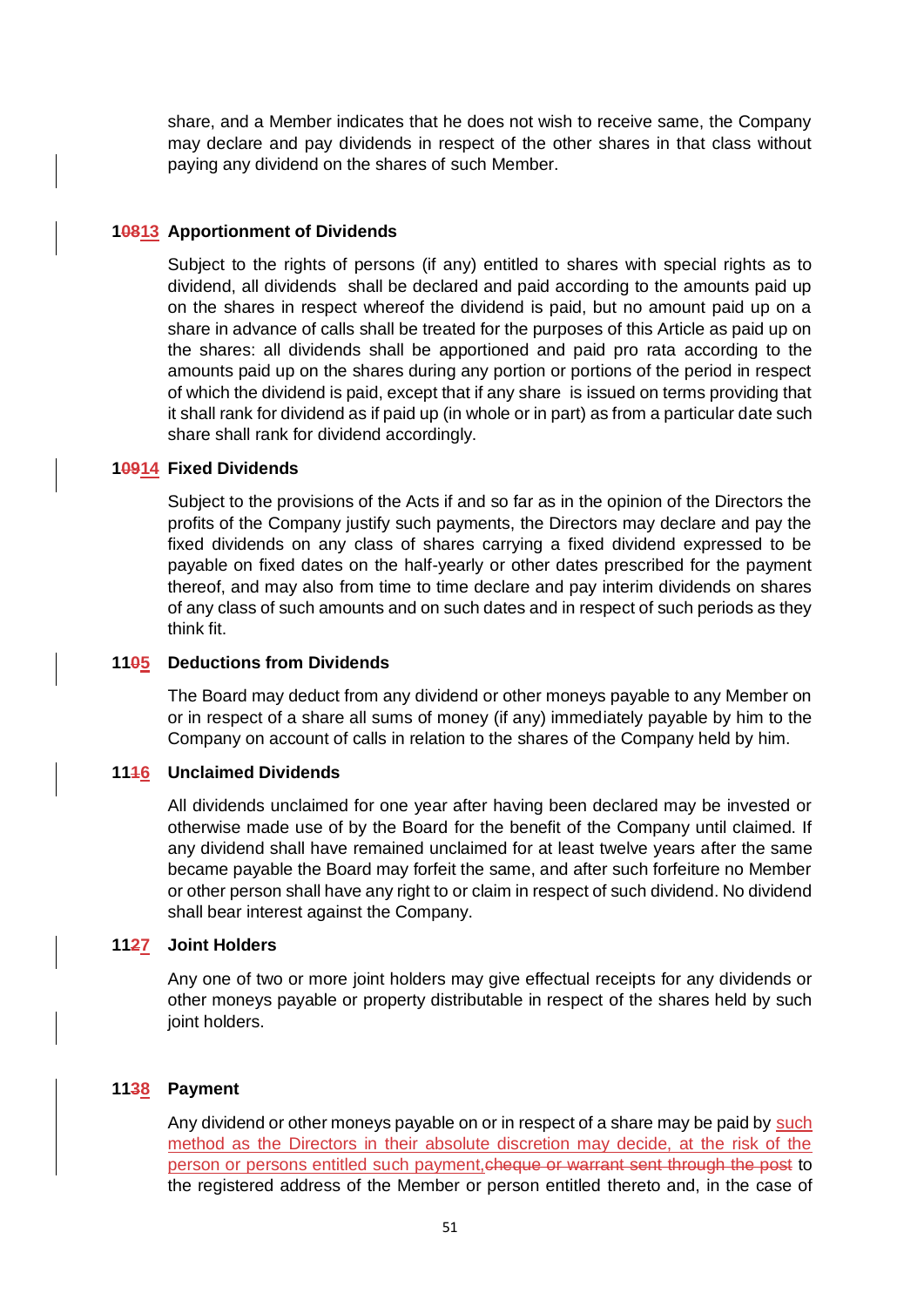joint holders to the first named of such joint holders or to such person and such address as the holder or joint holders may direct or by electronic transfer of funds to the bank, branch and account specified by the Member in writing. Every such cheque or warrantpayment shall be made payable to the order of the person to whom it is sent ore to such person as the holder or joint holders may direct and payment of the cheque or warrant shall be good discharge to the Company. Every such cheque or warrant shall be sent and every electronic transfer shall be made at the risk of the person entitled to the money represented thereby. Every such payment shall be good discharge to the Company.

Without limiting any other method of payment which the Company may adopt, the Directors may, at their discretion, make arrangements to enable a central securities depository (or its nominee(s)) or any such other member or members as the Directors shall from time to time determine to receive duly declared dividends in any currency or currencies other than the currency in which such dividends are declared. For the purposes of the calculation of the amount receivable in respect of any dividend, the rate of exchange to be used to determine the equivalent in any such other currency of any sum payable as a dividend shall be such rate or rates, and the payment thereof shall be on such terms and conditions, as the Directors may in their absolute discretion determine.

### **1149 Method of Payment of Dividend**

Any General Meeting declaring a dividend may direct payment of such dividend wholly or in part by the distribution of specific assets, and in particular of paid up shares or debentures of any other company, or in any one or more of such ways, and the Board shall give effect to such resolution, and where any difficulty arises in regard to the distribution they may settle the same as they think expedient, and in particular may issue fractional certificates and may fix the value for distribution of such specific assets or any part thereof and may determine that cash payments shall be made to any Members upon the footing of the value so fixed in order to adjust the rights of all parties, and may vest any such specific assets in trustees upon such trusts for the persons entitled to the dividend as may seem expedient to the Board.

## **CAPITALISATION OF RESERVES AND SCRIP DIVIDENDS**

## **12015 Reserves and Profits- Capitalisation**

(a) The Company may by ordinary resolution, upon the recommendation of the Board and subject as hereinafter provided, resolve that it is desirable to capitalise any part of the undivided profits of the Company (whether or not the same are available for distribution) or any part of any sum for the time being standing to the credit of any of the Company's reserve accounts (including share premium account, capital redemption reserve and undenominated capital) and that the Board be accordingly authorised and directed to appropriate the profits or sum so resolved to be capitalised as capital to the Members in the proportion in which such profits or sum would have been divisible amongst them had the same been applied or be applicable in paying dividends on the shares held by them on such date as shall be fixed by or in accordance with such resolution, and to apply such profits or sum on their behalf, either in or towards paying the amount (if any ) for the time being unpaid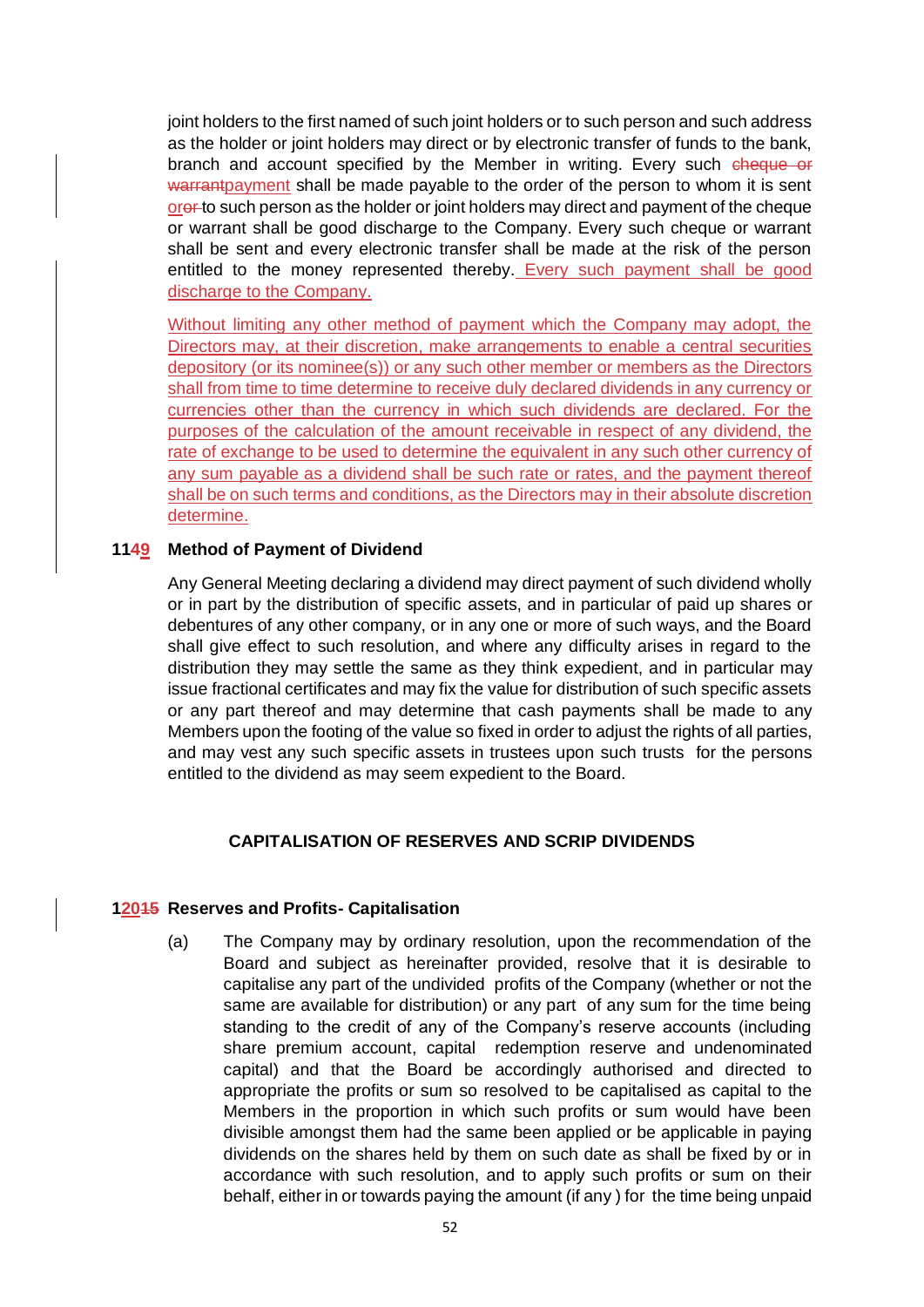on any shares held by them respectively, or in the paying up in full of unissued shares or debentures of the Company of a nominal amount equal to such profits or sum, such shares or debentures to be allotted and distributed credited as fully paid up to and among such members in the proportion aforesaid, or partly in one way and partly in the other: provided always that the share premium account and the capital redemption reserve and undenominated capital and any profits which are not available for distribution may, for the purposes of this Article, only be applied in the paying up of unissued shares to be allotted to Members as fully paid.

(b) whenever such a resolution as aforesaid shall have been passed the Board shall make all appropriations and applications of the undivided profits or sum resolved to be capitalised thereby, and all allotments and issues of fully paid shares or debentures (if any) and generally shall do all acts and things required to give effect thereto, with full power to the Board to make such provision (including provision whereby fractional entitlements are disregarded or the benefit thereof accrues to the Company instead of to the Members otherwise entitled) as they think fit for the case of shares or debentures becoming distributable in fractions, and also to authorise any person to enter on behalf of all the Members entitled thereto into an agreement with the Company providing for the allotment to them respectively, credited as fully paid up, of any shares or debentures to which they may be entitled as the result of such capitalization, and any agreement made under such authority shall be effective and binding upon all such Members.

### **11621 Scrip dividends**

The directors may, if authorised by an ordinary resolution of the Company, offer any holders of shares the right to elect to receive shares, credited as fully paid, instead of cash in respect of the whole (or some part, to be determined by the directors) of all or any dividends specified by the ordinary resolution. The following provisions shall apply:

- (a) An ordinary resolution may specify a particular dividend, or may specify all or any dividends declared within a specified period,
- (b) The entitlement of each holder of shares to new shares shall be such that the relevant value of the entitlement (calculated by reference to the average quotation) shall be as nearly as possible equal to (but not greater than) the cash amount (disregarding any tax credit) of the dividend that such holder elects to forego. For this purpose the "average quotation" of a share shall be the average of the aggregate middle market quotations for those shares on the AIM Market of London Stock Exchange Plc at close of business on the day on which the shares are first quoted "ex" the relevant dividend and the four subsequent dealing days, or in such other manner as may be determined by or in accordance with the ordinary resolution but shall never be less than the par value of the share.
- (c) A certificate or report by the auditors as the amount of the relevant value in respect of any dividend shall be conclusive evidence of that amount.
- (d) On or as soon as practicable after announcing that any dividend is to be declared or recommended, the Directors, if they intend to offer an election in respect of that dividend, shall also announce that intention. If, after determining the basis of allotment, the directors decide to proceed with the offer, they shall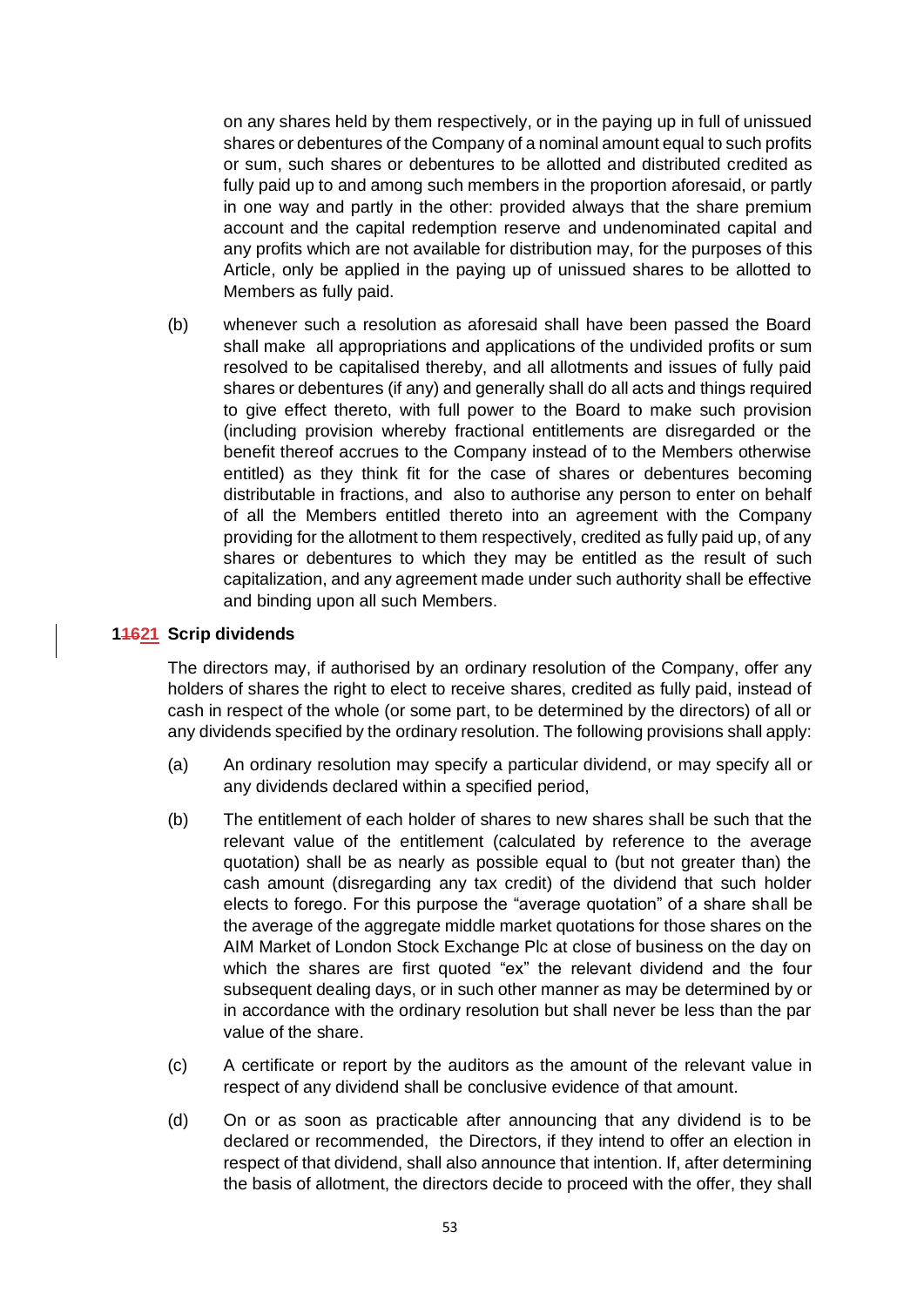notify the holders of the shares in writing of the terms and conditions of the right of election offered to them, specifying the procedure to be followed and place at which, and the latest time by which, elections or notices amending or terminating existing elections must be lodged in order to be effective.

- (e) The directors shall not proceed with any election unless the Company has sufficient unissued shares authorised for issue and sufficient reserves or funds that may be appropriated to give effect to it after the basis of allotment is determined.
- (f) The Directors may exclude from any offer any holders of shares where the directors believe the making of the offer to them would or might involve the contravention of the laws of any territory or that for any other reason the offer should not be made to them.
- (g) The dividend (or that part of the dividend in respect of which a right of election has been offered) shall not be payable in cash on shares in respect of which an election has been made (the "elected shares") and instead additional shares shall be allotted to the holders of the elected shares as the basis stated in (b) above. For such purpose the Directors shall appropriate out of any amount for the time being standing to the credit of any reserve or fund (including the profit and loss account or any undenominated capital) whether or not the same is available for distribution as the directors may determine a sum equal to the aggregate nominal amount of the additional shares to be allotted and apply it in paying up in full the appropriate number of unissued shares for allotment and distribution to the holders of the elected shares on the basis stated in (b) above.
- (h) The additional shares when allotted shall rank pari passu in all respects with the fully paid shares of the same class then in issue except that they will not be entitled to participate in the relevant dividend.
- (i) No fraction of a share shall be allotted. The Directors may make such provision as they think fit for any fractional entitlements including provision whereby, in whole or in part, the benefit thereof accrues to the Company and/or under which fractional entitlements are accrued and/or retained are in each case accumulated on behalf of any holder and such accruals or retentions are applied to the allotment of fully paid shares to such holder and/or provisions whereby cash payments may be made to holders in respect of their fractional entitlements.
- (j) The Directors may do all the acts and things considered necessary or expedient to give effect to the allotment and issue of any shares pursuant to this Article or otherwise in connection with any offer made pursuant to this Article and may authorise any person, acting on behalf of the holders concerned, to enter into an agreement with the Company providing for such allotment and incidental matters and any agreement made under such authority shall be effective and binding on all concerned.

The Directors may, in their discretion, amend, suspend or terminate any offer which is in operation.

# **ACCOUNTS**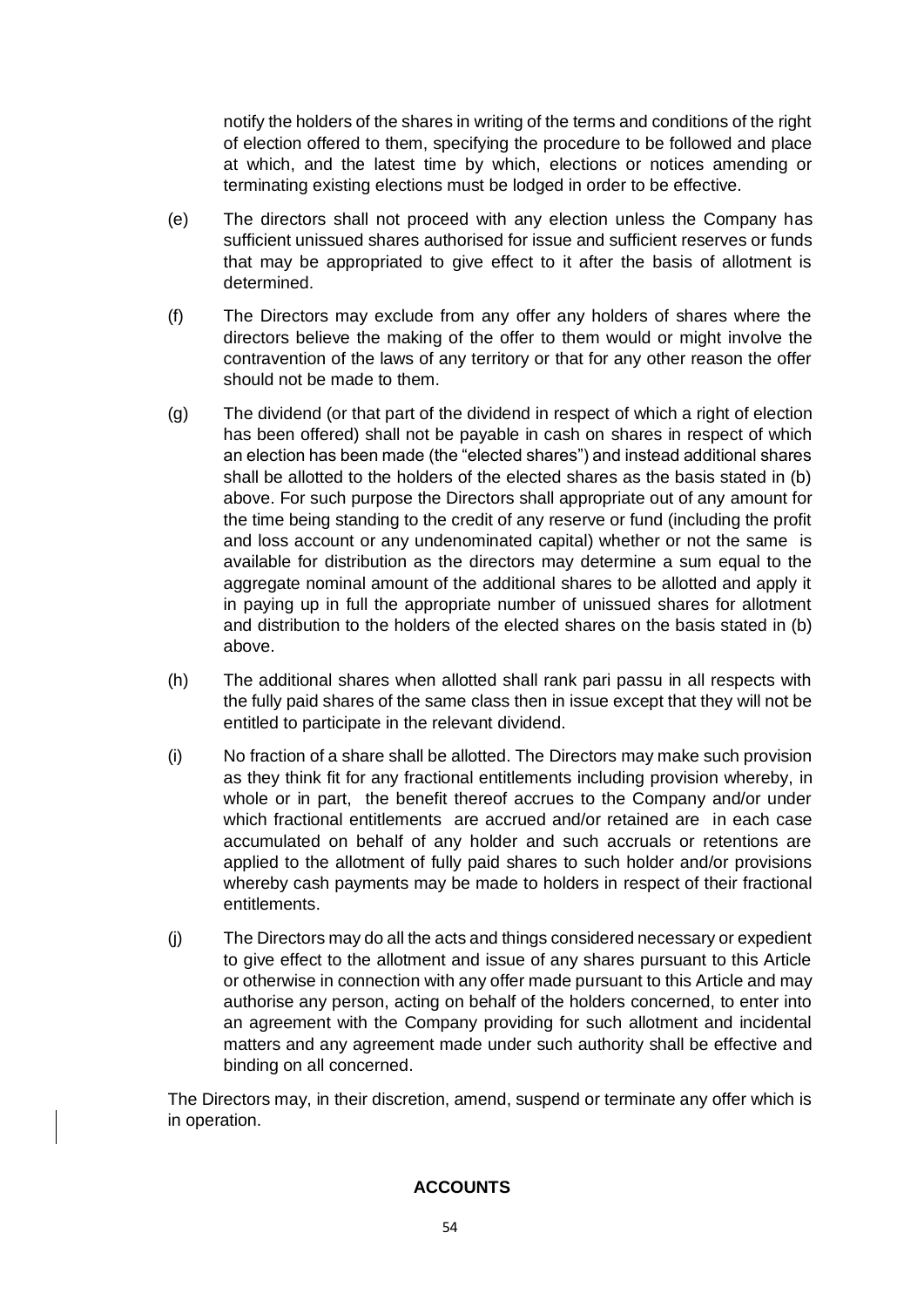### **11722 Keeping of Accounting Records**

The Board shall cause adequate accounting records to be kept in accordance with the provisions of the Acts.

### **12318 Location of Accounting Records**

The accounting records shall be kept at the office or subject to the provisions of the Acts, at such other place as the Board shall think fit, and shall at all times be open to the inspection of the officers of the Company but no Member (not being such an officer) shall have any right to inspect any accounting records or financial statements of the Company except as conferred by statue or authorised by the Board or by an ordinary resolution of the Company.

#### **11924 Preparation of Accounts**

The Board shall from time to time, in accordance with the provisions of the Acts, cause to be prepared and to be laid before the Company in General Meeting such statutory financial statements of the Company (including every document required by law to be annexed thereto) together with a copy of the Directors' and Auditors' reports, or, summary financial statements prepared in accordance with Section 1119 of the Act. The Company may send by post, electronic mail or any other means of electronic communication, a summary financial statement to its shareholders or persons nominated by any member.

#### **1205 Auditors Report**

The Auditors' report shall be read before the Company in General Meeting and shall be open to inspection as required by the Acts.

#### **1216 Inspection**

A copy of the statutory financial statements of the Company (including every document required by law to be annexed thereto) together with a copy of the Directors' and Auditors' reports, or, summary financial statements prepared in accordance with Section 1119 of the Act, shall, not less than twenty-one clear days before the Annual General Meeting, be delivered or sent by post to the registered address of every Member and holder of debentures of the Company and to the Auditors, provided that if and to the extent that the Acts so permit the Company need not send copies of the documents referred to above to Members but may send such Members summary financial statements or other documents authorised by the Acts. Such documents may be sent by electronic mail, or any other means of electronic communication to every member of the Company and holder of debentures of the Company and to the Auditors provided that in the case of those documents sent by electronic mail or any other means of electronic communication, such documents shall be sent with the consent of the recipient to the address of the recipient notified to the Company by the recipient for such purposes and provided further that where the Directors elect to send summary financial statements to the members, any member may request that he be sent a copy of the statutory financial statements of the Company.

### **AUDIT**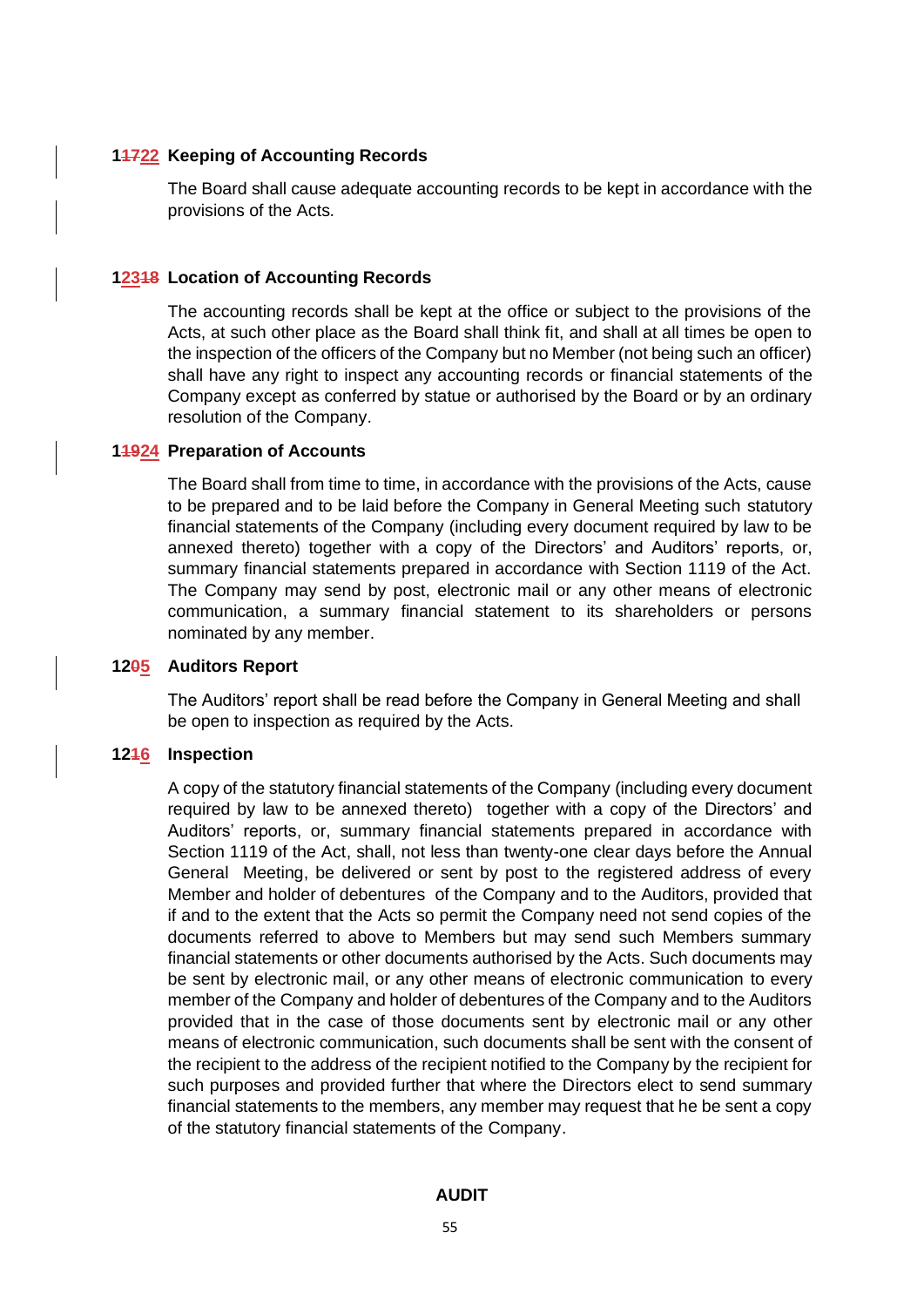## **1227 Auditors**

 $(i)$  Auditors shall be appointed and their duties regulated in accordance with the provisions of the Acts.

### $f$ <sup> $\leftrightarrow$ </sup>

(ii)  $\frac{422(i)}{i}$  Any requirements in these Articles for the consent of a member in regard to the receipt by such members of electronic mail or other means of electronic communications approved by the Directors, including the receipt of the Company's audited accounts and the directors' and auditors' reports thereon, shall be deemed to have been satisfied where the Company has written to the member informing him/her of its intention to use electronic communications for such purposes and the member has not, within 4 weeks of the issue of such notice, served an objection in writing on the Company to such proposal. Where a member has given, or is deemed to have given, his/her consent to the receipt by such member of electronic mail or other means of electronic communications approved by the Directors, he/she may revoke such consent at any time by requesting the Company to communicate with him/her in documented form PROVIDED HOWEVER that such revocation shall not take effect until 5 days after written notice of the revocation is received by the Company.

#### **NOTICES**

#### **1238 Notices In writing**

- (a) Save where otherwise specifically provided in these Articles:
	- (i) any notice to be given, served or delivered to the Company pursuant to these Articles shall be in writing; and
	- (ii) any notice, information or other material to be given, served or delivered by the Company may be in writing or by way of Electronic Communication.
- (b) Save where otherwise specifically provided in these Articles, the Company shall only be deemed to have received an Electronic Communication for the purposes of these Articles where it is received in such form or manner as the Directors have approved.

#### **1249 Services of Notices**

- (a) A notice or document (including a share certificate) to be given, served or delivered in pursuance of these Articles may be given to, served on or delivered to any member by the Company:
	- (i) handing same to him or his authorised agent;
	- $\overline{H}(ii)$  by leaving the same at his registered address; or
	- $\frac{\text{iii}}{\text{iii}}$  by sending the same by the post in a pre-paid cover addressed to him at his registered address; or
	- $\langle \hat{i} \hat{j} \hat{k} \hat{k} \rangle$  by sending the same by Electronic Communication in the manner or form approved by the Directors, to the address of the member notified to the Company by the member for such purpose (or if not so notified to the address of the member last known to the Company).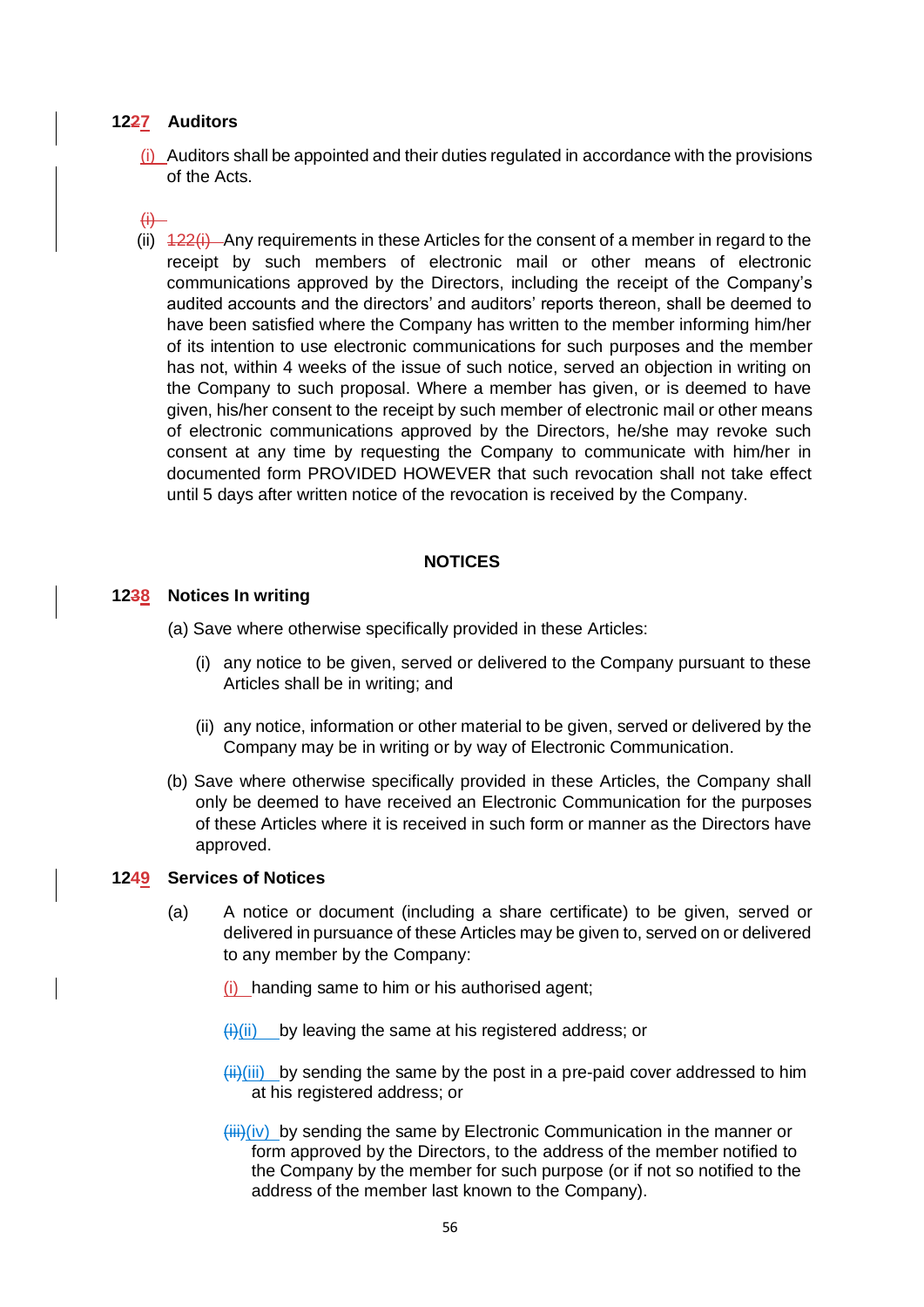- (b) Where a notice or document is given, served or delivered pursuant to Article  $1249(a)(i)$  or  $1249(a)(ii)$ , the giving, service or delivery thereof shall be deemed to have been effected at the time the same was handed to the member or his authorised agent, or left at his registered address (as the case may be).
- (c) Where a notice or document is given, served or delivered pursuant to Article 1249(a)(iii), the giving, service or delivery thereof shall be deemed to have been effected at the expiration of twenty-four hours after the cover containing it was posted. In proving such service or delivery it shall be sufficient to prove that such cover was properly addressed, stamped and posted.
- (d) Where a notice or document is given, served or delivered pursuant to Article  $1249(a)(iv)$ , the giving, service or delivery thereof shall be deemed to have been effected at the expiration of twelve hours after its despatch. In proving such delivery or service, it shall be sufficient to prove that such Electronic Communication was sent to the address notified by the member to the Company for such purpose.
- (e) Every legal personal representative, committee, receiver, curator bonis or other legal curator, assignee in bankruptcy or liquidator of a member shall be bound by a notice given as aforesaid if sent to the last registered address of such member, notwithstanding that the Company may have notice of the death, lunacy, bankruptcy, liquidation or disability of such member.
- (f) Without prejudice to the provisions of Article  $1249(a)(i)$  and  $1249(a)(ii)$ , if at any time by reason of the suspension or curtailment of postal services within the Republic of Ireland, the Company is unable effectively to convene a general meeting by a notices sent through the post, a general meeting may be convened by a notice advertised on the same date in the at least two leading national daily newspapers in the Republic of Ireland and such notice shall be deemed to be have duly served on all members entitled thereto at noon on the day on which the said advertisements shall appear. In any such case the Company shall (if or to the extent that in the opinion of the Directors it is practical so to do) send confirmatory copies of the notice through the post to those members whose registered addresses are outside the State or are in areas of the State unaffected by such suspension or curtailment of postal services and at least ninety-six hours prior to the time appointed for the holding of the meeting the posting of notices to members in the State, or any part thereof which was previously effected, has again in the opinion of the Directors become practical the Directors shall forthwith send confirmatory copies of the notice by post to such members. The accidental omission to give any such confirmation copy of a notice of a meeting to, or the non-receipt of any such confirmatory copy by, any person entitled to receive the same shall not invalidate the proceedings at the meeting.
- (g) Notwithstanding anything contained in this Article the Company shall not be obliged to take account of or make any investigations as to the existence of any suspension or curtailment of postal services within or in relation to all or any part of any jurisdiction or other area other than the State.

## **12530 Service on Joint Holders**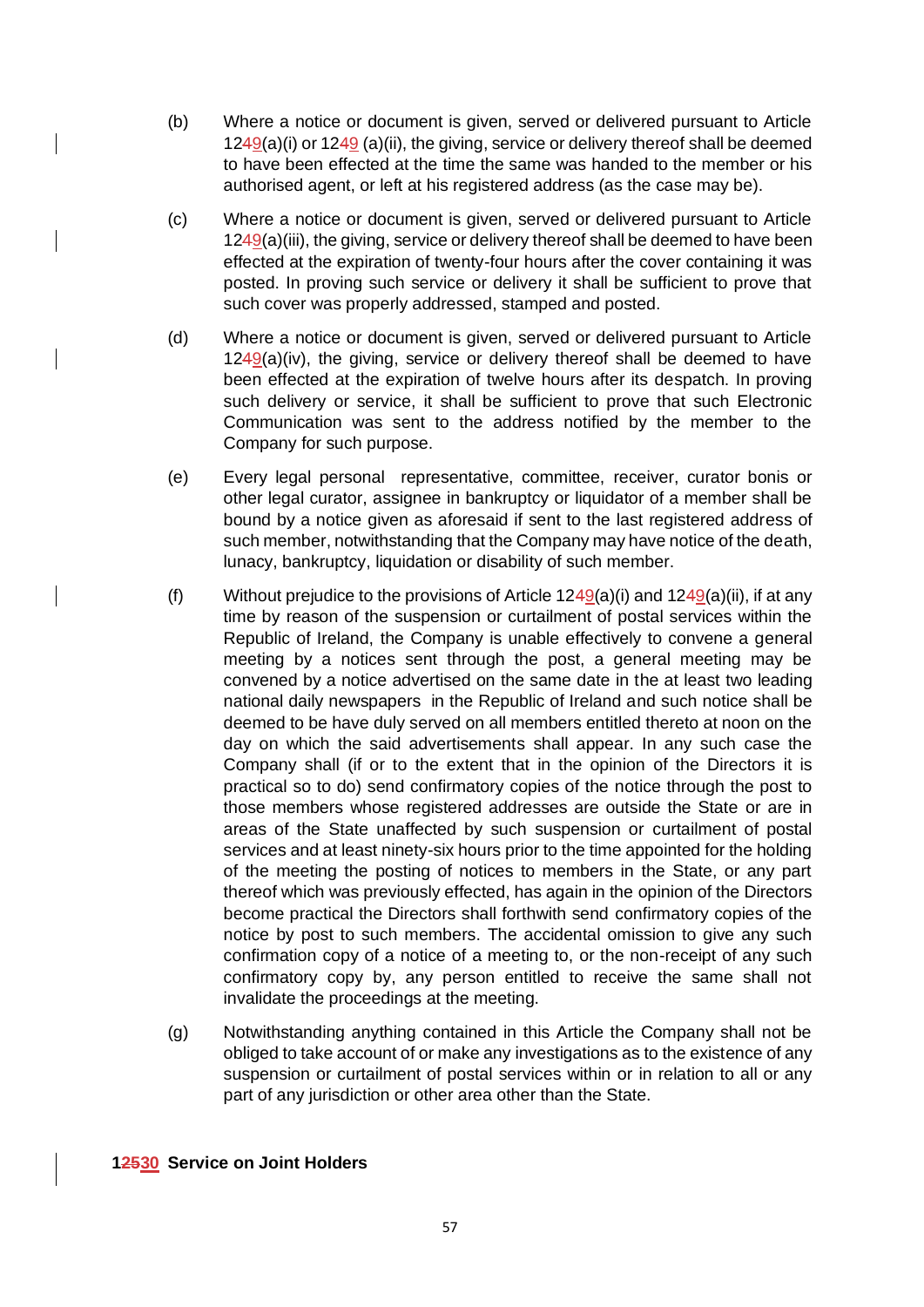A notice may be given to the Company to the joint holders of a share by giving the notice to the joint holder whose name stands first in the Register in respect of the share and notice so given shall be sufficient notice to all the joint holders.

### **12631 Service on Transfer or Transmission of Shares**

- (a) Every person who becomes entitled to a share shall be bound by any notice in respect of that share which, before his name is entered in the Register in respect of the share, has been duly given to a person from whom he derives his title provided that the provisions of this Article shall not apply to any notice served under Article 6259 unless, under the provisions of Article 5962, it is a notice which continues to have effect notwithstanding the registration of a transfer of the shares to which it relates.
- (b) Without prejudice to the provisions of these Articles allowing a meeting to be convened by newspaper advertisement, a notice may be given by the Company to the persons entitled to a share in consequence of the death or bankruptcy of a member by sending or delivering it, in any manner authorised by these Articles for the given of notice to a member, addressed to them at the address, if any, supplied by them for that purpose. Until such an address has been supplied, a notice may be given if the death or bankruptcy had not occurred.

### **13227 Signature to Notices**

The signature (whether Electronic Signature or otherwise) to any notice to be given by the Company may be written (in electronic form or otherwise) or printed.

#### **13328 Deemed Receipt of Notices**

A member present, either in person or by proxy, at any meeting of the Company or the holders of any class of shares in the Company shall be deemed to have received notice of the meeting and, where requisite, of the purposes for which it was called.

### **WINDING UP**

#### **13429 Distribution on winding up**

If the Company shall be wound up the liquidator may, with the sanction of a Special Resolution of the Company and with any other sanction required by the Acts, divide amongst the Members in specie or kind the whole or any part of the assets of the Company (whether they shall consist of property of the same kind or not) and may for such purpose set such value as he deems fair upon any property to be divided as aforesaid and may determine how such division shall be carried out as between the Members or different classes of Members. The liquidator may, with that like sanction, vest the whole or any part of such assets in trustees upon such trust for the benefit of the contributories as the liquidator, with the like sanction, shall think fit, but so that no Member shall be compelled to accept any shares or other securities whereon there is any liability.

#### **INDEMNITY**

### **1350 Indemnity**